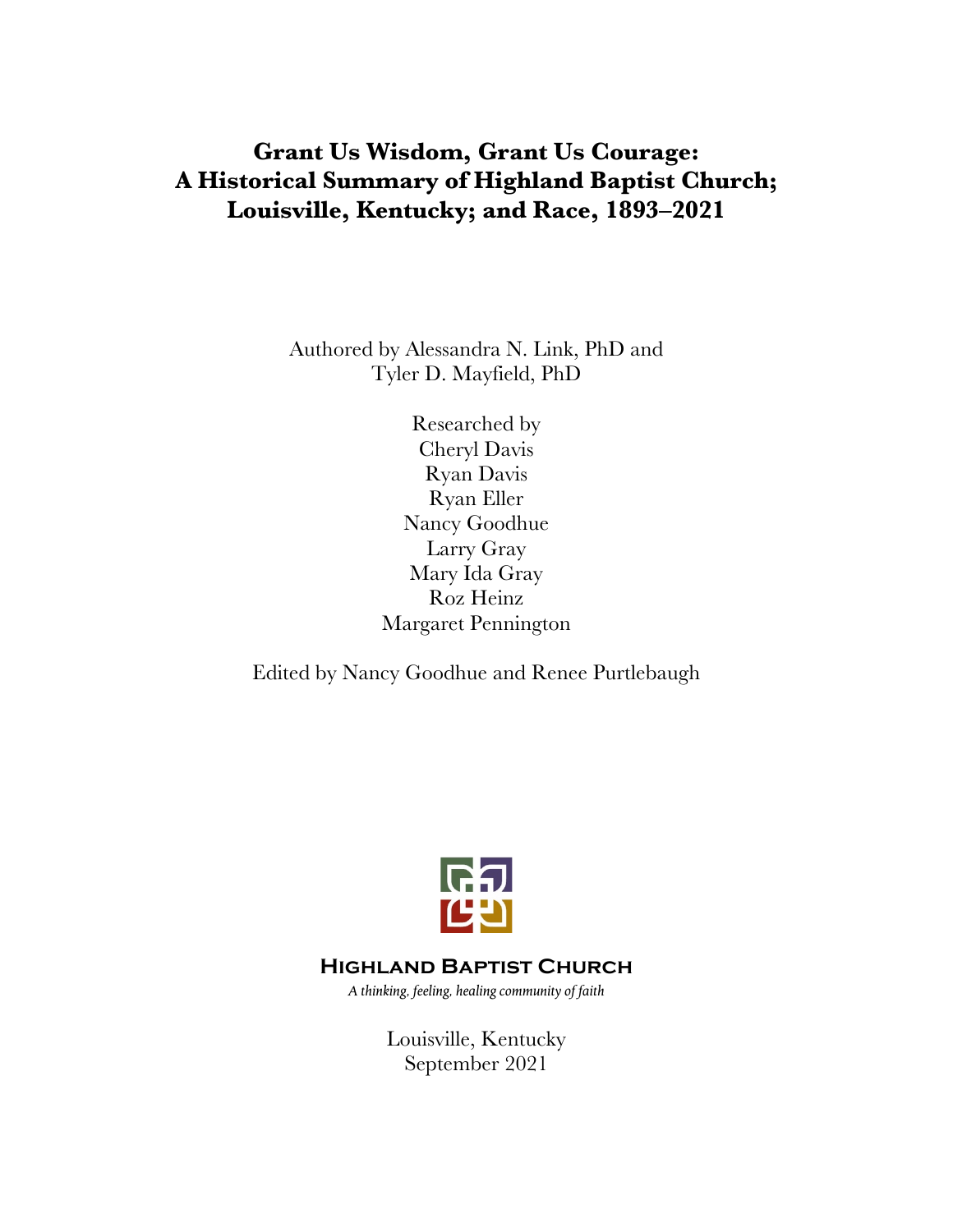## **Introduction**

In the spring of 1961, Rev. Dr. Martin Luther King Jr. addressed a crowd of seminary students and faculty at Southern Baptist Theological Seminary in Louisville, Kentucky, a mere two miles from Highland Baptist Church's sanctuary. At Southern, King called his fellow Baptists to take up the work of racial justice and reform—work that King was becoming increasingly well-known for in the early 1960s. "We have the privilege of standing between two ages," he declared, "the dying old and the emerging new." "The old order of segregation is passing away," he went on, "and the new order of freedom and equality is coming into being." For King, the church had a "moral responsibility" to address injustice and to guide the transition from the old order into the new. The church, King made clear that day, "cannot evade its responsibility in this very tense period of transition." He called on Christians to work along two planes of reform: first, they must challenge the very ideas that form the roots of racial prejudice, and second, they must develop an "action plan." "Wherever there is injustice in society," he concluded, "the church must take a stand."<sup>1</sup>

Sixty years later, American society still stands at this juncture. The "old order" King referenced has maintained a firm grasp and has evolved in new and nefarious ways. King's words remain relevant today as some—not all—Americans work to end systemic racism.

King was speaking directly to Southern Baptists that day, which, at the time, included Highland Baptist Church. His visit did not pass without protest. One Alabama pastor openly

<sup>1</sup> Martin Luther King, "The Church on the Frontier of Racial Tension," speech delivered at Southern Baptist Theological Seminary, April 1961, accessed at https://equip.sbts.edu/audio/full-text-church-frontier-racialtension/, July 6, 2021.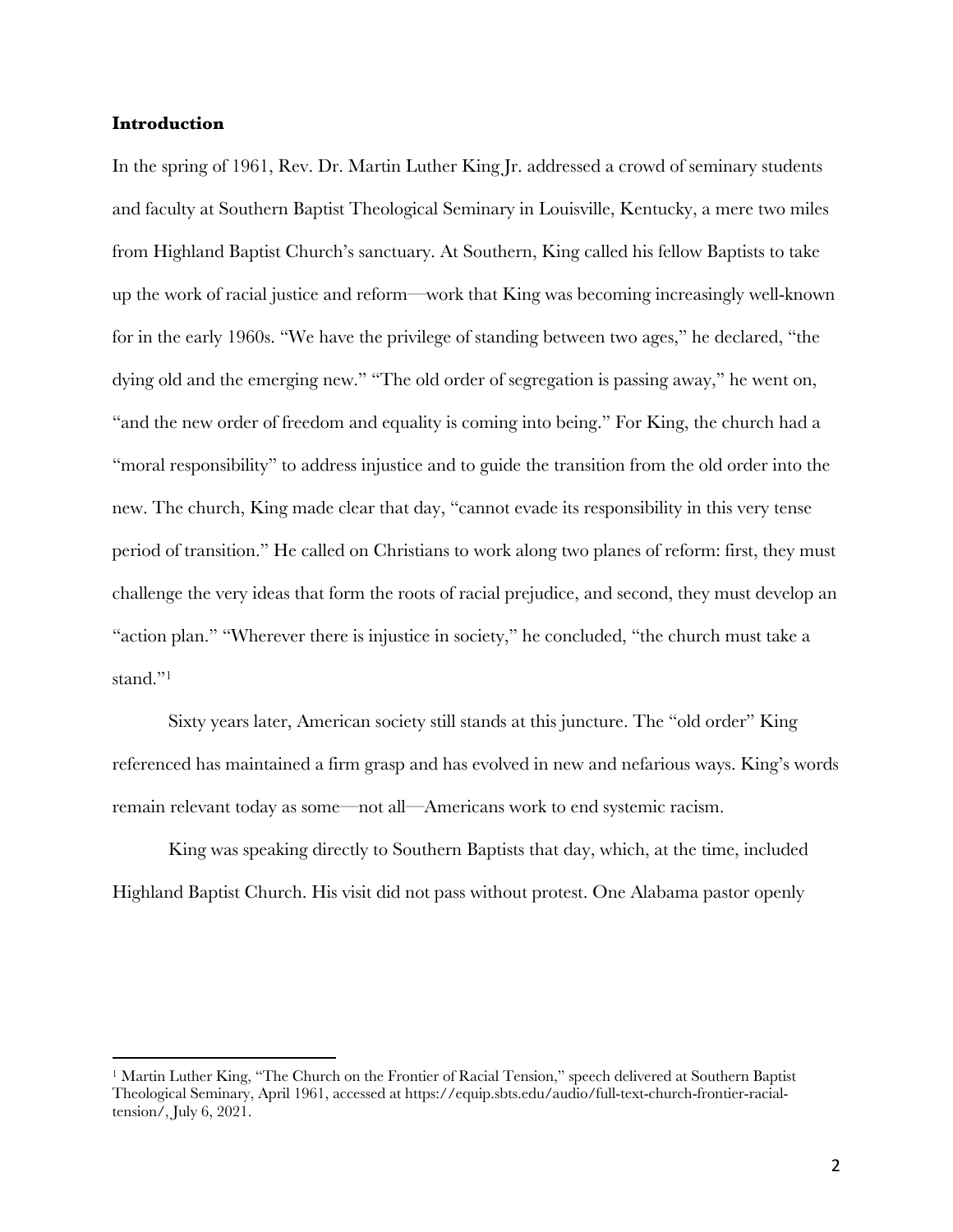called for the resignation of Southern Seminary president and former Highland member Dr. Duke McCall if additional Black pastors spoke at the school.2

But what of the Highland Baptist congregation? This report will explore the extent to which Highland's members answered King's call to actively dismantle injustice in their local community, the nation, and the world. To what extent has Highland Baptist Church, from its inception 130 years ago until now, supported and bound itself to racial injustice? How has Highland Baptist Church supported nonwhite communities, both locally and globally? This report—the result of exhaustive research by Highland Baptist Church's Reparations Task Force—seeks to answer these questions.

#### **Louisville in the 1890s and the Founding of Highland Baptist Church**

Many Louisvillians—and Kentuckians more broadly—have held onto a murky reputation as a welcoming city and state for nonwhites. In the decades after the Civil War, Southern apologists concocted this appealing-yet-inaccurate storyline. Several Kentucky Baptists joined this chorus including a Lexington pastor and newspaper editor, John W. Porter, who wrote in the Baptistrun *Western Recorder* in 1918 that Blacks were treated better in the South than the North.3

In recent years, scholarship by Blaine Hudson, Tracy K'Meyer, George Wright, and others have upended this narrative.4 The Equal Justice Initiative, for one, has documented over 169 reported lynchings taking place in the state between 1877 and 1950, though none were

<sup>3</sup> J. W. Porter, "The Negro Problem North and South," *Western Recorder*, 38 (June 27, 1918), p. 8, quoted in Foy Valentine, *A Historical Study of Southern Baptists and Race Relations, 1917‒1947* (New York: Arno Press, 1980), 56‒57. <sup>4</sup> See Mervin Aubespin, Kenneth Clay, and J. Blaine Hudson, *Two Centuries of Black Louisville: A Photographic History* (Louisville, KY: Butler Books, 2011); Tracy E. K'Meyer, *Civil Rights in the Gateway to the South* (Lexington, KY: University Press of Kentucky, 2010); George Wright, *A History of Blacks in Kentucky: In Pursuit of Equality, 1890‒1980* (Lexington, KY: University Press of Kentucky, 1992); and George Wright, *Life Behind a Veil: Blacks in Louisville, Kentucky, 1865‒1930* (Baton Rouge, LA: Louisiana State University Press, 1985).

<sup>2</sup> "Seminary Ouster Asked If More Negroes Speak," (no author), *Courier-Journal*, April 23, 1961, vol. 213, no. 113, p. 25.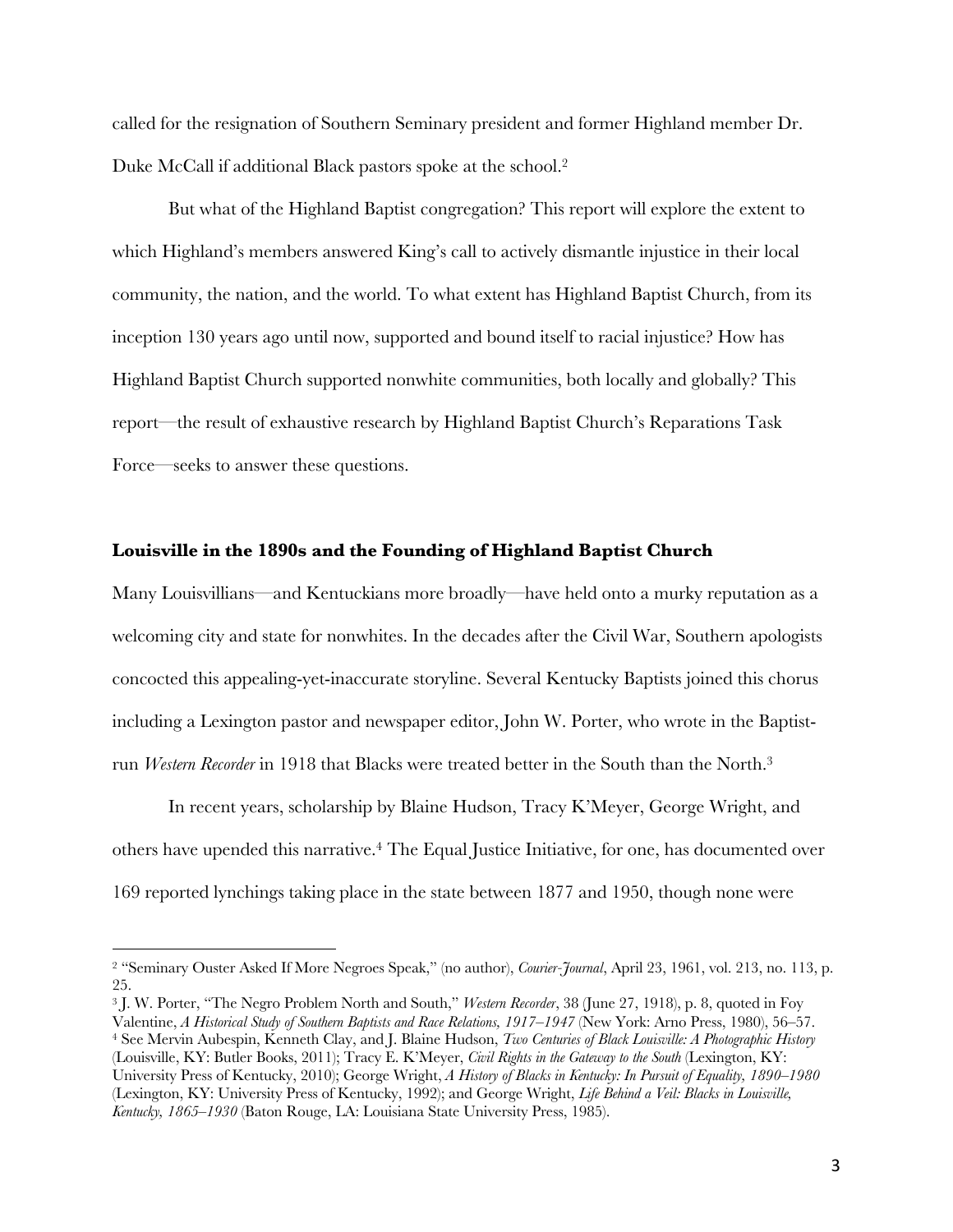reported in Jefferson County in that period.<sup>5</sup> King himself challenged this mythology while in Louisville for open housing demonstrations in 1967, stating that he "encountered more white hatred in Louisville, a border city, than in any city in the Deep South.<sup>"6</sup>

Founded in 1893, Highland Baptist Church emerged at the apex of Jim Crow segregation and discrimination. After the Civil War, Kentucky's state general assembly—populated by a sizable majority of ex-Confederates—kept in place a number of laws discriminating against Blacks. Kentucky legislators ensured that slave codes from before the war remained in place, while voting against landmark Reconstruction-era constitutional amendments including the thirteenth (abolishing slavery and involuntary servitude), fourteenth (granting citizens equal protections under the law), and fifteenth (granting the right to vote for male citizens).<sup>7</sup>

In the 1880s, Black Kentuckians were excluded from many public accommodations and denied basic social services.8 When it came to healthcare, public hospitals in Louisville refused to increase the numbers of beds Black patients could use, despite the influx of freedmen and women from the South. No private hospitals in Louisville would treat Blacks. White Kentuckians also excluded Blacks from theaters, baseball games, racetracks, and fairs, among other locales.<sup>9</sup> Blacks in Louisville were sequestered in overcrowded and dilapidated housing and were woefully underpaid for their labors. Established white churches also refused nonwhite membership, and nonwhites who dared visit were expected to sit in the back of the sanctuary. As a result, Black churches—many of which were established before the Civil War—continued to proliferate in Louisville and across the state, with over twenty-four distinct congregations in Louisville alone.10

<sup>5</sup> See https://lynchinginamerica.eji.org/report/, accessed July 6, 2021;

lynchinginamerica.eji.org/explore/Kentucky/, accessed July 20, 2021; George Wright, *Life Behind a Veil*, 2.

<sup>6</sup> Wright, *Life Behind a Veil*, 1.

<sup>7</sup> Wright, *Life Behind a Veil*, 28.

<sup>8</sup> Wright, *Life Behind a Veil*, 59. 9 Wright, *Life Behind a Veil*, 60‒61.

<sup>10</sup> Wright, *Life Behind a Veil*, 61; Aubespin, Clay, and Hudson, *Two Centuries*, 79.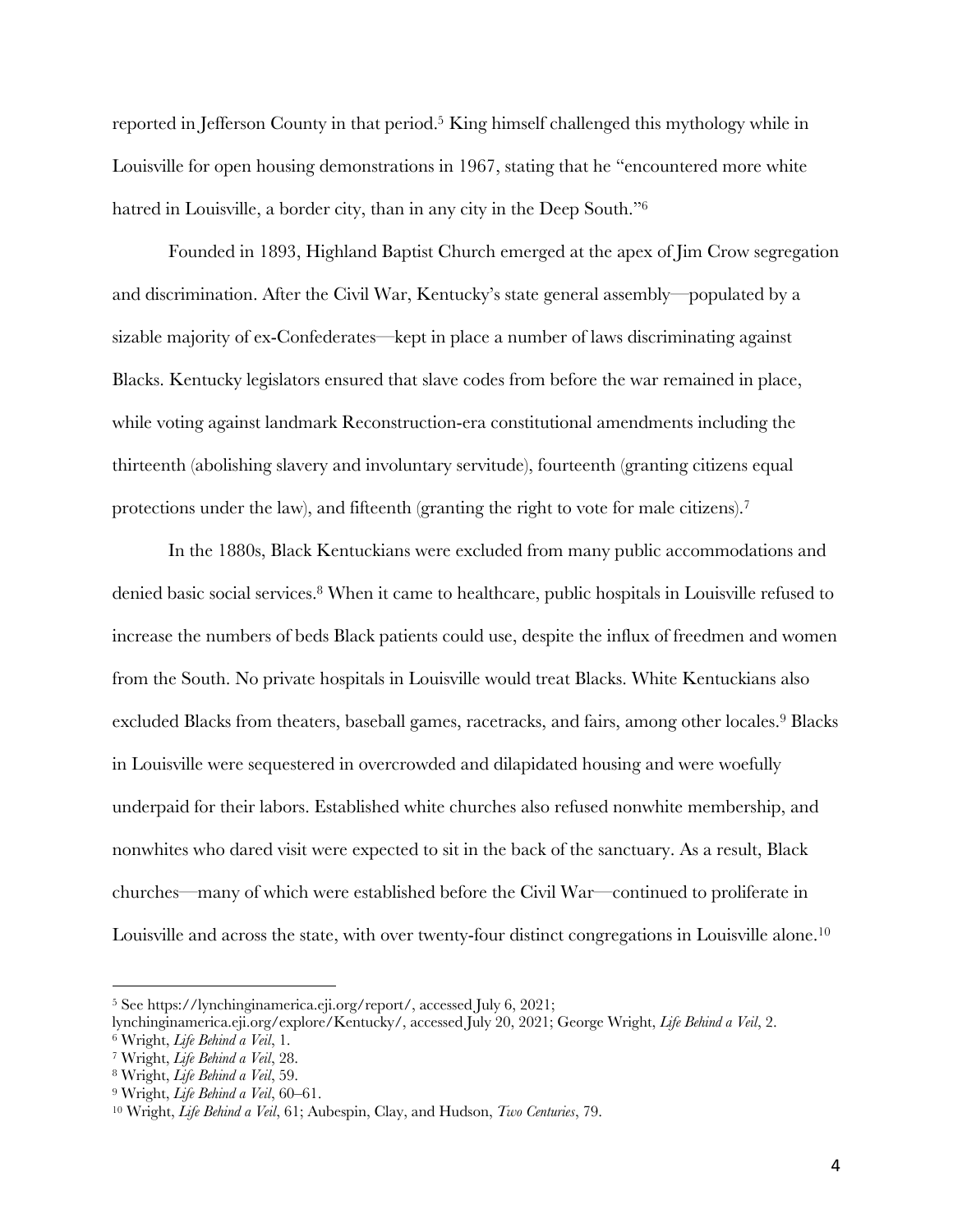In 1891, the same year that the land on which Highland Baptist would later be built was purchased, the Kentucky state legislature authorized the creation of separate state schools for Black residents. Black schools did not receive the same amount of funding as white schools, and Black teachers—though they taught more students and had the same credentials—were paid less than their white counterparts.11 This segregated foundation was expanded in 1904, when State Representative Carl Day (D-Breathitt County) introduced a bill designed to segregate education at all levels in Kentucky. The measure, which became known as the Day Law, passed with little objection in the legislature. The interracial Berea College subsequently challenged the law (*Berea College v. Commonwealth of Kentucky*), but in 1908 the U.S. Supreme Court upheld the constitutionality of the measure, effectively banning the college from re-opening its doors to African American students.12

It was into this local and regional atmosphere of racial segregation and discrimination that Southern Baptist Seminary professor Basil Manly Jr. and his wife, Hattie Manly, purchased a tract of land in the Cherokee Triangle neighborhood with the intention of building a Baptist church. The land the church now claims is part of the historic homelands of Cherokee, Shawnee, and Osage peoples. These Indigenous peoples were violently pushed back from these lands by settlers and British and American soldiers in the late 1700s. Today, these Native Nations are located on reservations in North Carolina and Oklahoma.<sup>13</sup>

A brief review of the land's purchase history reveals concrete connections to Indigenous dispossession. Much of what would become the Cherokee Triangle neighborhood was initially deeded to Richard and Sarah Taylor. Taylor was awarded the land for having fought alongside George Rogers Clark against Shawnees and other Indigenous freedom fighters. In 1789,

<sup>11</sup> Aubespin, Clay, and Hudson, *Two Centuries*, 80‒81.

<sup>&</sup>lt;sup>12</sup> Aubespin, Clay, and Hudson, *Two Centuries*, 90.<br><sup>13</sup> See https://heritage.ky.gov/Documents/Native\_History\_KyTeachers.pdf; also see https://native-land.ca/.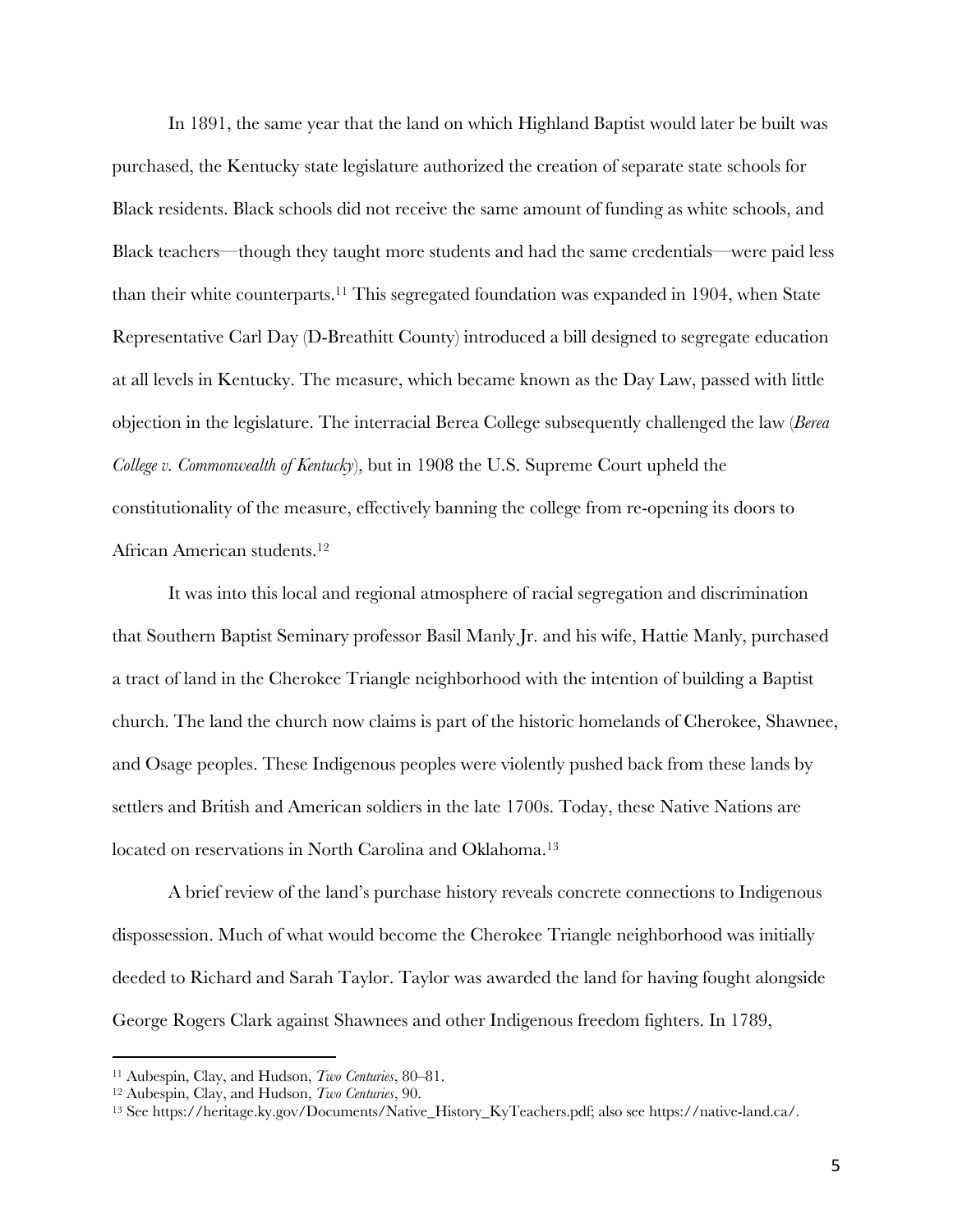Cadwallader Slaughter purchased four hundred acres from the Taylors.14 Eventually, the Highland plot fell into the ownership of R. A. Robinson Jr., who sold it to Manly Jr. for \$3,300 (roughly \$95,000 in today's money) in 1891.15 Juliette Norton Marvin, an heiress of the wealthy Norton family, was also critical to Highland's founding as, among other things, she paid for the church building to be constructed. Her family made its wealth in banking and speculating in what was once Indigenous lands<sup>16</sup> and had enslaved people before the Civil War.

Highland's founding members included individuals who held racist views, enslaved people, and defended the Confederacy and the institution of slavery. Basil Manly Jr., who died before the church was formally organized but had prepared the way for the church by starting a Sunday school in the area, was Highland's founding trustee, a Southern Baptist Seminary professor, and the son of a prominent Charleston, South Carolina, pastor and "Confederate stateman." His father enslaved more than forty people, and according to some evidence, Manly Jr. also enslaved people.17 John Broadus, who instructed Basil Manly Jr. to buy land for the church whose building Juliette Norton Marvin offered to finance, was president of Southern Seminary from 1889 to 1895 and had "served Southern soldiers,"18 including Confederate general Robert E. Lee, during the Civil War. Broadus enslaved two people and defended the "righteousness of slavery." Like many Confederate sympathizers, Broadus would go on to

<sup>14</sup> Samuel W. Thomas, *Cherokee Triangle: A History of the Heart of the Highlands* (Louisville, KY: Cherokee Triangle Association, 2003), 96‒97. For more on George Rogers Clark, see William Nester, *George Rogers Clark: "I Glory in War"* (Norman, OK: University of Oklahoma Press, 2012).

<sup>15</sup> Peter Smith, *The Cloud of Witness: 110 Years of Faith, 1893‒2003, Highland Baptist Church, Louisville, Kentucky*  (Louisville, KY: Highland Baptist Church, 2003), 2‒3.

<sup>16</sup> Smith, *The Cloud of Witness*, 4.

<sup>17</sup> Smith, *The Cloud of Witness*, 2‒3, 6; Dr. Celucien Joseph, "The Problem of Memory of Slavery and Racism at Southern Seminary: An Urgent Call to Remove the Four Founders-Slave Owners from the Seminary's Current Memory," online here: https://drcelucienjoseph.com/2020/06/20/the-problem-of-memory-of-slavery-and-racismat-southern-seminary-an-urgent-call-to-remove-the-four-founders-slave-owners-from-the-seminarys-currentmemory/, accessed July 7, 2021. Joseph references the Southern Baptist Convention's report created by Jarvis J. Williams and Kevin M. Jones titled "Removing the Stain of Racism from the Southern Baptist Convention" (see next note for link).

<sup>18</sup> "John Broadus," https://archives.sbts.edu/the-history-of-the-sbts/our-presidents/john-a-broadus-1889-1895/.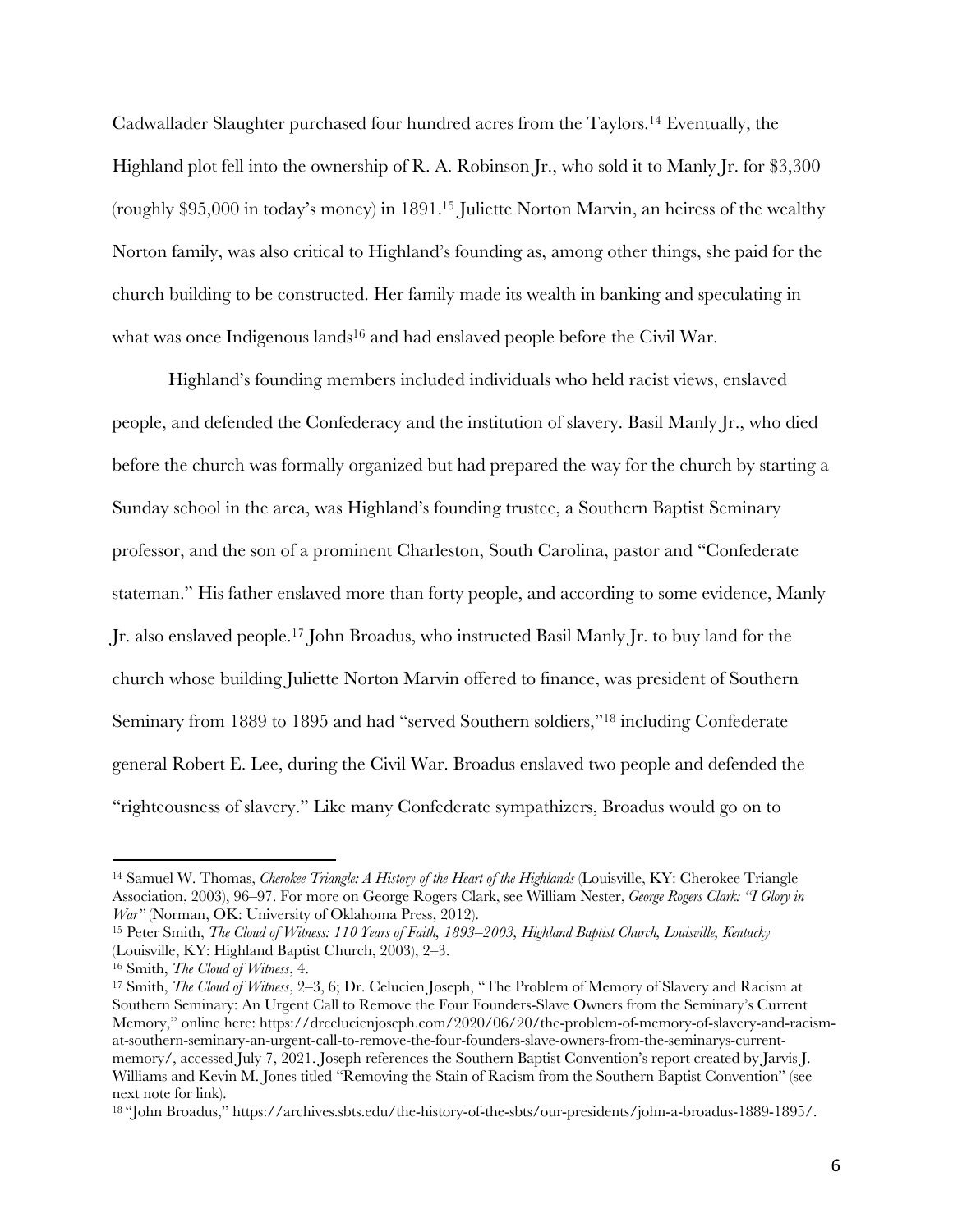repudiate slavery after the war, while still working to preserve the racism baked into the "Lost Cause" narrative of the war. Broadus lionized Confederate soldiers, calling them "heroes," while also speaking about the "difficult task" of evangelizing to the "lower races."19 Another founding member and future president of Southern Baptist Seminary, John Sampey, was born in Alabama to a family where "Confederate loyalties were almost literally an article of faith."20 He viewed Robert E. Lee as his patron saint and mentioned him regularly in devotionals.<sup>21</sup> Seminary professor and Highland member George Eager was sixteen when he enlisted in the Confederate Army, where he served as a courier.<sup>22</sup> Lastly, Highland's Richard Wyatt worked for Louisville's city railway, a notorious site of race-based discrimination in the late nineteenth and early twentieth centuries.23

It is unsurprising that these early church founders were steeped in pro-slavery and segregationist ideologies given their close ties with the Southern Baptist Theological Seminary, an institution that, according to a recent report by the Southern Baptist Convention, "is intertwined with the history of American slavery and the commitment to white supremacy which supported it."24 The Southern Baptist Convention itself was formed in 1845 when Baptists in the South split from Baptists in the North over the issue of slavery. Southern Seminary was its first seminary. Southern Seminary's earliest trustees and leaders defended slavery, and opposed the abolition movement, and later the Reconstruction efforts, to enact racial equality. They

<sup>&</sup>lt;sup>19</sup> Paul Harvey, *Redeeming the South: Religious Cultures and Racial Identities among Southern Baptists, 1865–1925* (Chapel Hill, NC: University of North Carolina Press, 1997), 40. See also Southern Baptist Theological Seminary, "Report on Slavery and Racism in the History of the Southern Baptist Theological Seminary," available here, https://sbtswordpress-uploads.s3.amazonaws.com/sbts/uploads/2018/12/Racism-and-the-Legacy-of-Slavery-Reportv4.pdf/accessed July 7, 2021.

<sup>20</sup> Smith, *The Cloud of Witness*, 19.

<sup>21</sup> Smith, *The Cloud of Witness*, 19.

<sup>22</sup> Smith, *The Cloud of Witness*, 19.

<sup>23</sup> Smith, *The Cloud of Witness*, 1; Wright, *Life Behind a Veil*, 52.

<sup>24</sup> Southern Baptist Theological Seminary, "Report on Slavery and Racism," 5.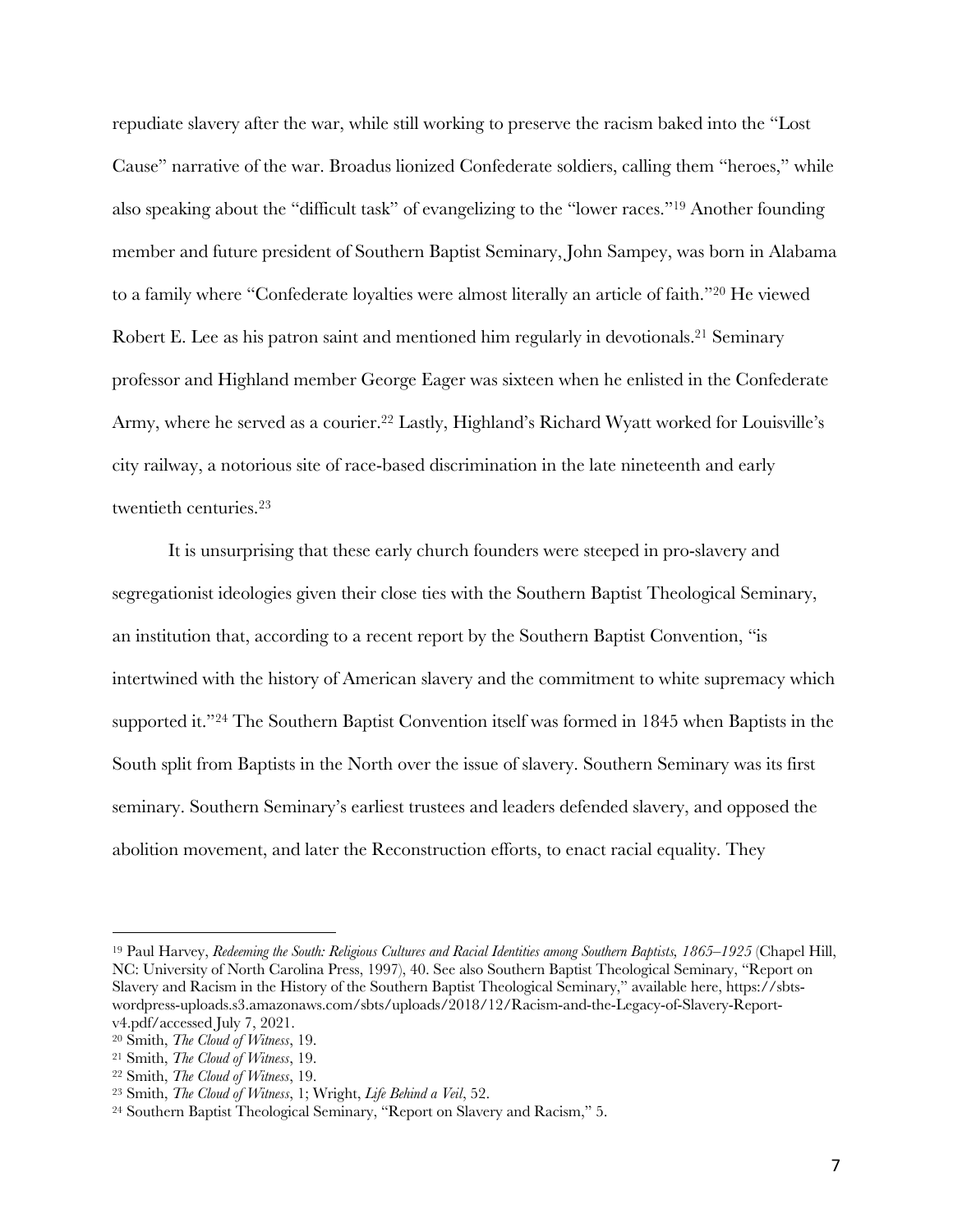supported white political candidates who would maintain "order" and white rule in the South. In short, this was an organization that held racist views and took overtly discriminatory actions.25

The initial church deed described the intention of the Highland Baptist trustees to hold "to the doctrines of the Long Run Baptist Association," another prominent organization of Baptist churches in Kentucky.26 In the late nineteenth century, the Long Run Baptist Association was an integrated assembly of segregated churches. No record was found to explain to what extent Black churches in the organization had decision-making power and influence in the organization. It is worth noting that an earlier iteration of Long Run—the Salem Association openly refused to weigh in on the question of slavery. In 1789 Rolling Fork Church asked Association members if it was "lawful" for a church member to hold another person in perpetual slavery. The Association responded, declaring it "improper to enter so important and critical a matter at present."27

In the early decades of the church, Highland Baptist historian Peter Smith writes, "Highland lived in a segregated state of mind."28 Despite the challenges of the post-Civil War era, the church's main prophetic witness was temperance, and it fiercely advocated for government restriction of alcohol sales and individual abstinence. Many Highland members made up the leadership of the Anti-Saloon League, led efforts within the Long Run Baptist Association, and canceled prayer services to go to organizing meetings.29 The passage of the Day Law (1904) and most major political events of the first eighteen years (1893–1911) went

<sup>25</sup> Southern Baptist Theological Seminary, "Report on Slavery and Racism," 5‒8.

<sup>26</sup> Smith, *The Cloud of Witness*, 3.

<sup>&</sup>lt;sup>27</sup> Ira V. (Jack) Birdwhistell, *Gathered at the River: A Narrative History of Long Run Baptist Association* (Louisville, KY: Long Run Baptist Association, 1978), 1.

<sup>28</sup> Smith, *The Cloud of Witness*, 18.

<sup>29</sup> See Long Run Baptist Association's Statement,

http://baptisthistoryhomepage.com/ky.jefferson.long.run.temperance.html, accessed July 10, 2021; see also Smith, *The Cloud of Witness*, 18.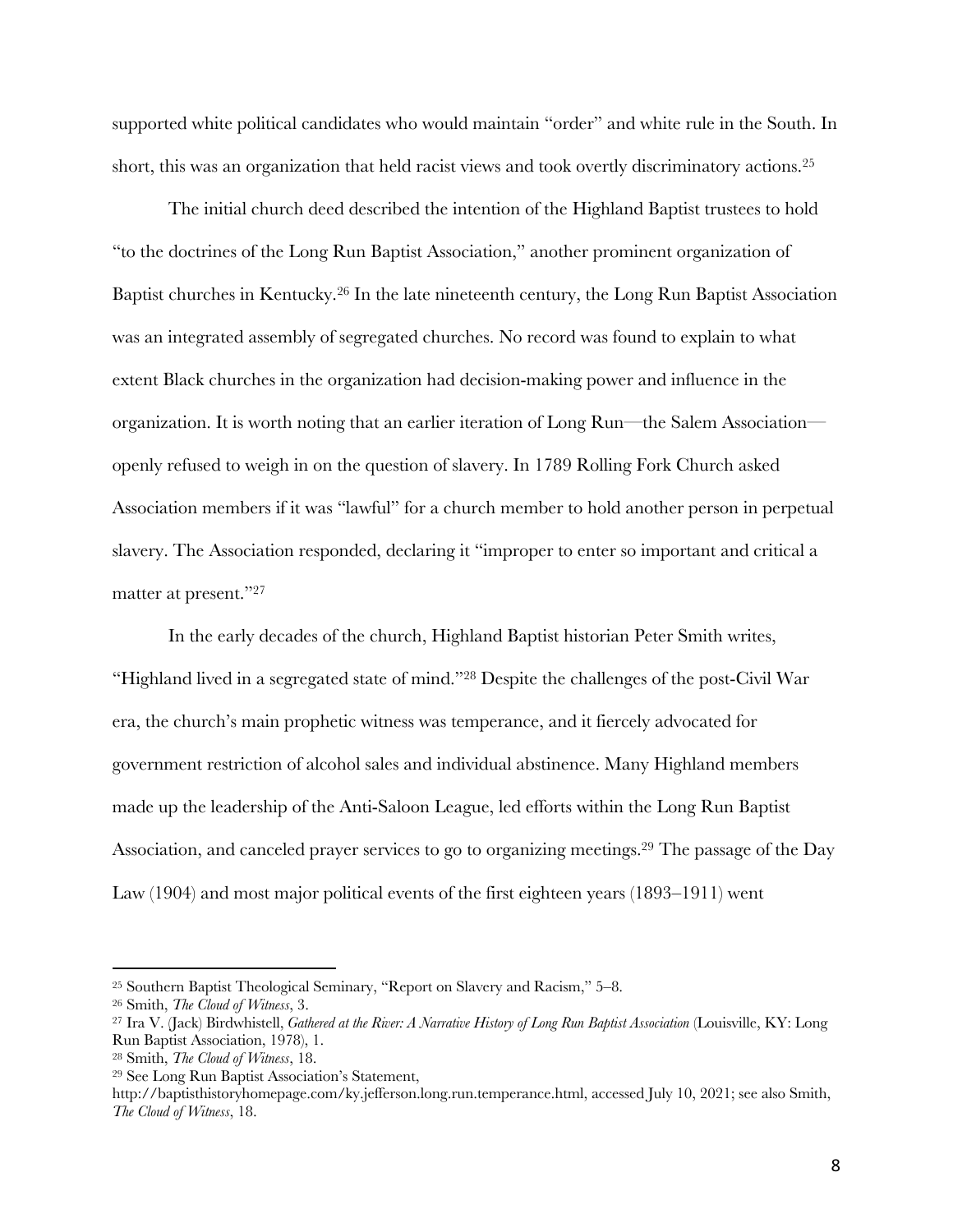unmentioned in the annals of church activities.30

## **Early Twentieth-Century Racial Legislation in Louisville**

In the first four decades of the twentieth century, Highland archives leave virtually no record of racial justice activities, despite significant organizing efforts unfolding in Louisville. In 1917 Louisville's Residential Segregation Ordinance was struck down by the U.S. Supreme Court (*Buchanan v. Warley*). Backed by Louisville's National Association for the Advancement of Colored People (NAACP), a Black Louisvillian named William Warley challenged Louisville's 1914 ordinance prohibiting a person from moving into a block where the majority of the residents were of another race. He partnered with a local white real estate agent sympathetic to the cause, Charles Buchanan, and contracted with him to buy a lot on a predominantly white street. After Kentucky courts upheld the ordinance, Warley appealed to the Supreme Court, which concluded that the ordinance violated the due process law of the Constitution and the Civil Rights Act of 1866. The *Buchanan v. Warley* decision was a significant win for Louisville's open housing movement, though the case would not substantially change housing segregation in the city.31 Historian of Black Louisville George Wright makes clear that "restrictive covenants and violence were used to maintain lily-white neighborhoods," adding that "housing discrimination remained so widespread that very few blacks would live west of Thirtieth Street before the 1950s."32

*Buchanan v. Warley* inspired Black activists to continue fighting discriminatory laws and push for legal protections. The local NAACP, in addition to the Louisville Urban League and the

<sup>30</sup> Smith, *The Cloud of Witness*, 18. 31 George C. Wright, "The NAACP and Residential Segregation in Louisville, Kentucky, 1914‒1917," *The Register of the Kentucky Historical Society* 78 (Winter 1980): 39‒54; "*Buchanan v. Warley*," in *The Kentucky African American Encyclopedia*, Gerald Smith, Karen Cotton McDaniel, and John Hardin, ed. (Lexington, KY: University Press of Kentucky, 2015), 72‒73.

<sup>32</sup> Wright, *Life Behind a Veil,* 243.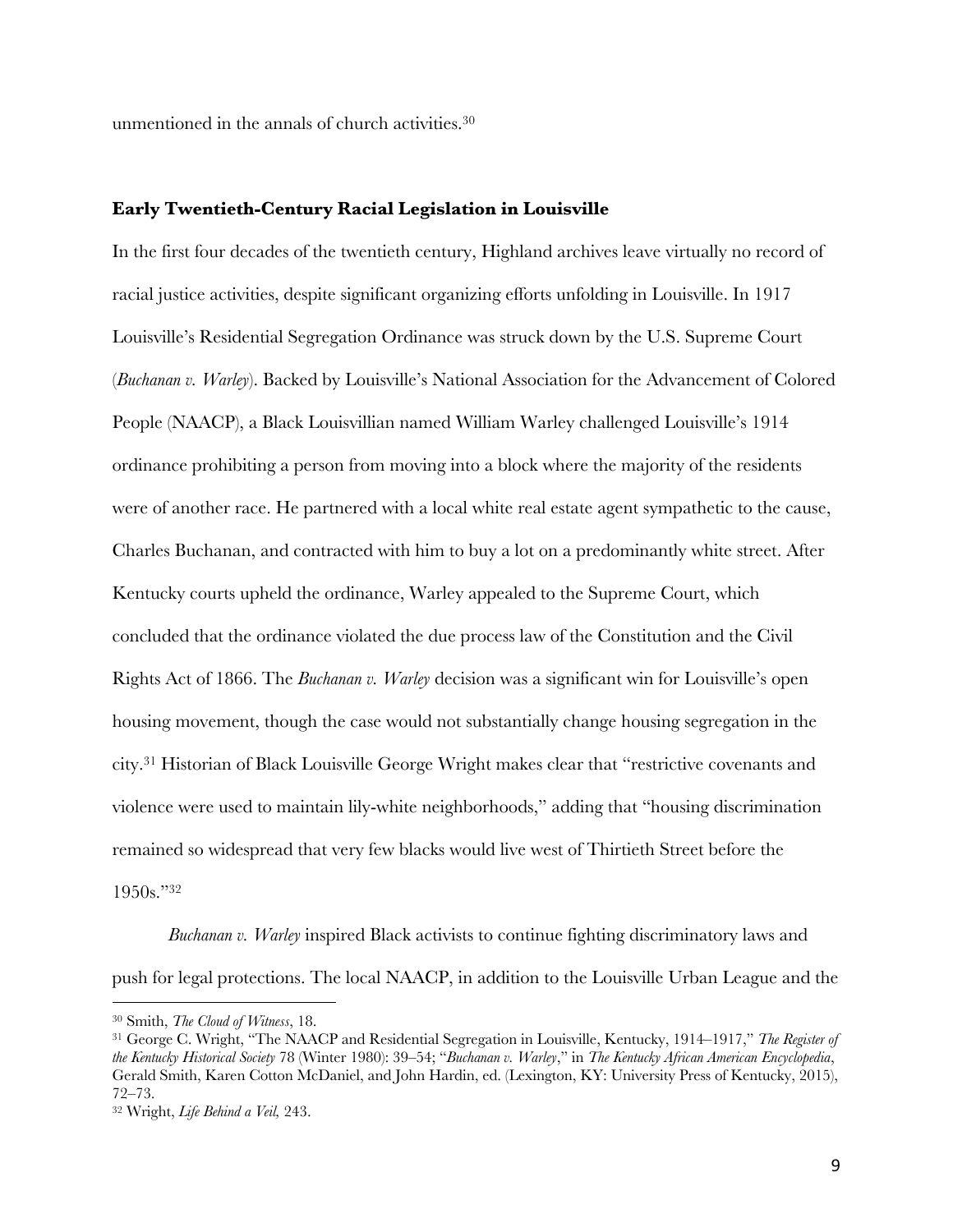Commission on Interracial Cooperation, began working to improve conditions in Black neighborhoods. Though these organizations and several prominent Black leaders did not always agree on the timing and methods of each other's activism, they made several important gains. In 1920, the NAACP successfully pushed an anti-lynching bill through the state legislature, making Kentucky one of the first states to pass such a law.33 Louisville city officials also passed legislation banning Ku Klux Klan demonstrations in the city after local activists pushed for protections.34 This last ordinance was significant given that the KKK claimed over three thousand members in Louisville, including several prominent policemen and business and community members. Rev. E. W. Parkes of the Portland Avenue Baptist Church (a member church of the Long Run Baptist Association), stated that 90 percent of the men in his congregation belonged to the Klan at the time.<sup>35</sup>

These legislative measures, however, did not translate into significant material improvements for the Black community in Louisville or the state of Kentucky. Black industrial workers, for example, had made gains in industrial employment during the First World War, but once soldiers returned, the Black workers were pushed back to unskilled labor positions with poor pay. In 1925, the Louisville Urban League reported that most Blacks employed in Louisville industries worked as laborers.36 Segregation in public and private spaces continued unabated, while private and public funds continued to support white communities.

<sup>33</sup> Wright, *Life Behind a Veil*, 241.

<sup>34,</sup>Wright, *Life Behind a Veil,* 243.

<sup>35</sup> Wright, *Life Behind a Veil*, 240.

<sup>36</sup> Wright, *Life Behind a Veil*, 216.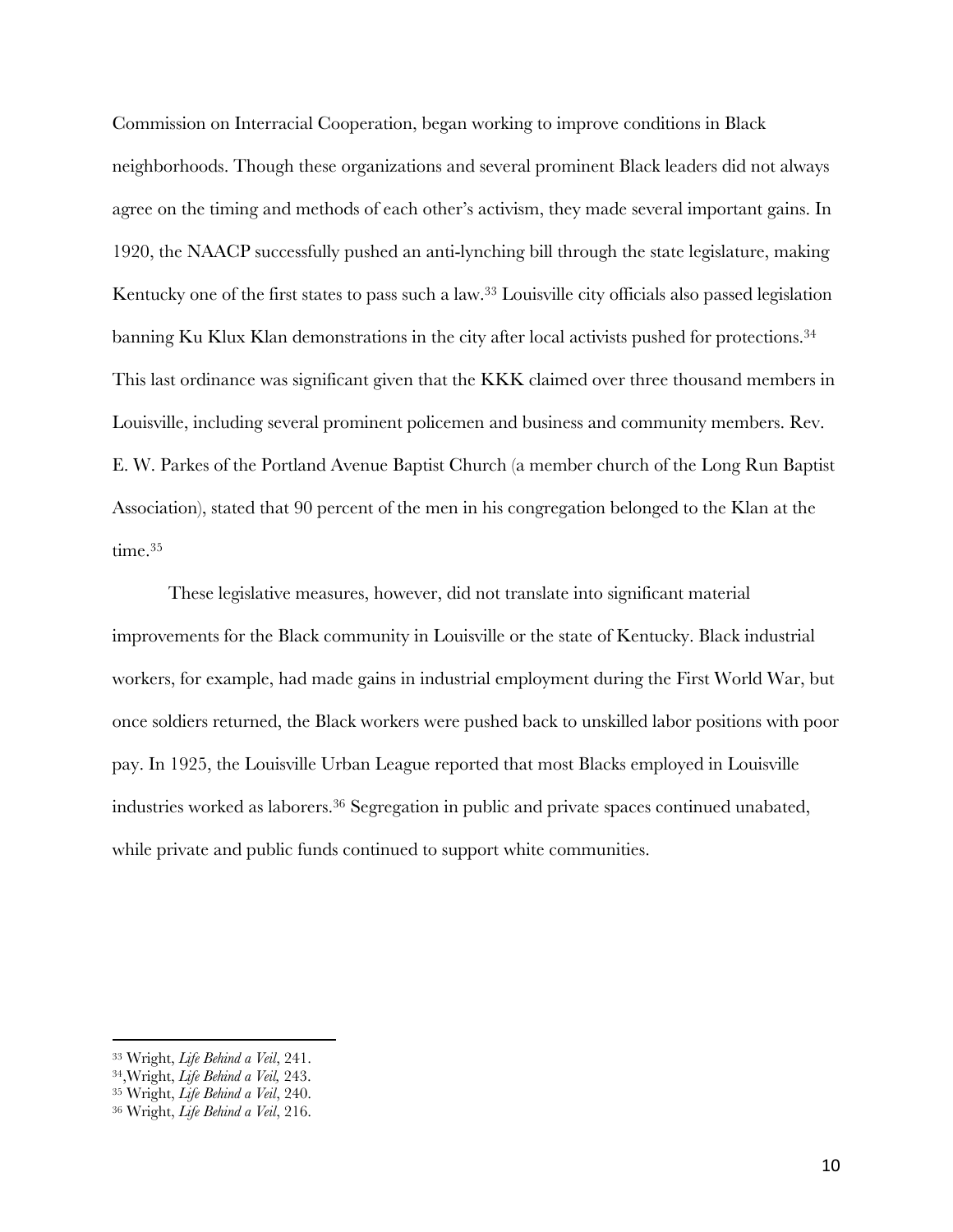## **The Practice of Redlining**

A federal, government-instituted practice that would have a lasting negative impact on Black homeownership—redlining—began in 1933 with the creation of the Home Owner's Loan Corporation. Created as part of the New Deal to help protect home owners at risk of foreclosure, 40 percent of the U.S. population sought aid from this government entity. Color-coded maps were created in U.S. cities, including Louisville, to show which neighborhoods were "worthy" of investment and which were risky. Neighborhoods with African Americans, immigrants, and lowincome families were often rated C or D and were colored yellow and red on the maps. People living in these neighborhoods were not eligible for mortgage insurance or credit and were denied both for decades. The neighborhoods given the highest ratings, and whose families were eligible for mortgage insurance and credit, also had the highest number of deed restrictions against selling their homes to Blacks.<sup>37</sup>

Highland Baptist was in a strip of blue-coded land, a B grade. Across the street and behind the church, the land was coded yellow, a C grade. The Russell and Portland neighborhoods were colored red on the map, the eastern section of Russell being characterized as the "worst area of the city." This area was later targeted for urban renewal and became the Beecher Terrace and City View housing complexes. Despite a 1951 study finding that more than 60 percent of the houses in this area were acceptable and only 16 percent considered "slums," the houses in this area were considered substandard in the assessment reported on the map.38

#### **Early Twentieth-Century Mission Work at Highland**

During the First World War and the interwar years, Highland Baptist Church was not tending

<sup>37</sup> Joshua Poe, "Redlining Louisville: Racial Capital and Real Estate," on Louisvilleky.gov website, accessed June 1, 2021, https://louisvilleky.gov/government/redevelopment-strategies/redlining-community-dialogue. <sup>38</sup> Poe, "Redlining Louisville."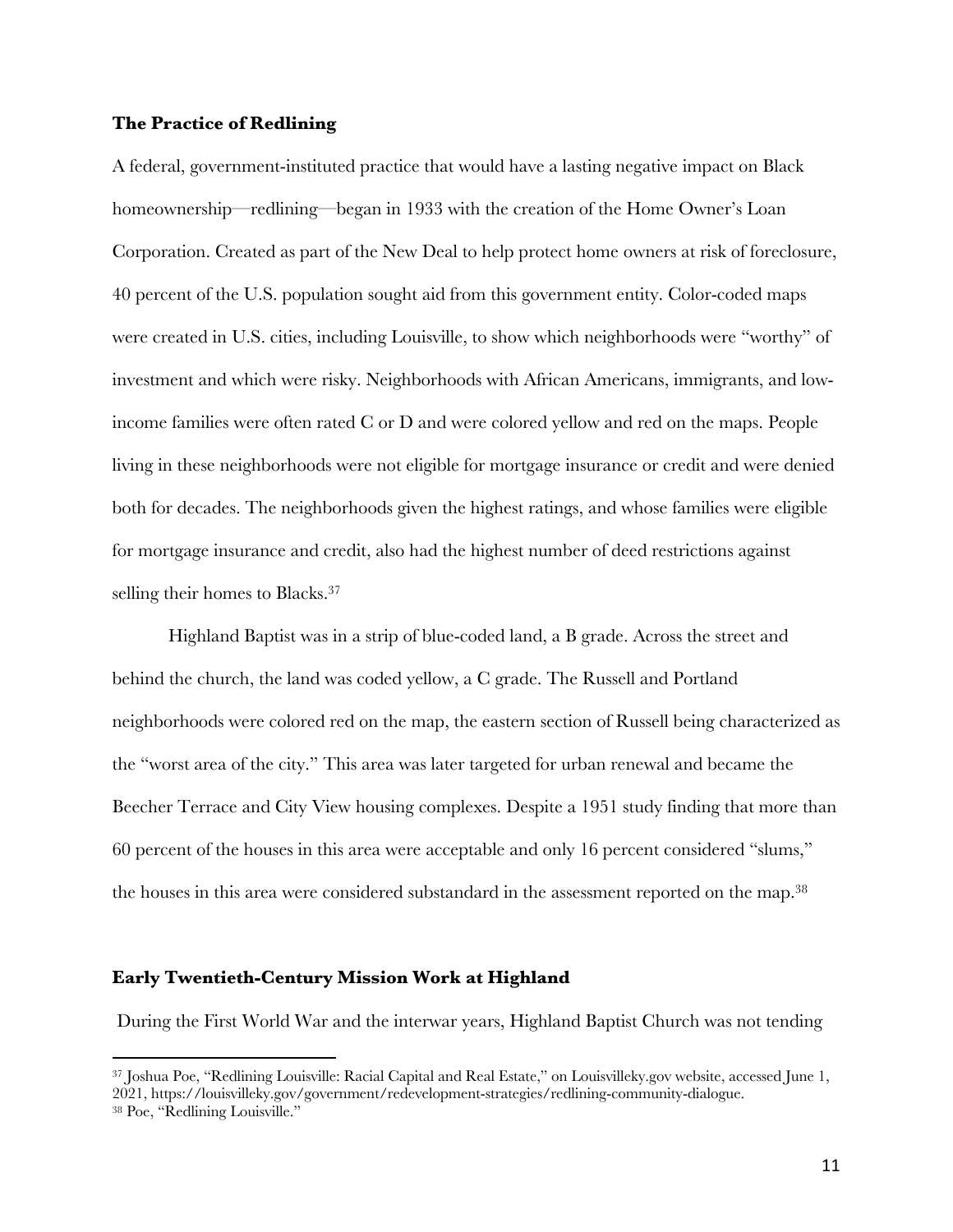to racist practices in Black Louisville but focused its efforts elsewhere. In the 1910s, meeting minutes and bulletins make mention of raising funds for the Hope Rescue Mission (HRM), an inner-city ministry for men down on their luck that was started by the pastor of Walnut Street Baptist Church. Highland pledged \$2,000 in 1913 to support a Baptist church in the center of the city, which was supervised by the HRM.39 In 1921 Highland Baptist Church became responsible for a white mission congregation at 38th and Market, a mission that in two years became Shawnee Baptist Church. In 1939 Highland began another white mission church, Baxter Avenue Mission.40 Highland did donate to the Baptist Fellowship Center, a mission for Blacks in West Louisville run by Clarence Jordan, who later started Koinonia Farm, a biracial Christian farming community, in rural Georgia in 1942.<sup>41</sup> The one clear-cut record of Highland giving directly to a local nonwhite-led organization was the decision in May 1929 (before the stock market crash that October and the onset of the Great Depression) to give "a discarded blackboard sign" used on the lawn in the front of the church to a Black church in Louisville.<sup>42</sup>

A resolution adopted by the church in the spring of 1914 reflects the institution's desire to stay out of any activity that was not overtly religious. It reads:

The Official Board of the Highland Baptist Church learns with pleasure of the good work of the Men's Federation of Louisville, and while recognizing that the Church, as such, cannot properly be engaged in purely social and secular affairs, it also recognizes that it has an inevitable interest in all movements looking toward public betterment, and is gratified to know that this congregation is represented in the Federation, and is assisting in it's [sic] endeavors.<sup>43</sup>

<sup>39</sup> Highland Baptist Church Meeting Minutes [hereafter HBC meeting minutes] for December 22, 1912; 1914‒1915 budget; July 7, 1915; and November 7, 1917, Highland Baptist Church Archives, Louisville, Kentucky [hereafter HBC archives].

<sup>40</sup> Smith, *The Cloud of Witness*, 35‒36, 68.

<sup>41</sup> Smith, *The Cloud of Witness*, 70; Highland Baptist Church Deacons Minutes [hereafter HBC deacon minutes], January 6, 1941; October 5, 1942; and October 4, 1943, HBC archives.

<sup>42</sup> HBC meeting minutes, May 8, 1929, HBC archives. 43 Resolution signed by M. R. Neel, Secretary, HBC meeting minutes, April 22, 1914, in vol. April 18, 1906–March 17, 1915, HBC archives. The Louisville Men's Federation, founded in 1910, had as its purpose "to unite men of the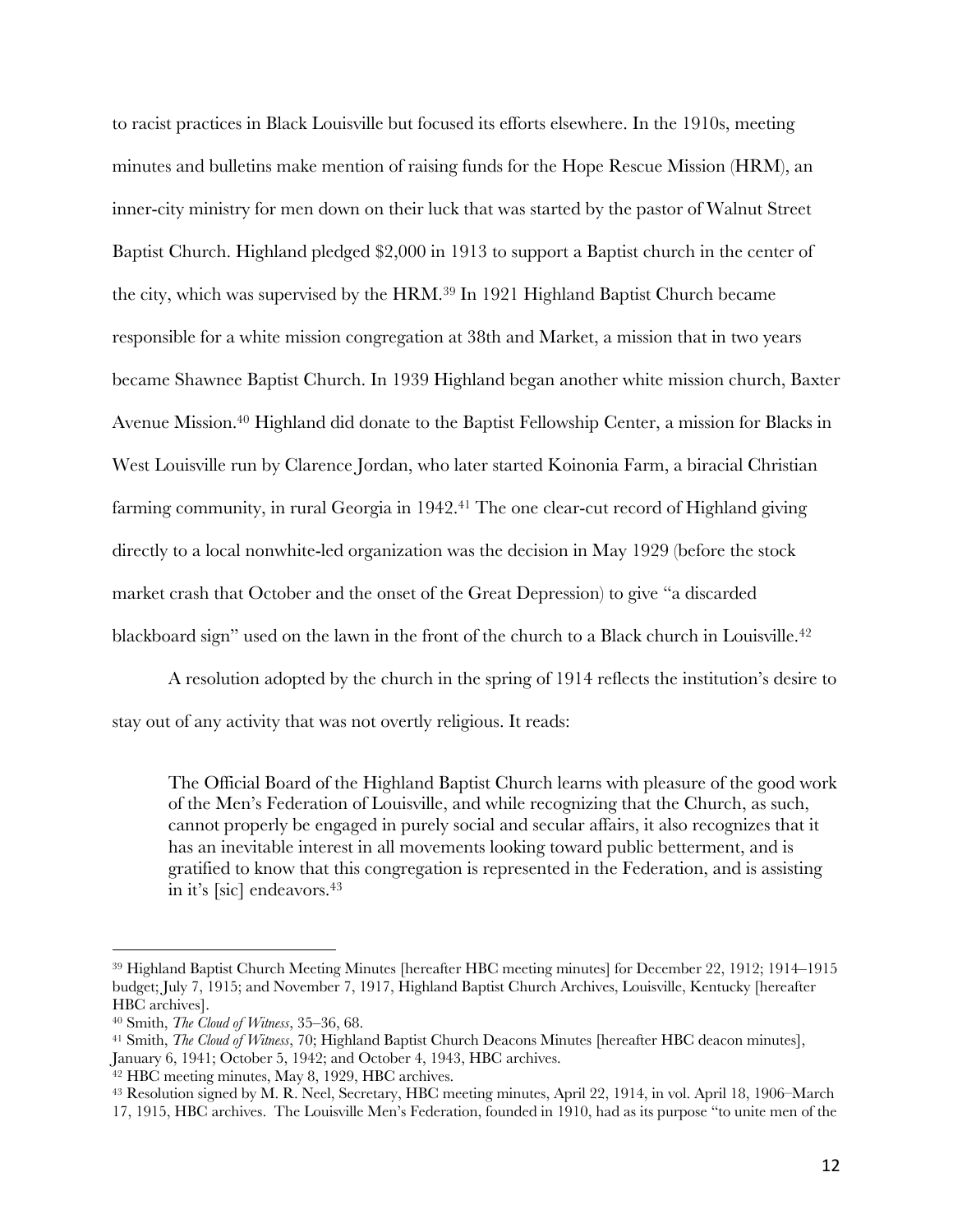The resolution plainly states that Highland "cannot properly be engaged in purely social and secular affairs." The "inevitable interest in all movements looking toward public betterment" portion offers hope for participation in the civil rights movement growing within Louisville, Kentucky, and the nation, as does the involvement of individual Highland members—yet Highland as an organization remained largely silent, inactive, and disengaged. Almost thirty years later, the deacons had a similar response to a request by the Louisville Council of Churches to participate in a study of institutions such as prisons, hospitals, workhouses, and jails with the aim of undertaking a rehabilitation program for those in the institutions. The deacons decided it was more a "social than a religious undertaking and too far reaching for the church to engage in."44

Highland did support several missions to nonwhite countries. This support reveals a concerted effort in expanding Christian fellowship across the globe. In the early decades of the twentieth century Highland supported missions to China, Africa, Brazil, Korea, and Japan.45 Members of Highland during these years who became missionaries were Louise Tucker, who served in China, Mary Sampson, who also served in China, and William and Daisy Jester, who met at Highland and were missionaries in Tanganyika, Kenya, and later Nigeria.46 At times, these and other missionaries were given audience at the church and sent off with blessings for fruitful work abroad.

churches for the improvement of the religious, moral, and physical condition of the people of Louisville." See "Ecumenism," *The Kentucky Encyclopedia*, ed. John Kleber (Lexington, KY: University Press of Kentucky, 1992), 283. <sup>44</sup> HBC deacon minutes, March 2, 1942, HBC archives.

<sup>45</sup> HBC meeting minutes, August 1, 1917; Highland Baptist Church Bulletins [hereafter HBC bulletins], February 7, 1926; February 14, 1926; August 5, 1928, HBC archives.

<sup>46</sup> Smith, *The Cloud of Witness*, 10, 92‒93, 105.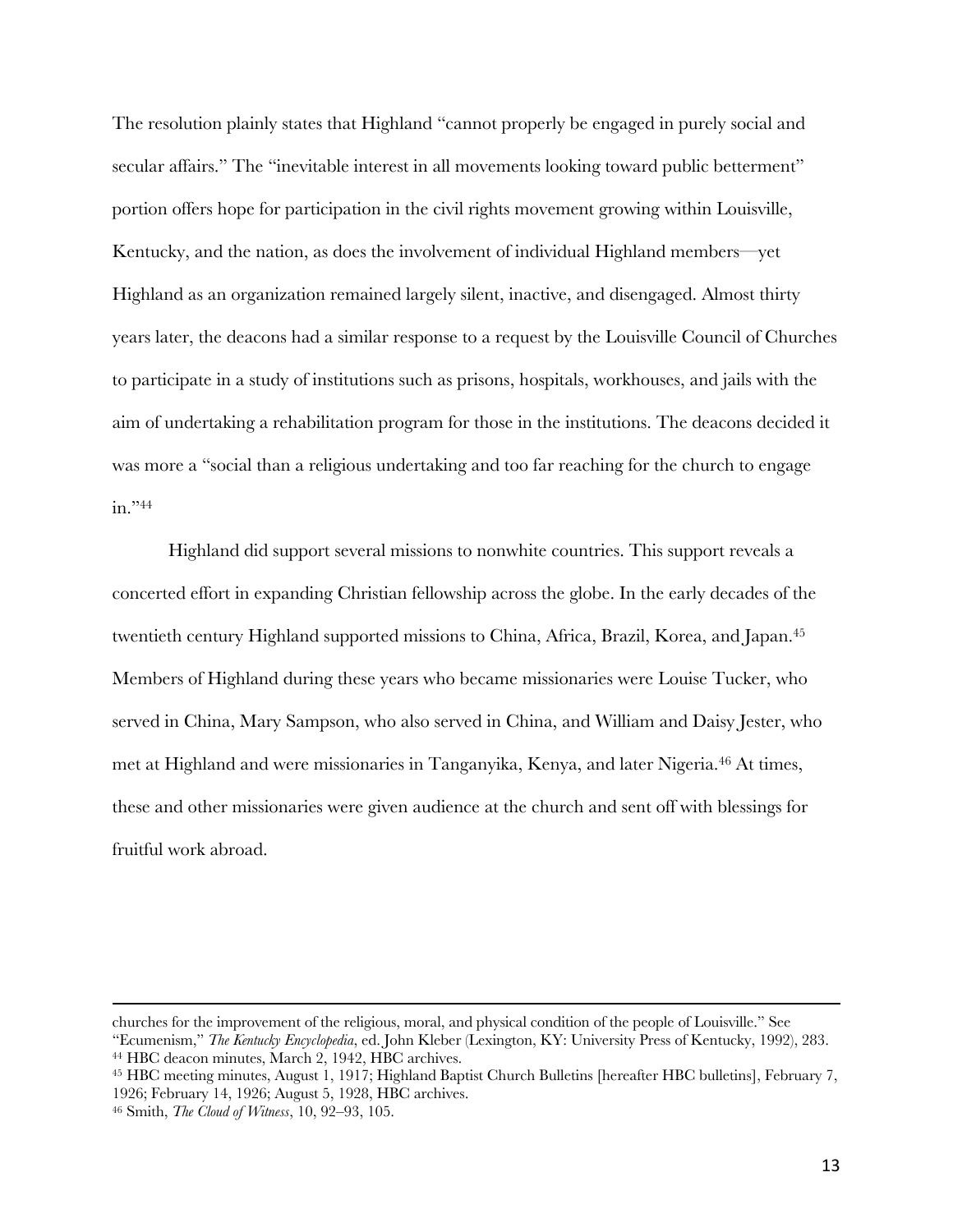## **Mid‒Twentieth‒Century Black Activism**

During and after World War II, Black activists in the United States continued to organize. In 1941 Philip A. Randolph, a leader of the Brotherhood for Sleeping Car Porters, organized the March on Washington Movement (MOWM). It was the first large-scale organization committed to nonviolent, direct-action tactics. Active throughout the 1940s, MOWM successfully pressured President Franklin D. Roosevelt to desegregate the armed forces in the early 1940s, with the signing of Executive Order 8802. Black veterans, however, would be cut off from the major benefits outlined in the landmark postwar G.I. bill, which provided substantial funds for education, vocational training, and home loans for WWII vets. A provision in the bill, authored by a notorious segregationist from Mississippi, authorized states to implement the bill's provisions. Granting implementation rights to state agencies meant that in the American South (and elsewhere) the bill's many resources would not fall into nonwhite hands. In addition to lacking these critical government resources, Black veterans returned from war to segregation and increased racial violence. Reports of lynchings and beatings of Black veterans were so common in the immediate postwar period that civil rights activists organized the National Emergency Committee Against Mob Violence in 1946. Members met with President Truman and sought anti-lynching legislation. It never passed.47

Locally, the Louisville activist community—led by Lyman T. Johnson and others continued the desegregation fight and made notable gains. In the 1930s and '40s, Black and white educators and leaders lobbied for an amendment to the 1904 Day Law. In 1948, training opportunities for physicians and nurses were desegregated. Louisville libraries were officially desegregated in 1948, and the desegregation of Louisville hospitals began that same year, when

<sup>47</sup> For a brief overview of discrimination with G.I. bill distributions and violence against returning soldiers, see Alexis Clark, "Returning from War, Returning to Racism," *The New York Times Magazine*, July 30, 2020.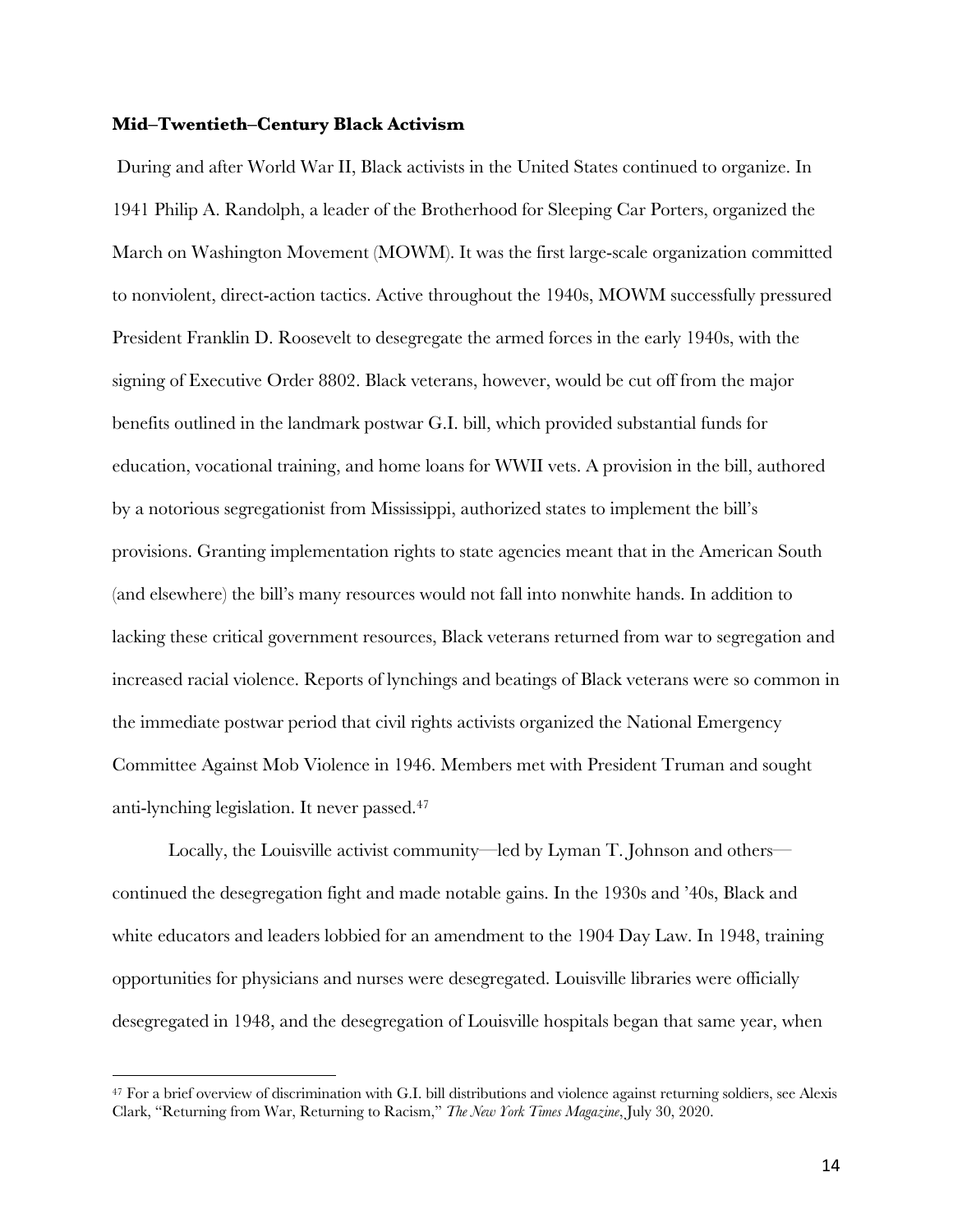St. Joseph Infirmary, a Catholic hospital, admitted Black patients.<sup>48</sup> In 1955, Louisville's mayor, Andrew Broaddus, signed an executive order desegregating all public parks. And in March 1950, after Lyman Johnson was admitted to the University of Kentucky, the state general assembly amended the Day Law. The University of Louisville then decided to close the all-Black Louisville Municipal College. All Louisville colleges and universities desegregated by 1951.

## **Highland's Response to Racism, Mid‒1940s to Mid‒1950s**

In this postwar atmosphere defined by Black activism locally and nationally, Highland openly addressed—albeit briefly—racism and race issues. The February 10, 1946, bulletin proclaimed it was "Inter-racial Sunday" and made plans for an interracial program that night. The next Sunday night the bulletin reported that a local African American, Mr. R. S. Stout, would speak about the prominent Black scientist George Washington Carver, whom he knew personally, in the Sunday night Training Union Assembly.49 No further details or reactions to the event remain, but the following Sunday, February 25, the church bulletin printed a statement of personal responsibility that, for the first time, suggested that the congregation held an interest in racial justice issues. The front page reads:

I will respect all men and women regardless of race and religion. I will protect and defend my neighbor and my neighbor's children against the ravages of racial or religious bigotry. I will exemplify in my own life the spirit of good will and understanding. I will challenge the philosophy of racial superiority by whomsoever it may be proclaimed, whether they be kings, dictators or demagogues. I will not be misled by the lying propaganda of those who seek to set race against race or nation against nation. I will refuse to support any organization that has for its purpose the spreading of anti-Semitism, anti-Catholicism, or anti-Protestantism.

<sup>48</sup> Aubespin, Clay, and Hudson, *Two Centuries*, 167.

<sup>49</sup> HBC bulletins, February 10, 1946, p. 2; and February 17, 1946, p. 2, HBC archives.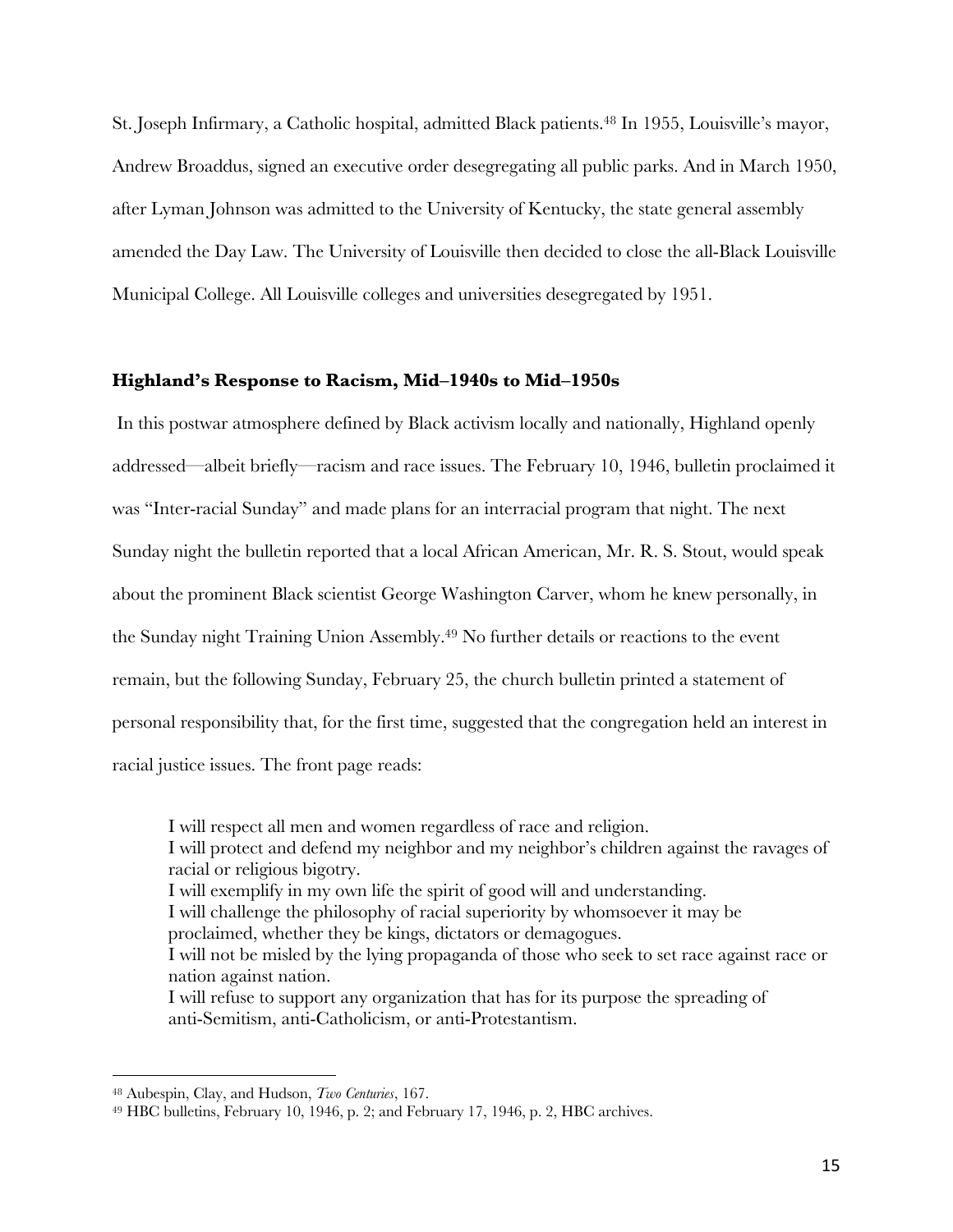I will establish comradeship with those who seek to exalt the spirit of love and reconciliation throughout the world. I will attribute to those who differ from me the same degree of sincerity that I claim for myself. I will uphold the civil rights and religious liberties of all citizens and groups whether I agree with them or not. I will do more than live and let live—I will live and help live.

—Dr. Walter W. VanKirk50

Later that year the Highland bulletin promoted a monthly, interracial, interdenominational worship service at Trinity-Temple Methodist Church.<sup>51</sup> Through the rest of the 1940s there is little mention of racial matters in Highland bulletins, deacon meetings minutes, and church business meeting minutes. On two occasions, Highland donated to Black communities. In 1949, \$50.00 went to the General Association of Colored Baptists in Kentucky to "assist them in erecting a building for Simmons University," Louisville's historically Black university, which had been founded in 1879. In 1950 Highland leaders also recommended that \$37.50 go to the Virginia Baptist Church (a Black church) from funds initially designated for mission work.52

Highland's brief acknowledgement of racism and racial injustice coincides with a moment of reflection within the Southern Baptist Convention. The SBC appointed a committee on race relations in 1946, headed by Dr. J. B. Weatherspoon (a former Highland minister). The committee was set to study "the whole race situation, especially in its moral and religious aspects and meaning, to consider the responsibility of Baptists in the problems of adjustment of interracial relations."53 Louisville hosted interracial conferences at the seminary and elsewhere in the city in 1946 and again in 1956.54 Highland was potentially involved in these efforts, but no

<sup>&</sup>lt;sup>50</sup> HBC bulletins, February 25, 1946, HBC archives.<br><sup>51</sup> HBC bulletins, May 12, 1946, p. 2, HBC archives.

<sup>52</sup> HBC deacon minutes for July 5, 1949 and April 3, 1950, HBC archives.

<sup>53</sup> HBC deacon minutes, April 24, 1949, HBC archives; and J. B. Weatherspoon, "Studying the Whole Race Situation," *Western Recorder*, October 31, 1946, p. 8.

<sup>54</sup> Erwin L. McDonald, "Southwide Interracial Initial Conference Held in Louisville," *Western Recorder*, May 2, 1946,

p. 23; and "Interracial Fellowship Sets Louisville Meeting," (no author), *Western Recorder*, March 29, 1956, p. 17.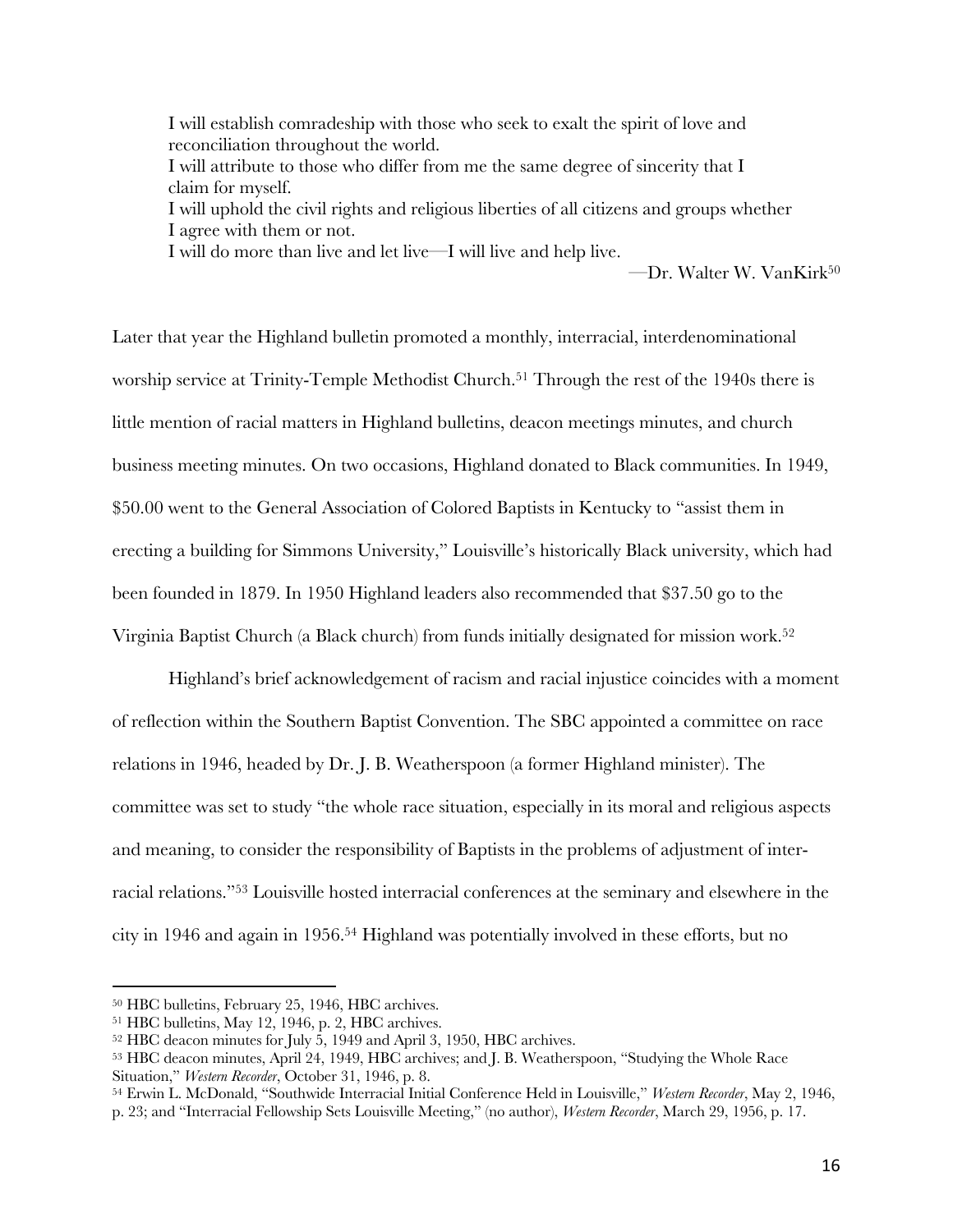church records discuss the initiative in detail. The church records focus instead on Highland's commitments to supporting relief work in Europe, protesting any national legislation that interfered with separation of church and state, particularly in regard to Catholics getting aid for their private schools, and funding Southern Baptist Convention missionaries, both foreign and domestic.55

## **Desegregation of Schools in Louisville**

Following the 1954 landmark *Brown v. Board of Education* U.S. Supreme Court ruling to desegregate schools—and thanks to decades of work on the ground by the NAACP and other Louisville activists—the Louisville Public School System embraced desegregation on September 10, 1956. In a plan that gained positive national recognition, students were assigned to schools that did create some integrated schools, but the city's plan also included a "freedom of choice" option that essentially allowed students to opt out of their designated school and choose which school to attend. In the end, the school desegregation plan did not transform into a desegregated reality, and Louisville remained a deeply segregated city. Residential segregation all but ensured that only two of the district's school zones had a chance of integration, the two where Blacks and whites lived in close proximity to one another.<sup>56</sup>

## **The Struggle for Open Accommodations in Louisville**

In the mid-1950s, the "second phase" of civil rights activism kicked into high gear. This second phase, according to Mervin Aubespin, Kenneth Clay, and J. Blaine Hudson, was characterized

<sup>55</sup> HBC bulletins, January 16, 1949, p. 3; April 24, 1949, p. 4; HBC meeting minutes, January 9, 1952; January 9, 1957; HBC deacons minutes, July 5, 1955, p. 1; January 7, 1957; *Highland Baptist Herald* [newsletter, hereafter HBC Herald], March 5, 1950, vol. I, no. 9, p. 2; July 19, 1957, vol. VIII, no. 29, HBC archives.

<sup>56</sup> Aubespin, Clay, and Hudson, *Two Centuries*, 174; K'Meyer, *Gateway*, 49‒51.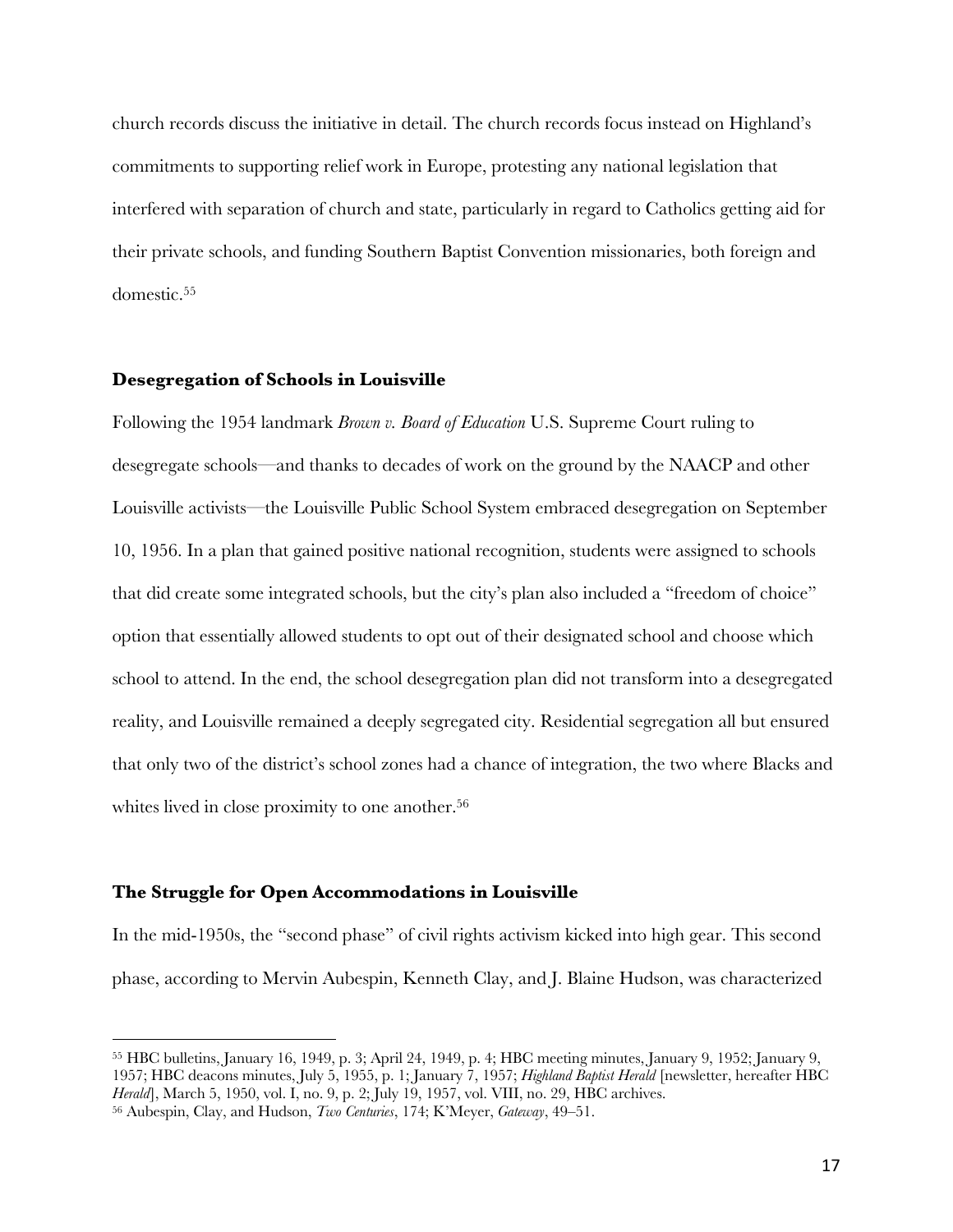by "more frequent use of direct action, public protests, confrontation, demonstrations, boycotts, and other tactics to overcome more intransigent and often violent resistance to change."57 The desegregation of schools in Louisville fueled Black activists to push for open public accommodations and open housing. The drive for open accommodations proved to be the easier fight.

Early attempts at passing an open accommodations ordinance, beginning in 1957, failed. Black young people began holding sit-ins at lunch counters in stores, and in December 1957 stand-ins at the Brown Theatre. In January 1961, many students from Male High School joined the demonstrations, leading to five of them being arrested in February. In the following days more students showed up for demonstrations at cafeterias and theaters; many were arrested.58 In April 1961—the same month Dr. King spoke at Southern Seminary—the *Courier-Journal* reported that Louisville police arrested 149 Black activists in connection with demonstrations in prominent eating establishments. Only three of the nine places targeted served Black patrons.59 "By April 27, 1961, more Louisvillians—685 in all—had been incarcerated during demonstrations than anywhere else in the nation to that point."60

One of those high school demonstrators, Raoul Cunningham, said of the students' activism, "We weren't thinking of history. We weren't thinking about making a difference. We were thinking about breaking the barriers of segregation. Because we wanted to go to these restaurants and eat, we wanted to go to the movie theaters. . . . Segregation made me angry.

<sup>57</sup> Aubespin, Clay, and Hudson, *Two Centuries*, 185.

<sup>58</sup> K'Meyer, *Gateway*, 80‒82, 87‒88. 59 "149 Seized, Including 9 Adults, In Eating-Place Demonstrations," *Courier-Journal*, April 21, 1961, vol. 213, no. 111, p. 1.

<sup>60</sup> K'Meyer, *Gateway*, 90‒91.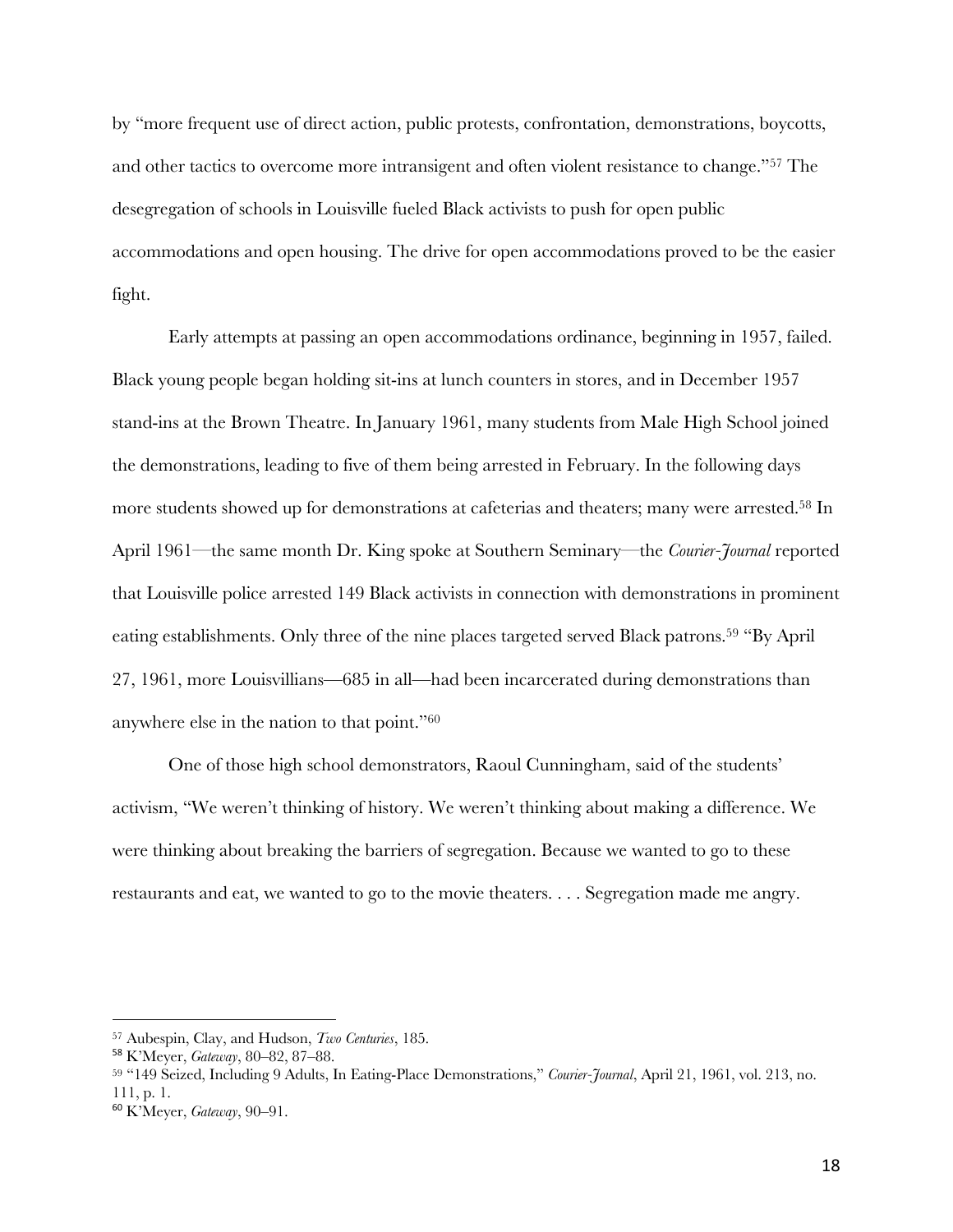Simply because I was denied what I considered to be a right. . . . [Segregation] made you feel less than a human being."61

Black adult leaders were also involved in the push for an accommodations ordinance. Getting nowhere with the mayor and Board of Aldermen, they turned their efforts toward voter registration, and in the fall of 1961 the resistant mayor and aldermen were voted out of office. For more than a year Black activists continued to prod elected officials to action. When faced with the fear of becoming another Birmingham where in the spring of 1963 images of fire hoses and police dogs unleashed on young demonstrators had caught the nation's attention, The Board of Aldermen finally passed an open accommodations bill on May 14, 1963.62

Lyman Johnson of the local NAACP, who had put pressure on the mayor, later told *Look* magazine, "Everything the Negro has won in Louisville has been won by fighting. Not by violence, but by insistence."63

Just as the peaceful integration of schools in 1956 brought the city national attention and praise, so did the passage of the open accommodations bill. The mayor boasted that it was the first of its kind "in any major city in the South."64 The passage of the bill marked the high point of Louisville's reputation as a leader in race relations in the region.65

## **The Struggle for Open Housing in Louisville, 1954**

In Louisville, gains in desegregating public spaces galvanized leaders to push for open housing. The struggle to desegregate housing in Louisville and Jefferson County would prove exceedingly

<sup>61</sup> Interview with Raoul Cunningham in *Freedom on the Border: An Oral History of the Civil Rights Movement in Kentucky*, Catherine Fosl and Tracy E. K'Meyer, eds. (Lexington, KY: University Press of Kentucky, 2010), 93.

<sup>62</sup> K'Meyer, *Gateway*, 88‒90, 99‒101.

<sup>63</sup> Chester Morrison, "City That Integrated without Strife," *Look* magazine, vol. 27, no. 16, August 13, 1963, p. 44, quoted in K'Meyer, *Gateway*, 104–105.

<sup>64</sup> K'Meyer, *Gateway,* 77.

<sup>65</sup> K'Meyer, *Gateway,* 77.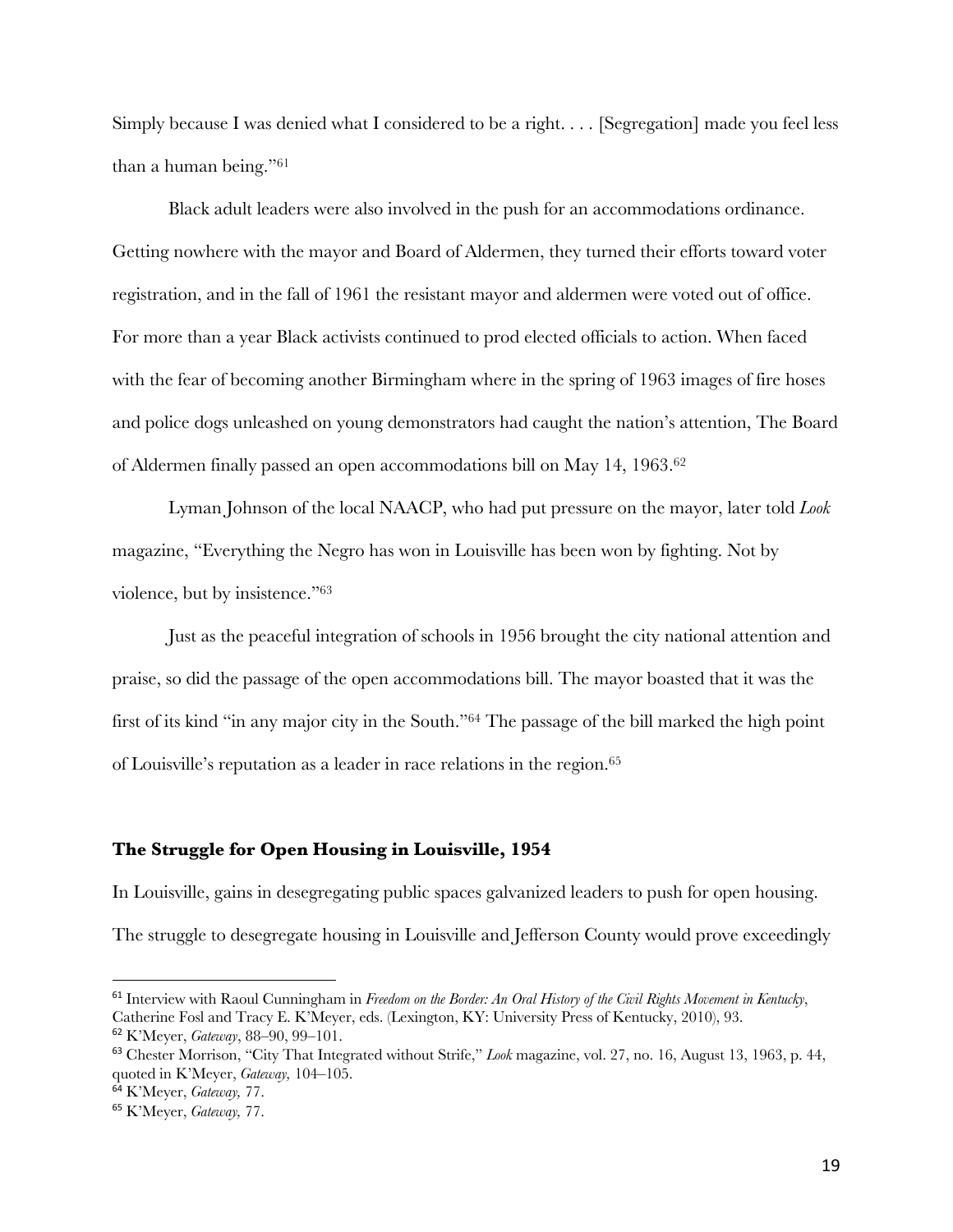challenging and ultimately not as successful as the fight for open public accommodations. Louisville remained (and remains) segregated, though with urban renewal and white flight the shape of housing segregation shifted. "In Louisville," historian Tracy K'Meyer explains, "most whites grudgingly accepted the desegregation of public, tax-supported spaces while remaining openly hostile to the breakdown of Jim Crow in private spaces—especially housing."66 A 1948 article in the *Courier-Journal* noted that roughly 75 to 80 percent of land in Louisville was covered by real estate agreements restricting persons on the basis of race.<sup>67</sup>

An early test of open housing occurred in May 1954, one week before the landmark *Brown v. Board of Education* Supreme Court ruling to desegregate schools. A local white couple, Carl and Anne Braden, purchased a home in the white neighborhood of Shively and sold that home to a Black family, headed by Andrew and Charlotte Wade. Andrew Wade was a veteran, and he and his wife were having trouble locating adequate housing in the Black sections of town, so they appealed to the Bradens for support. Almost immediately after the Wades moved in, whites began harassing them, throwing rocks and sending bullets into their home. A month after the Wades arrived in white Shively, a bomb exploded underneath their home destroying part of the structure.<sup>68</sup>

In response to the bombing, many white moderates distanced themselves from the Bradens and Wades, including local ministers. K'Meyer recounts that ministers invited to discuss the bombing on a local radio show, *Moral Side of the News*, spent most of their time condemning the Bradens' decision to sell the home to a Black family, rather than denouncing the violence.<sup>69</sup> Anne Braden, for her part, remained committed to recruiting the white church into civil rights

<sup>66</sup> K'Meyer, *Gateway,* 146.

<sup>67</sup> "75 pct. Of Land Here Covered By Restrictions," *Courier-Journal*, May 4, 1948, vol. 187, no. 125, p. 1.

<sup>68</sup> K'Meyer, *Gateway*, 64‒65.

<sup>69</sup> K'Meyer, *Gateway*, 64‒65. See also article condemning Bradens, "A Forced Issue Can Foil Progress," editorial, *Courier-Journal,* May 18, 1954, vol. 199, no. 138, p. 8.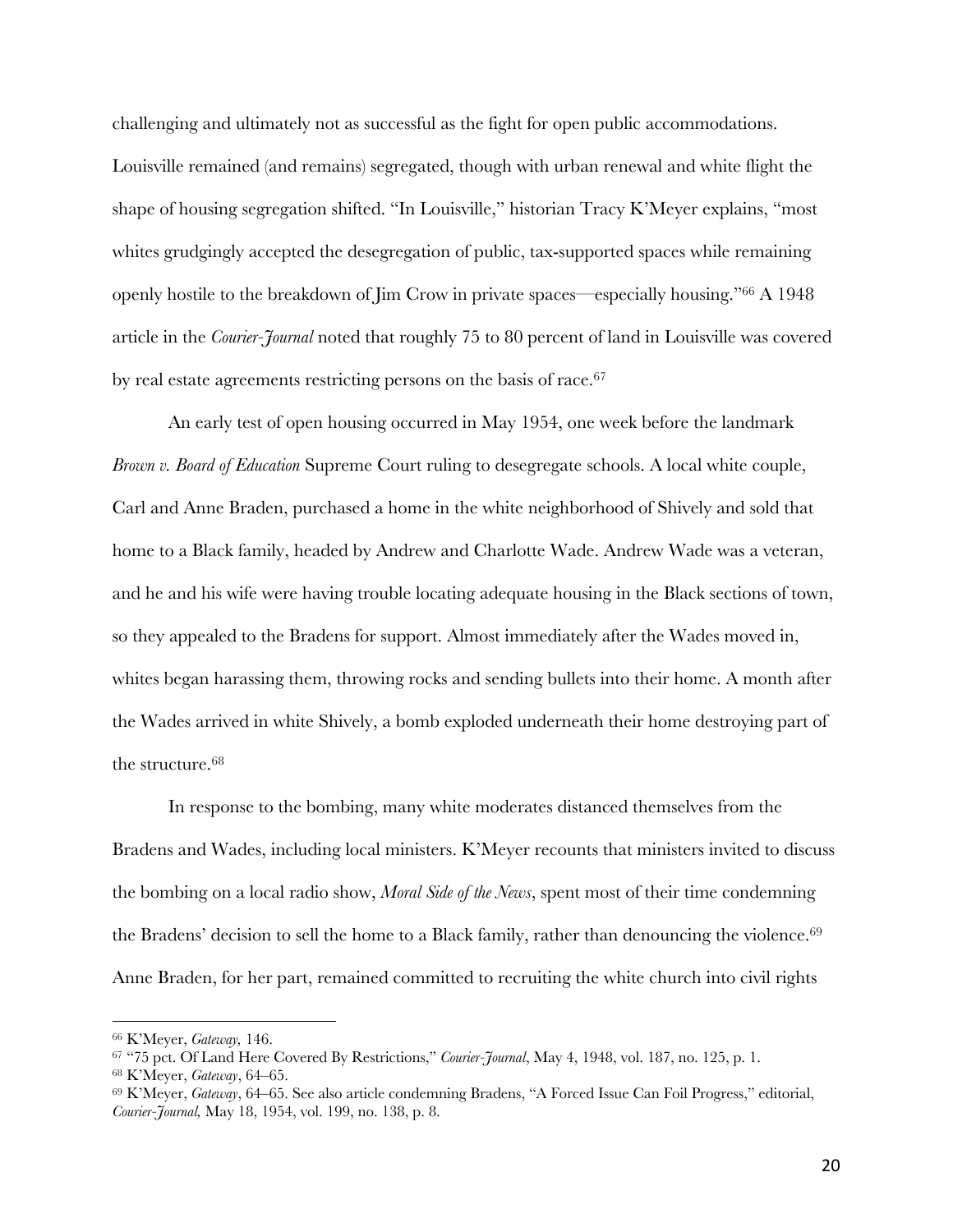work. "Unlike many people concerned with social problems," she wrote, "I had not written the white church off." In Braden's mind, the church "held the potential for helping to make a better world." When it came to the violence unfolding in the Shively neighborhood, Braden felt it was "more a job for the church than for the police."<sup>70</sup>

#### **Blockbusting and Urban Renewal**

After World War II the construction business picked up, and many new homes were built primarily in the east and south ends of the city. Blacks were not allowed in these new areas, and as whites living in the West End started moving to these new subdivisions, they sold their homes in the West End to Blacks. When a Black family moved into a white neighborhood in the West End, unscrupulous real estate agents encouraged white home owners to sell their homes quickly, playing on white fear of Blacks and causing many white families to sell their homes at a lower price to the agents. The agents then turned around and sold the homes at a much higher price to Black families. This practice, known as "blockbusting," defined the creation of West Louisville as a Black community. By 1960 many Blacks had moved out of the center of Louisville to the West End.71

Blockbusting was paired with "urban renewal" efforts designed to push out Black enterprise and support white businesses and communities. Known as the Civic Center Project because of the numerous public buildings within its 316 acres, this extensive government endeavor destroyed many commercial and residential properties, including Black Louisville's central economic and cultural center on Old Walnut Street.72 In response, several Black Baptist

<sup>70</sup> Anne Braden, *The Wall Between* (Knoxville, TN: University of Tennessee Press, 1999), 72.

<sup>71</sup> *Kentucky's Black Heritage: The Role of the Black People in the History of Kentucky From Pioneer Days to the Present* (Frankfort, KY: Commonwealth of Kentucky, 1971), 125. 72 Aubespin, Clay, and Hudson, *Two Centuries*, 196.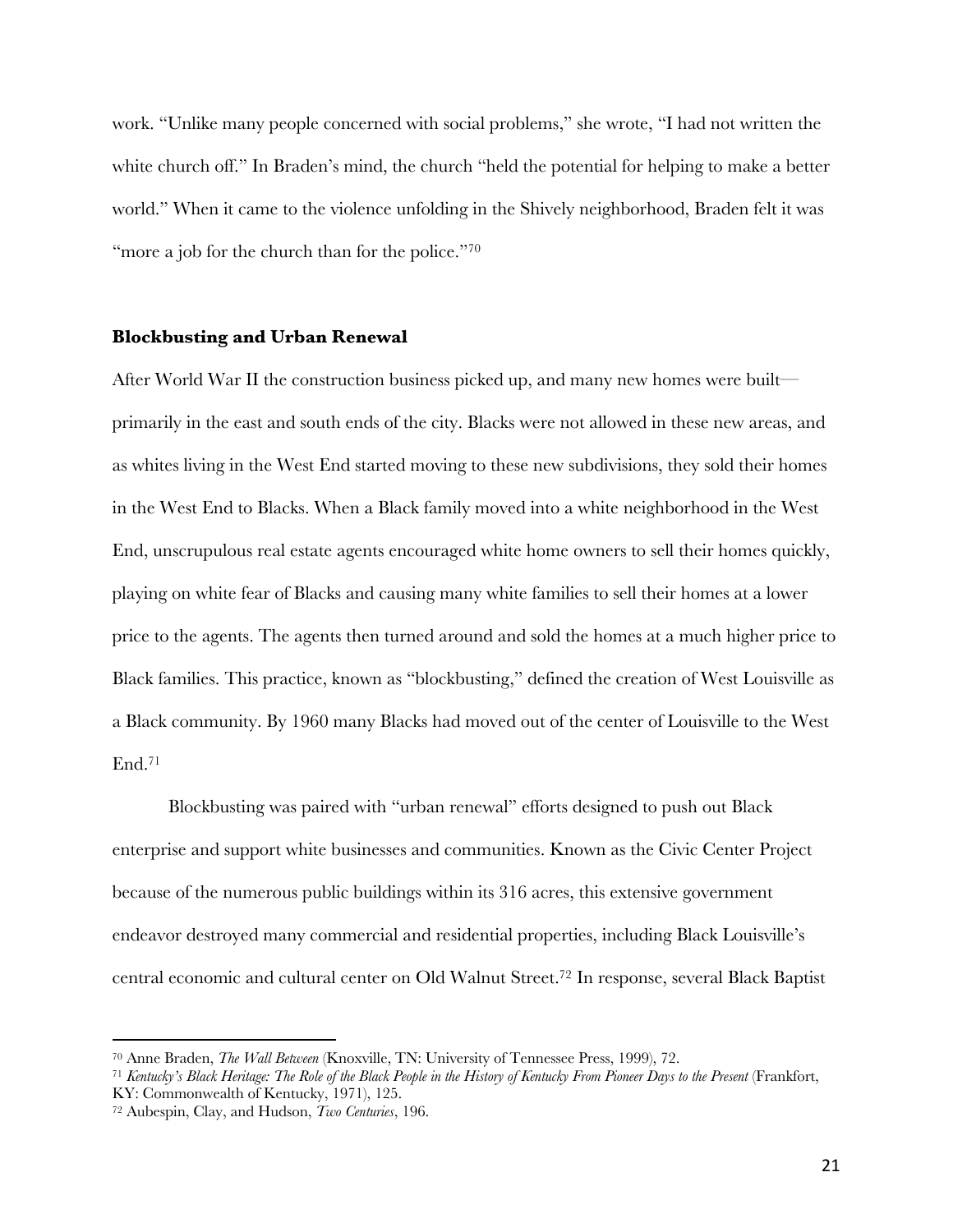leaders and community members formed the West End Community Council in 1963.73 A citywide interfaith and interracial "home visits" program began in the same year in an effort to support better race relations in the city. These efforts, however, would not curtail the significant economic and cultural damage wrought by postwar gentrification projects.74

## **The Continued Struggle for Open Housing**

Just as Black activists and white allies and accomplices staged demonstrations for an open accommodations ordinance, after that ordinance became law they pressed the local and state communities to desegregate housing and other private spaces. Young people, including high school students, continued to participate in demonstrations to put pressure on the city to act. Many were arrested. "We did a lot of marching in South Louisville. We marched on Fourth Street. We had sit-ins in the middle of Sixth Street between city hall and the county courthouse," former Metro councilwoman Cheri Bryant Hamilton recalls of the open housing demonstrations. "There was fear too.... [W]e were meeting hecklers out there wherever we'd go."<sup>75</sup>

The push for an open housing ordinance would take longer than that for the open accommodations law. In April 1967, the Board of Aldermen defeated a proposed open housing ordinance. Black activists took to the streets in protest, as did a large and sizable anti-ordinance crowd. Anti-ordinance crowds ranged from six hundred to two thousand people.76 In response to these segregationist measures, Black leaders started another voter registration campaign and threatened to disrupt the Derby. Martin Luther King Jr., who was in town supporting the protests, called off the Derby disruption. In August of that year, King visited Louisville again and

<sup>73</sup> "West End Community Council Seeks Answers," *Courier-Journal*, August 4, 1963, vol. 218, no. 35, p. 9.

<sup>74</sup> "Interracial Home Visits Are Planned," *Courier-Journal*, September 5, 1963, vol. 218, no. 67, p. 6.

<sup>&</sup>lt;sup>75</sup> Interview with Cheri Bryant Hamilton in *Freedom on the Border*, Fosl and K'Meyer, 135–136.

<sup>76</sup> K'Meyer, *Gateway*, 132.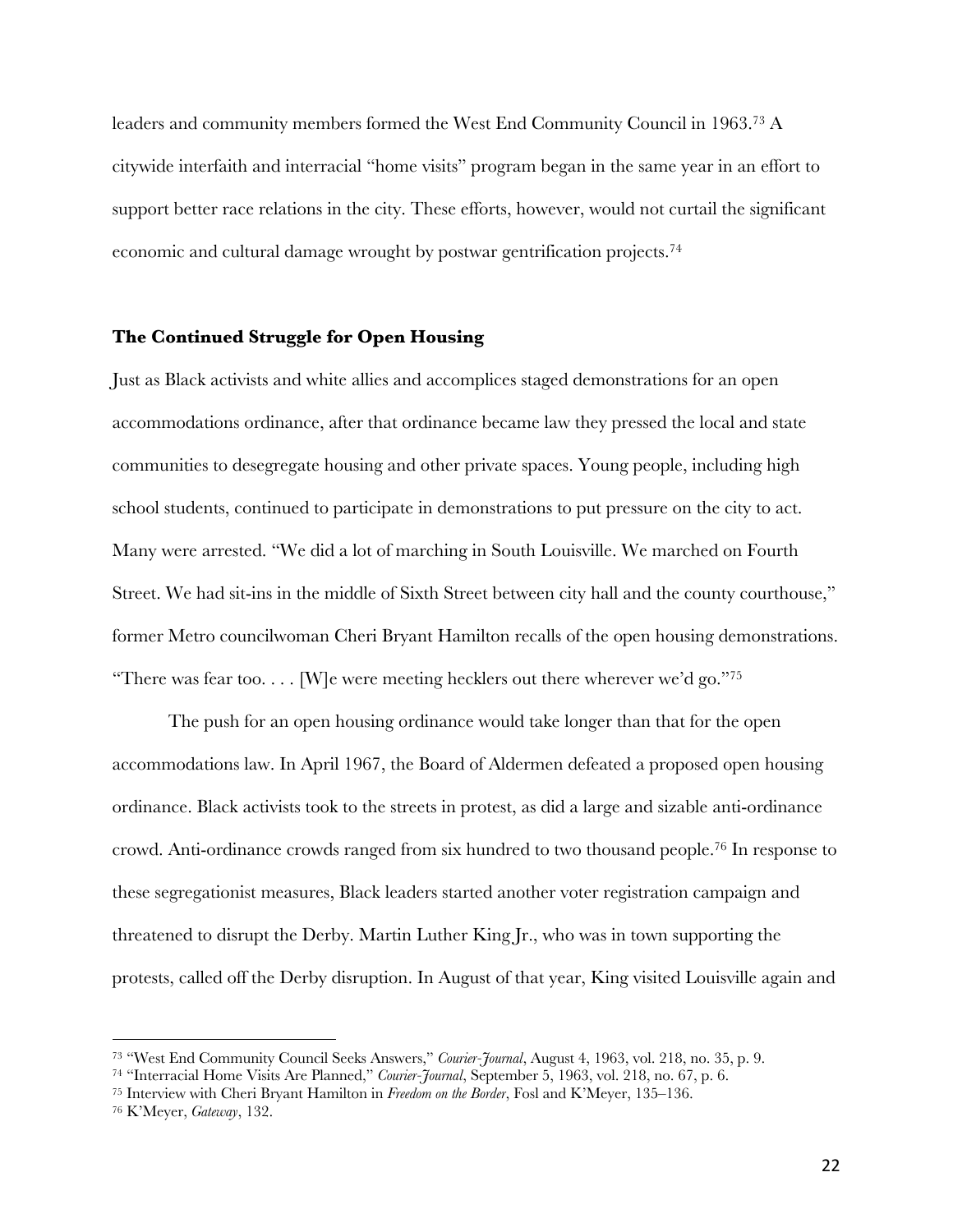urged the Black community to vote.77 The voter registration drive resulted in the election of a new Board of Aldermen in November 1967. This new board passed an open housing ordinance on December 13, 1967.

By 1967, open accommodations and open housing ordinances—along with the stated efforts to integrate public schools—suggested that significant transformations in Louisville's race relations were underway. The Black community in Louisville and across the country, however, began to get impatient with the slowness of change and to question the nonviolence movement espoused by King. As a result, they re-examined the ability of legislative and administrative measures to create tangible, lasting change. In 1968, race riots erupted across the country in response to the slow pace of reform, the assassination of King on April 4, 1968, and continued police violence. In May 1968 Louisville police detained a Black man who stopped to check on a friend pulled over by police, which resulted in the city's own weeklong riot. The city sought to crack down on the riot and indicted six Black community leaders and activists for conspiracy to destroy private property. Known as "The Black Six," the case mobilized community members to their defense. Bill Allison, a local lawyer and activist, explained that "the thing that was so stark about the Black Six case was that they arrested black leaders from all different segments of black society, so that they were sending a message to the entire black community."<sup>78</sup> The judge later ruled that there was insufficient evidence for the case, which by then had received national attention thanks to the work of local activism.79

<sup>77</sup> Aubespin, Clay, and Hudson, *Two Centuries*, 198‒199; K'Meyer, *Gateway*, 136. See also Samuel Abramson,

<sup>&</sup>quot;Disorder at the Derby: Race, Reputation, and Louisville's 1967 Open Housing Crisis," *Ohio Valley History*, vol. 15, no. 2 (Summer 2015), pp. 39, 43–44.<br><sup>78</sup> Interview with Bill Allison in *Freedom on the Border*, Fosl and K'Meyer, p. 205.

<sup>79</sup> K'Meyer, *Gateway*, 190‒198.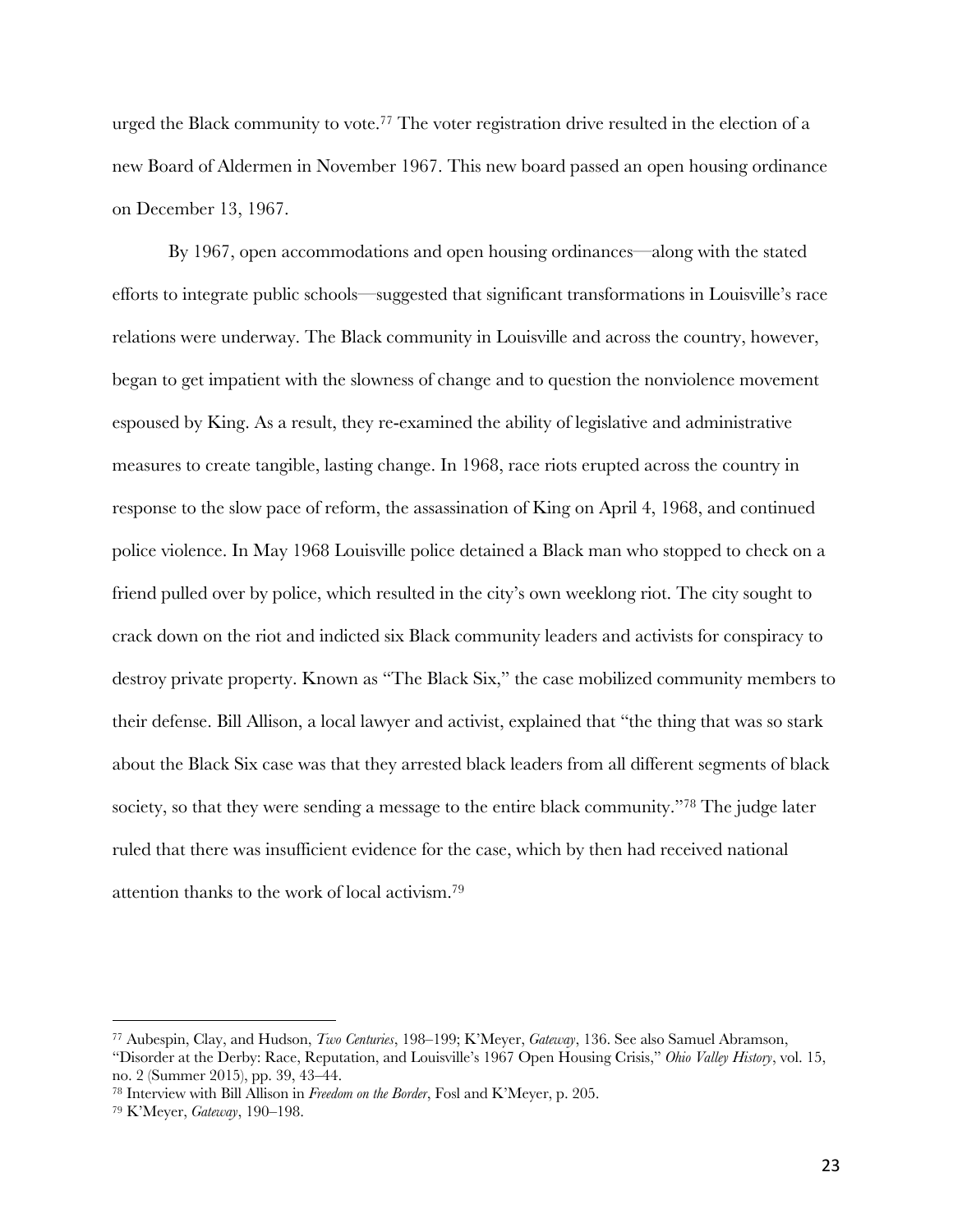## **Southern Baptists' Response to Racism**

During these pivotal decades, the Southern Baptist Convention (SBC) made small efforts to address race issues, but large tracts of its members remained ardent segregationists. A 1954 *Louisville Times* article reported that the SBC urged support for the *Brown v. Board of Education* ruling.80 The SBC also voted that year to accept a report authored by the Christian Life Commission urging Southern Baptists to view the ruling positively and "adopt a Christian attitude toward the court's decision."81 It is notable that a former pastor at Highland, J. B. Weatherspoon, was the chairman of that commission. He added that disapproval of the recommendation would mean saying to the nation, "count the Baptists out in the matter of equal justice."82

By 1968 little had changed within the SBC. So little, in fact, that a group of students planned a large protest at the annual Southern Baptist Convention gathering in Houston, Texas.83 The organization—Baptist Students Concerned—hoped that the demonstrations would

mobilize SBC leaders to address what they called the "three basic weaknesses" in the convention:

1. Ignorance of what the (social) struggles are, where the needs are and how best to meet these needs 2. Racial barriers 3. Lack of involvement in the plight of the poor  $84$ 

## **Highland's Response to the Civil Rights Movement**

Highland Baptist Church records contain no evidence of official church support or church member participation in the demonstrations and nonviolent protests that gripped Louisville in

<sup>80</sup> "Segregation Rule Gets Southern Baptist Okay," (by the Associated Press), *Louisville Times,* June 5, 1954, p. 1.

<sup>81</sup> "Segregation Rule," p. 1.

<sup>82</sup> "Segregation Rule," p. 1.

<sup>83</sup> "Students Plan Protest Demonstration at Baptist Convention," *Louisville Times*, May 23, 1968. 84 "Students Plan Protest Demonstration."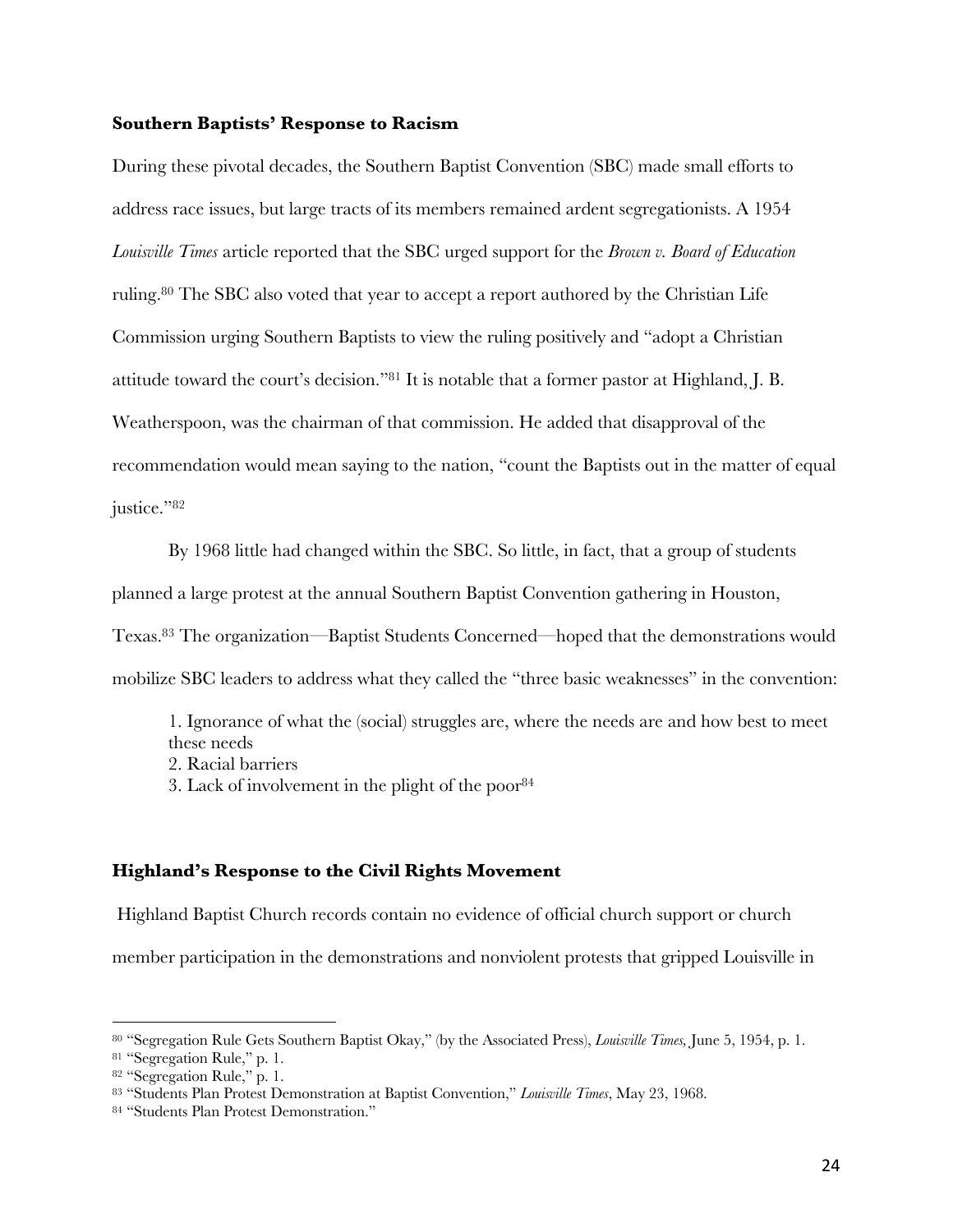the 1950s and 1960s. During the 1960s Highland focused its ministry on the Highland neighborhood, starting a ministry to the local elderly and, with other area churches, a coffee house aimed at serving youth in the Highlands who were not part of a church.<sup>85</sup> In 1968 Highland opened a neighborhood activity center called The Highlander and also began a tutoring program for Bloom Elementary School students. It is not known if any of the Bloom students were nonwhite.<sup>86</sup> It is critical to note that the Highlands neighborhood in the 1960s was a white space; less than 2 percent of the neighborhood population was nonwhite.<sup>87</sup> This meant that Highland members were performing outreach and conducting service in a largely white community.

In the mid-1960s Highland pastor Nathan Brooks became the most outspoken leader on race issues in Highland's history to date. He was part of the interfaith, interracial "home visits" program in which whites, Blacks. and people of different faiths met in each other's homes to talk about race, and he encouraged Highland members to join him (see p. 22 of this report). Whether any did is unknown.88

It does appear that racial justice issues were on the minds of some Highland congregants as well. In April 1965, Brooks shared that the Training Union Group at Highland had reached three conclusions on church ministry, with the final two holding the potential for meaningful action on racial justice:

2. It is our opinion that the congregation should concentrate on ministering effectively to people in the immediate church community. We believe, more specifically, that Highland church should provide a deeper ministry and fellowship to the underprivileged families who live in our vicinity, a few of whom are members of our congregation. Those who are not members should be heartily invited to our services of worship. We believe also that

<sup>85</sup> HBC meeting minutes, August 5, 1964, p. 1, HBC archives; Smith, *The Cloud of Witness*, 103.

<sup>86</sup> January 1968 Report of the Neighborhood Activity Center by Mary Frances Bailey, Highlander director, in HBC meeting minutes, vol. 1966–1968, HBC archives.

<sup>87</sup> Long Range Planning Committee Report, p. 14, included with November 6, 1968 HBC meeting minutes, vol. 1966‒1968, HBC archives.

<sup>88</sup> Nathan Brooks, "Viewpoint," HBC *Herald*, September 13, 1963, vol. XVII, no. 37, HBC archives.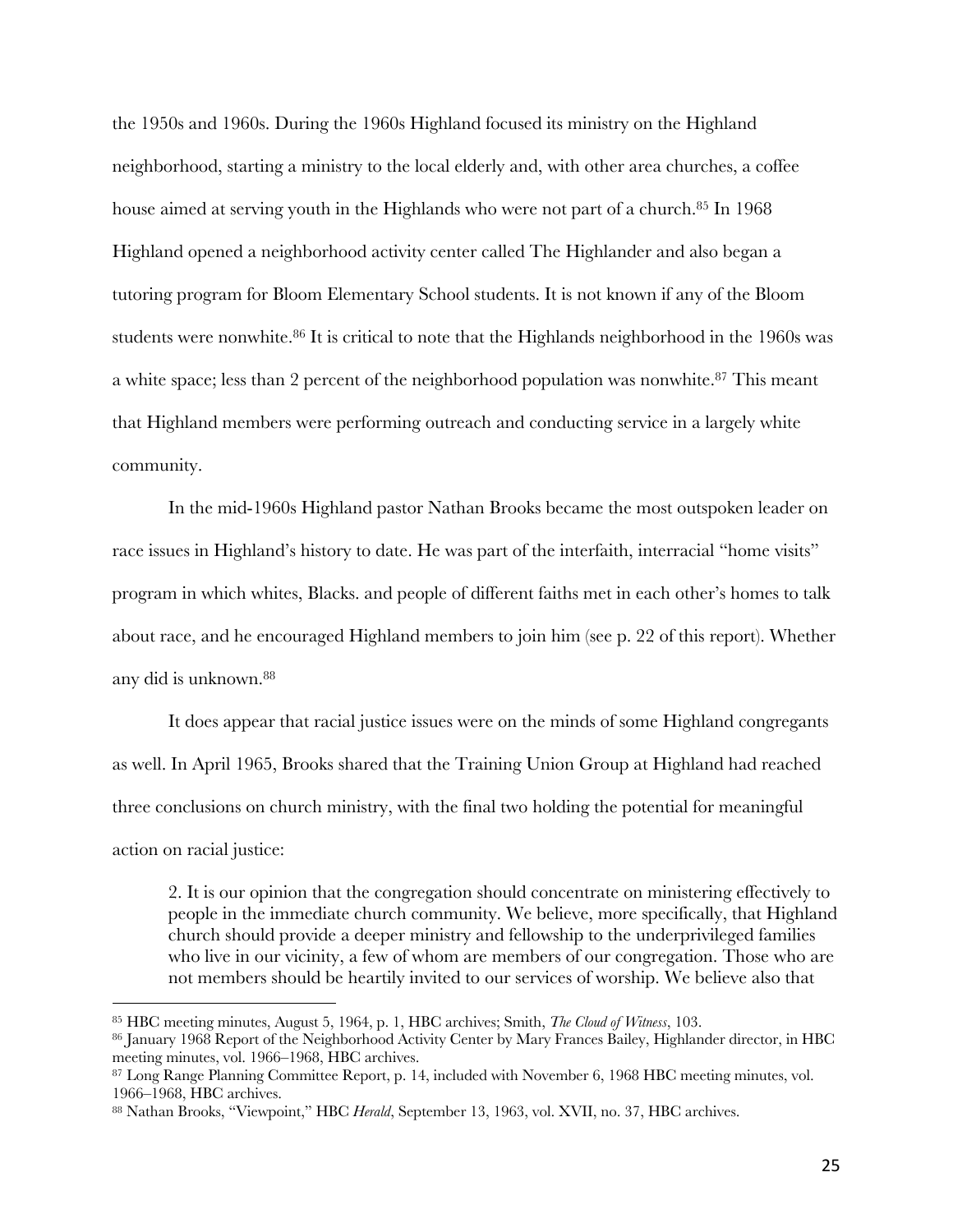they should be welcomed in the spirit of love and Christian brotherhood, in spite of the differences of dress, education and outward appearance which tend to set them apart from the majority of our congregation.

3. Our study has also revealed the fact that several Negro families live in our immediate church community. Our union unanimously believes that Highland Baptist Church should discover ways to minister to these families, unless their spiritual needs are being met already by other churches in the community.89

No church records were found that demonstrate funds or personnel were charged with making these tasks a reality. It is worth noting, however, that Highland's music minister, William Arnold Epley, helped form an integrated choir. The LaGrange Reformatory Choir was funded in part by the Missions Committee at Highland. The choir performed across the state and several times at Highland, beginning in the mid-1960s.90

Brooks also openly supported the admission of Black members into Highland, a topic that—by the very fact it needed to be addressed—made it clear that Highland was decidedly white space. Other predominately white Baptist churches in the area—Crescent Hill Baptist and Deer Park Baptist—had stated their willingness to admit Black members. Yet, Highland's records do not indicate that any formal outreach to the Black community was created. <sup>91</sup> In 1965 the first Black request for membership—from Mr. William Ojo, and later his wife—was submitted to the congregation. Mr. Ojo was from Nigeria and a current student at Southern Seminary. By the fall of 1965, he was involved in Highland's pastoral ministries.92 Up until this point, regular Black presence in Highland Baptist Church was primarily by the custodial staff, although there was a young Black man active in the youth group in the mid-50s.<sup>93</sup> Highland hired Black janitors beginning in 1946 (potentially earlier), hiring Lias Vance, who left in 1949, and Noah Reese,

<sup>89</sup> HBC *Herald*, April 2, 1965, vol. XVIV, no. 14, HBC archives.

<sup>90</sup> HBC *Herald*, May 21, 1965, vol. XVIV, no. 21; see also HBC meeting minutes, vol. 1964–1965, HBC archives.

<sup>91</sup> HBC *Herald*, June 4, 1965, vol. XVIV, no. 23, HBC archives.

<sup>92</sup> HBC *Herald*, September 17, 1965, vol. XVIV, no. 38; HBC *Herald*, September 24, 1965, vol. XVIV, no. 39; HBC *Herald*, October 1, 1965, vol. XVIV, no. 40, all in HBC archives.

<sup>93</sup> Barbara Lee, interview by Lauren Jones Mayfield and Nancy Goodhue, July 26, 2021.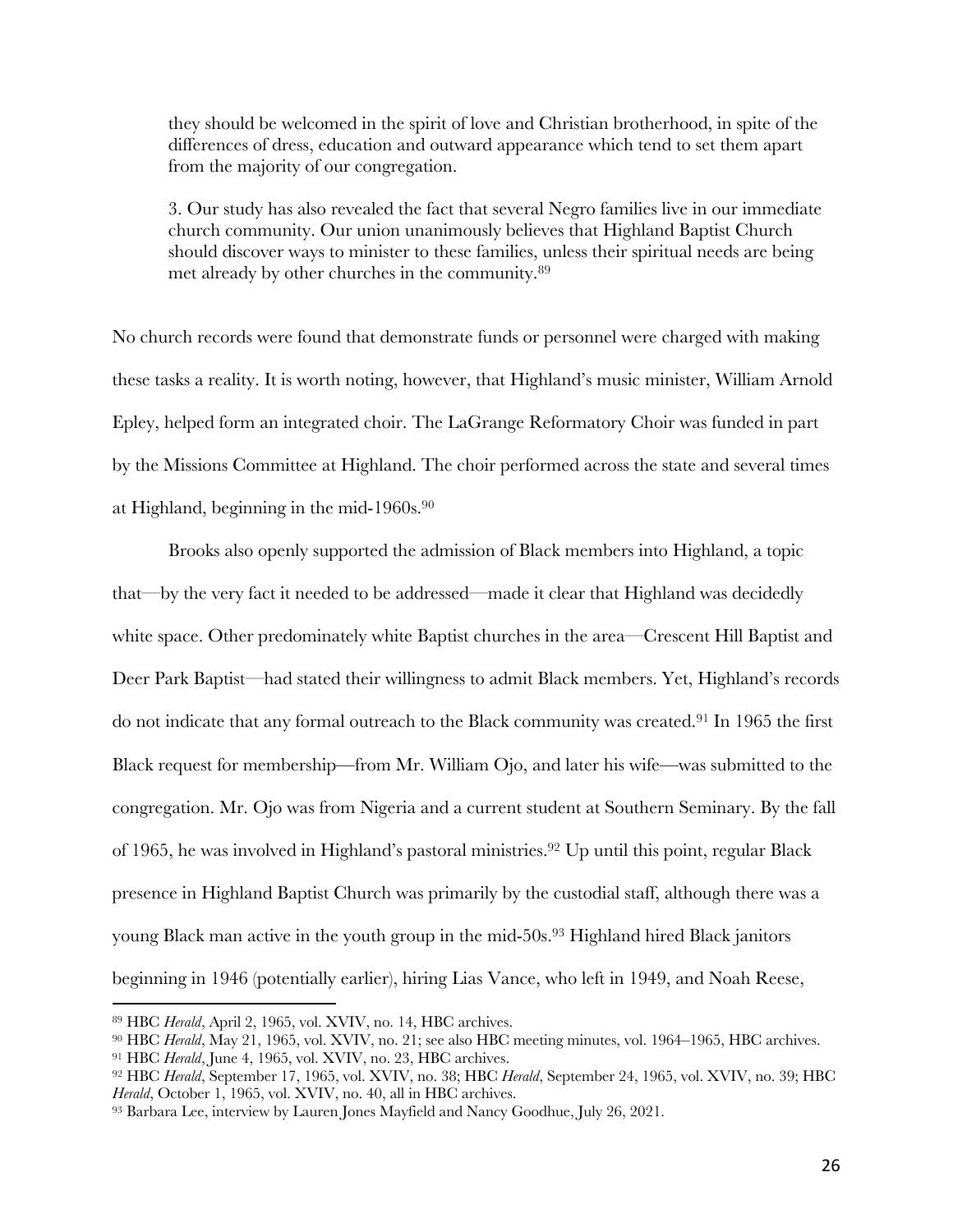who took Vance's place and stayed through September 1969. No church records were found to indicate whether or not they sought membership or were allowed access to membership.<sup>94</sup>

In 1966, Willis Bennett, an ethics professor at Southern Baptist Seminary and interim pastor at Highland in the early sixties who remained a Highland member, issued a clarion call for action in the Southern Baptist Convention's *Home Missions* magazine. "What are Southern Baptist churches and other churches doing or not doing," he asked, "to meet the needs of Negroes and Spanish speaking people?" He went on to state that most churches "are making no attempts" to meet the needs of nonwhite communities in their midst. "They are far more concerned over survival than they are over ministry," Bennett concluded, "and seem unaware that the two are actually related."95 He preached on this matter at Highland in February of 1966. His report to the SBC was based on research assessing the state of the church in urban areas across the nation, as urban areas were ground zeros in the civil rights movement of the 1960s.

The following year, 1967, Highland joined a pulpit exchange with Louisville Baptist Ministers Conference as part of the organization's "Race Relations Sunday" initiative.<sup>96</sup> Highland archives reveal that two local Black ministers, Dr. Frederick Sampson of Mt. Lebanon Baptist Church and Dr. Garland C. Offutt of West Chestnut Street Baptist Church (and the first Black graduate of Southern Baptist Seminary) preached at Highland in 1967. The bulletin reported that Dr. Sampson's church visit was well attended.97

<sup>94</sup> June 1966 Membership Report, HBC archives.

<sup>95</sup>G. Willis Bennett, "The City Church in the Area of Transition," *Home Missions Magazine*, January 1966, vol. 36, no. 1; see also HBC *Herald*, January 21, 1966, vol. XX, no. 3, HBC archives; and HBC *Herald*, February 4, 1966, vol. XX, no. 4, HBC archives.

<sup>96</sup> HBC meeting minutes, December 14, 1966; and January 11, 1967, p. 2, HBC archives.

<sup>97</sup> HBC *Herald*, February 10, 1967, vol. XX, no. 6; HBC *Herald*, February 17, 1967, vol. XX, no. 7, all in HBC archives.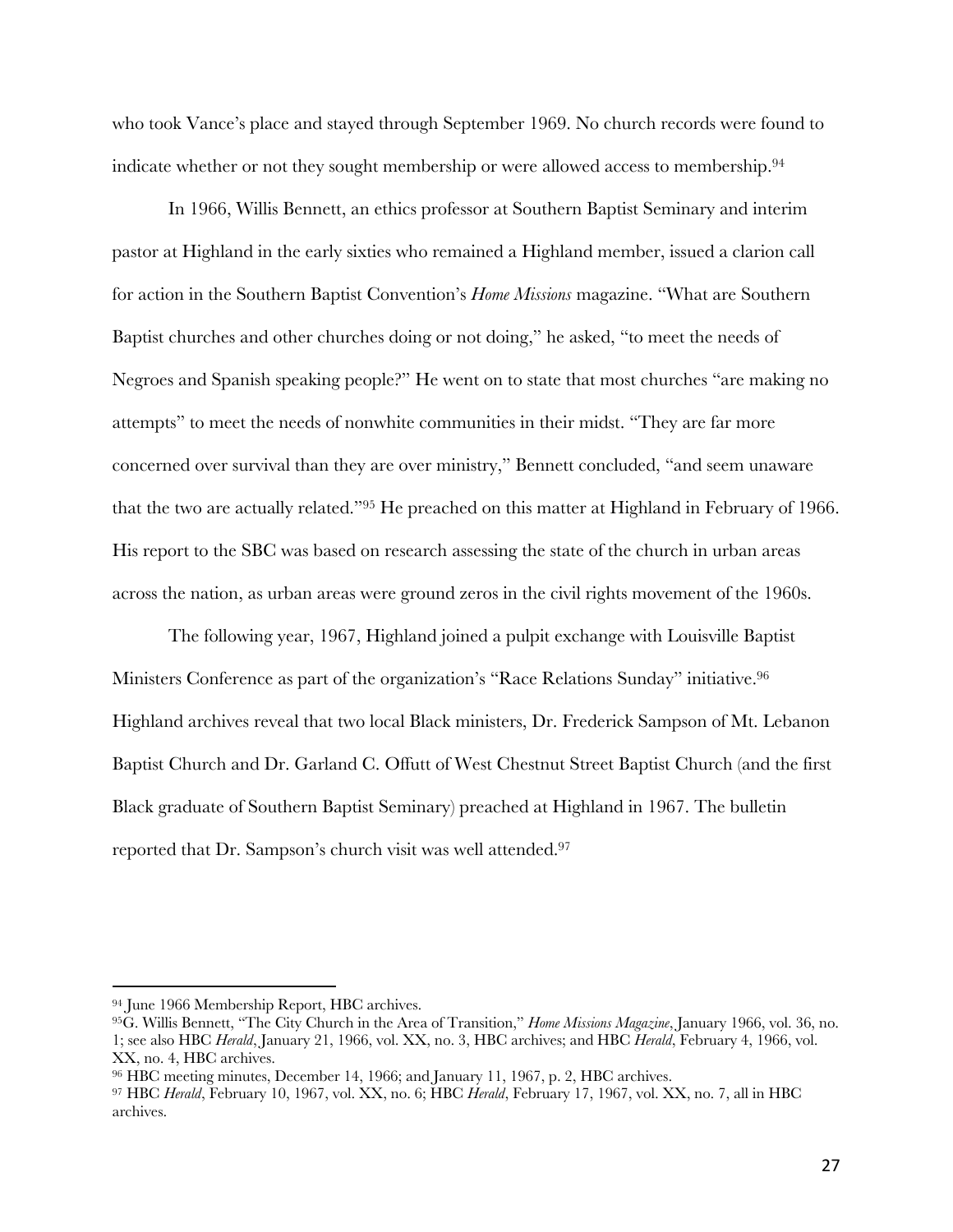#### **Busing in Louisville, 1970s**

In the early 1970s, the city of Louisville again faced desegregation of the school systems and cross-district busing. The Kentucky Civil Liberties Union, Legal Aid Society, and National Association for the Advancement of Colored People filed lawsuits in federal court requesting desegregation of the Louisville and Jefferson County school systems.98 On December 29, 1973, a Sixth U.S. Circuit Court of Appeals ruling led to a merger of the Louisville and Jefferson County Public Schools. In 1974, directed by the Sixth U.S. Circuit Court of Appeals, U.S. District Judge James Gordon ordered the Louisville and Jefferson County school systems to desegregate. Demonstrations and riots rocked Louisville and Jefferson County in response to the federal courtordered integration of the newly merged school system. In addition, cross-district busing, which aimed to equalize the racial makeup of Louisville's public schools, sometimes sparked violent reactions.

Several children of Highland participated in this busing experience. Barbara and Tom Lee's son and daughter were bused to a new district in the mid-1970s. Their daughter appeared on national television when she could not exit her bus because it was attacked at her school. Their son's class was bused across town to a predominately Black school, where they remained together as a class rather than intermingling with other classes, while a class of Black students from that same school was bused to a white school. So, integration did not happen for their son.99 Jim and Rose Hawkins's daughter was bused to Park DuValle Junior High School, and given the threat of violence, there was a certain level of fear for her safety getting to and from school. The school itself had boarded-up windows, empty library shelves, and few textbooks. Rose and other parents offered to give whatever kind of assistance would help the principal, but he declined.

<sup>98</sup> Allison Ross, "JCPS Desegregation Timeline," *Courier-Journal*, September 3, 2015, https://www.courierjournal.com/story/news/education/2015/09/03/jcps-desegregation-timeline/71637432/. 99 Barbara and Tom Lee, interview by Lauren Jones Mayfield and Nancy Goodhue, July 26, 2021.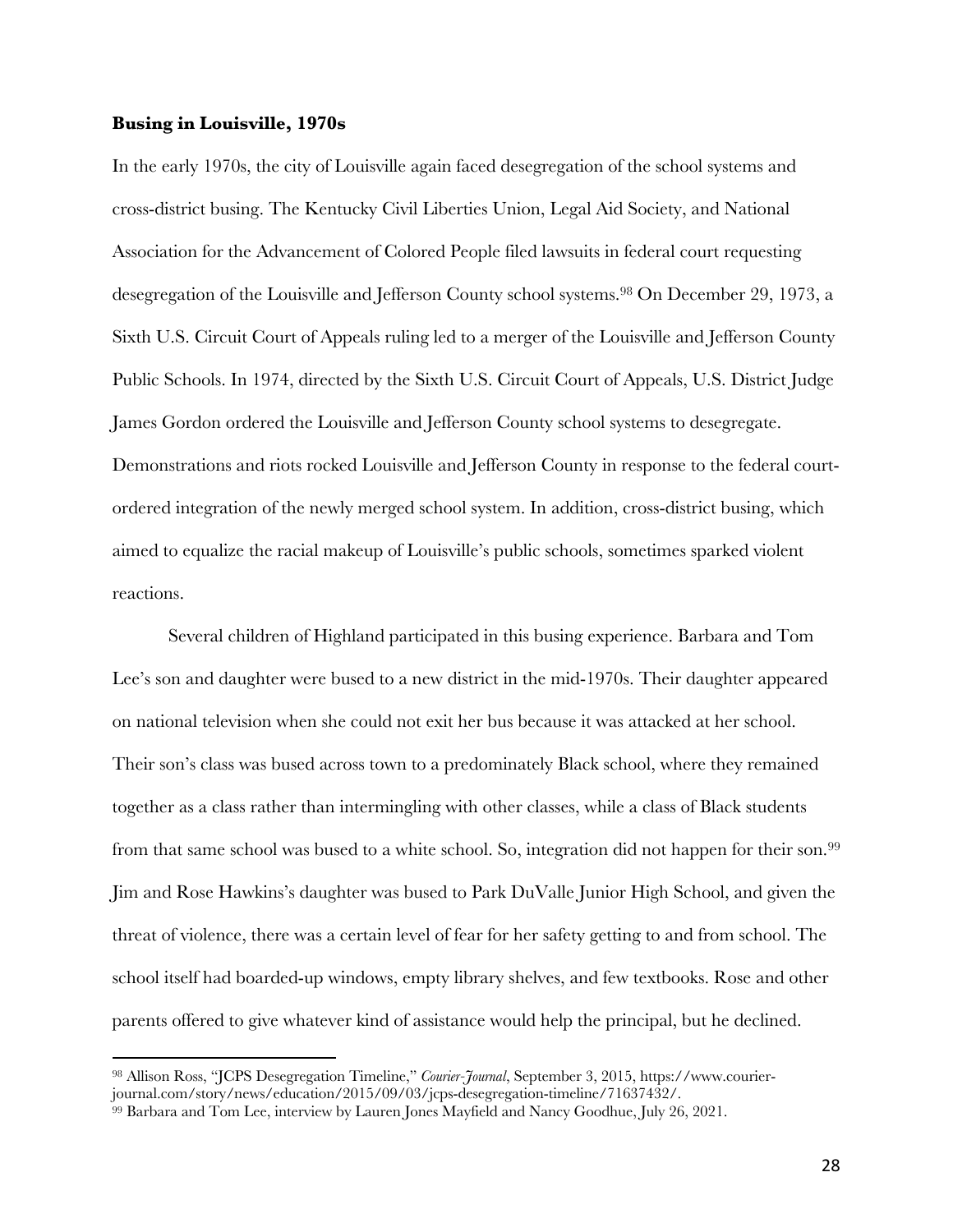Their daughter was fortunate to have a teacher, who was also a neighbor, look after her, making sure she had textbooks and that other needs were met. Rose reflected, "For the Black kids down there—they didn't have that. I have often thought, 'What could we have done that we didn't do?' It was all so new."100 Jim added, "The fact that all those years went by when Black schools were not furnished with equipment and books and taken care of because they—well, it was white privileged people running the show, and they let it be."101

While Highland may not have been talking frequently about race at this point in its history, individual Highland members were confronting issues of race through their work and their children's schools. As Carolyn King observed, "So many people here were already out ministering in their jobs."102 In addition, an increasing number of church members worked in the helping professions. "Highland was a church that ministered to those people who did ministry to people, and I do not think that should be underestimated. Maybe we were not going out as a group from Highland, but we were nurturing people that were going out ministering in the streets and agencies and with the homeless," King continued.103 Teachers such as Pat Ramsey, Paul Whiteley, and Ulan Rose, school administrators such as Jim Hawkins, and social service workers such as Carolyn King and Barbara Lee were involved in the lives of Black students, adults, and families.

Jim Hawkins and two other people started Jefferson Community College in 1968, and Jim served seventeen years as registrar. The school's African American president made intentional efforts to enroll Black students and hire Black teachers. Pat Ramsey taught Blacks in Head Start, elementary school, junior high school, and college during her teaching career. Her

<sup>100</sup> Rose Hawkins, interview by Lauren Jones Mayfield and Nancy Goodhue, June 29, 2021.

<sup>101</sup> Jim Hawkins, interview by Lauren Jones Mayfield and Nancy Goodhue, June 29, 2021.

<sup>102</sup> Carolyn King, interview by Lauren Jones Mayfield and Nancy Goodhue, July 15, 2021.

<sup>103</sup> Carolyn King, interview.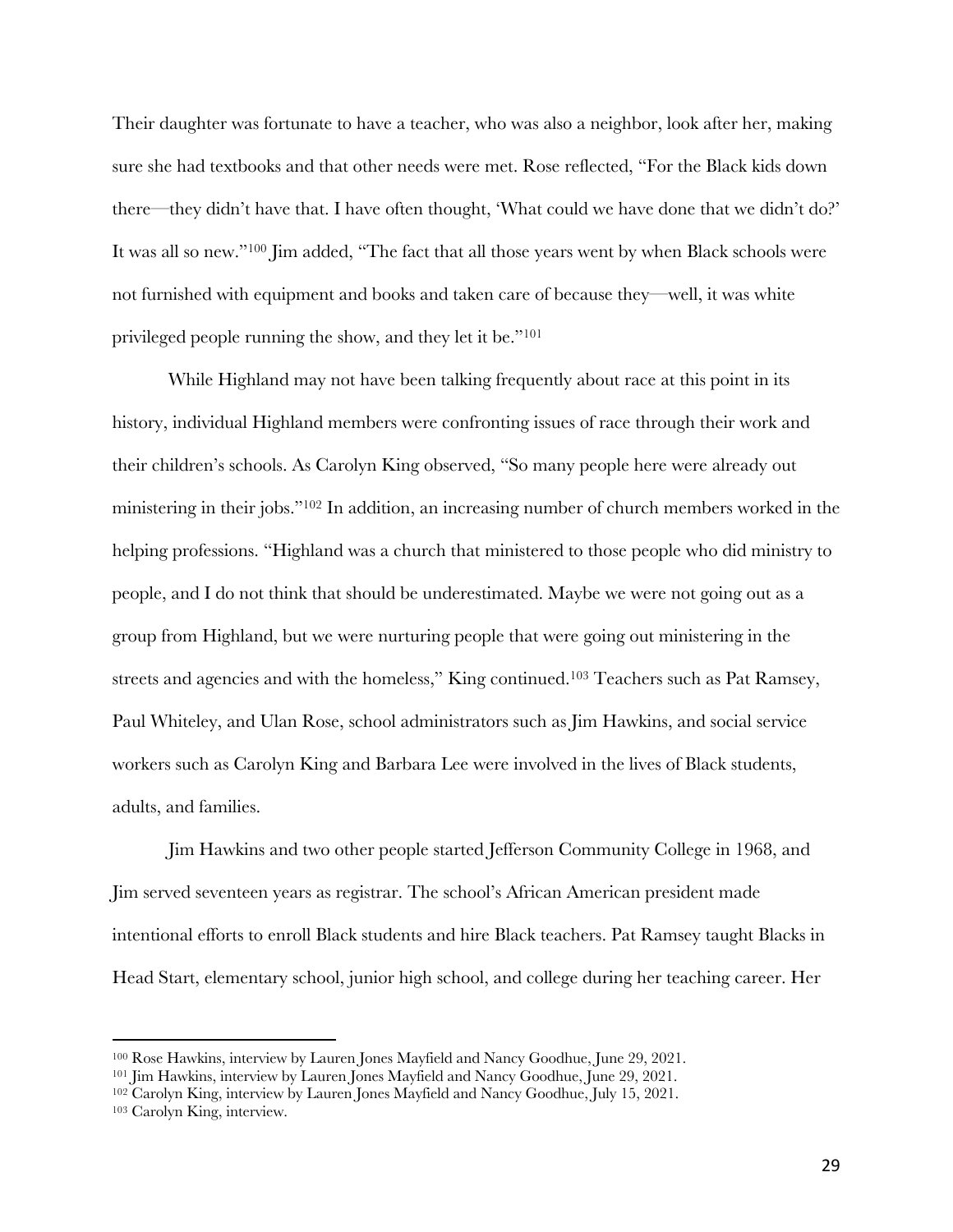passion was empowering Black and poor white children through education. She went beyond the classroom when she taught at Martin Luther King Elementary School, hosting a sleepover for the girls in her fourth-grade class. When she taught at Shawnee Junior High, she started a Natural History Club for her students and took them camping. While at Indiana University Southeast, she offered caregiving training to students who were parents in addition to her other teaching responsibilities.104 Paul Whiteley taught Black students for the first time when he started teaching at Eastern High School in 1968. In his years of teaching, he stressed the importance of African American history for both Black and white students. In addition, he wrote letters prolifically to the *Courier-Journal*, mostly about racism, encouraging readers to get involved in civil rights.105

## **Life at Highland, 1970s**

In 1970, Rev. Don Burke became pastor of Highland, and during his early years of ministry, artist Robert Markert created and installed Highland's beloved sanctuary stained-glass windows. The church left it up to Burke to select the people honored in the windows, and he chose biblical characters and figures from church history, including from Baptist history. In addition, as Peter Smith notes, "There was some debate over whether to honor the recently martyred Martin Luther King, but the church did include another African American Baptist: the pioneer missionary Lott Carey."106 Carey remains the only Black figure in the sanctuary windows.

Though Highland members continued to show sensitivity to African Americans in their work, there were instances of blatant insensitivity. Church records indicate that in June of 1972

<sup>104</sup> Pat Ramsey, interview by Lauren Jones Mayfield and Nancy Goodhue, July 6, 2021; Pat Ramsey, phone call with Nancy Goodhue, July 9, 2021.

<sup>105</sup> Paul Whiteley, interview by Lauren Jones Mayfield and Nancy Goodhue, June 30, 2021; Paul Whiteley, "Let the Dialogue Begin," *Courier-Journal*, vol. 281, no. 105, October 13, 1995, p. 10.

<sup>106</sup> Smith, *The Cloud of Witness*, 118.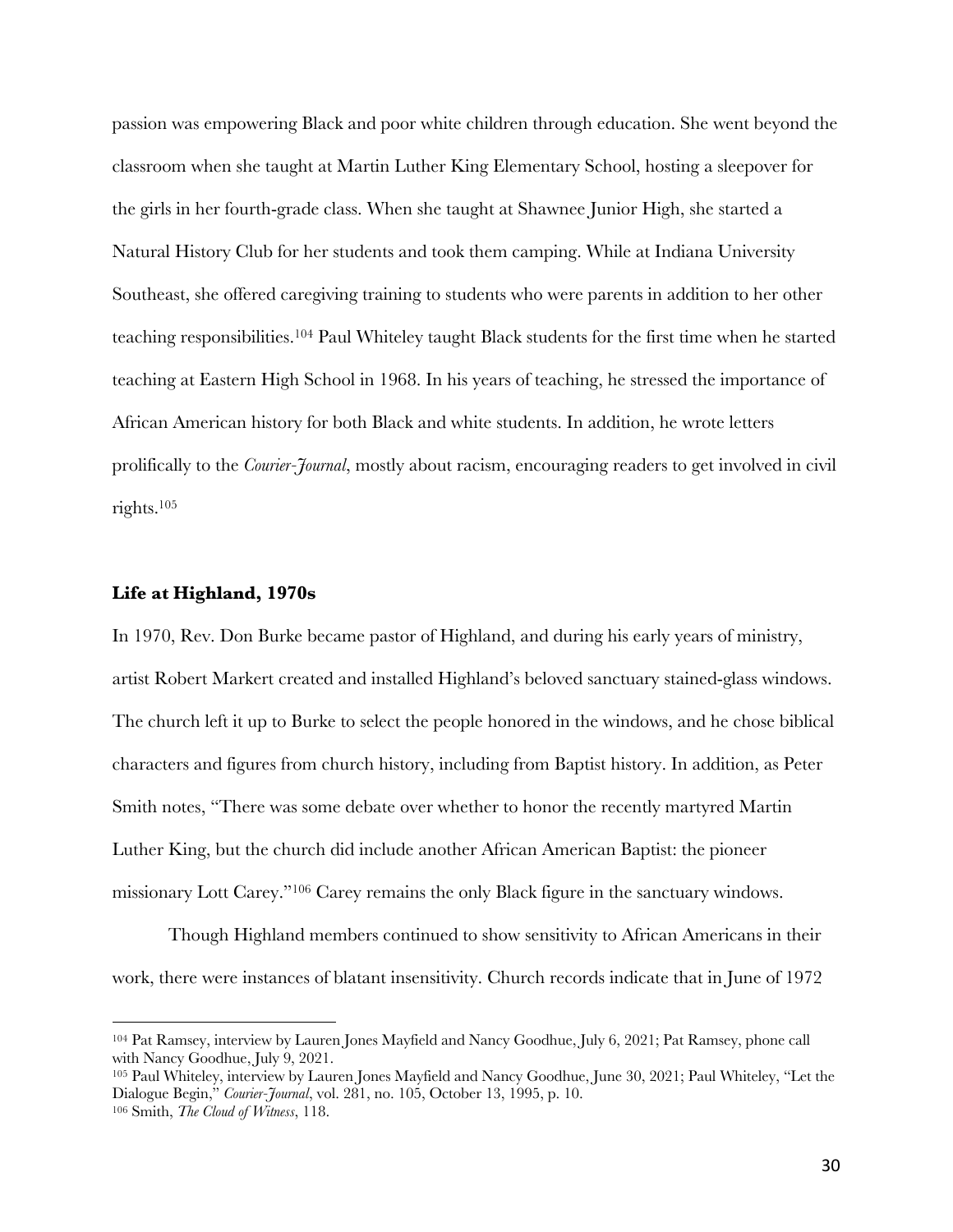and again in June 1973, the church hosted an event entitled "Slave" Auction, which helped fund the youth group's trips to Canada and Atlanta. These events likely involved youth auctioning their labor for donations.107

A few steps toward welcoming Blacks into church membership were made. Burke recalled that a Black teenage boy was a part of the youth group during his time as pastor. When he accepted Christ, Burke baptized him, and the church was not bothered by this act of inclusion. Soon after, a couple—one partner Black, the other white—joined Highland, and they were members for a couple of years. In 1973 Highland again accepted William Ojo, his wife, and three children into membership—the Southern Baptist Seminary student from Nigeria who had initially joined Highland in 1965.The chair of the deacon board chastised Burke for welcoming Blacks as members. Burke countered that the church would welcome anyone who believed they could grow spiritually at Highland and God was leading them to Highland. When the deacon responded that he was not raised to believe this way, Burke replied, "Neither was I. But we talk about being born again."108 Burke also helped found Highlands Community Ministries in the early 1970s, and Highland was very involved with its work, as it still is today.109

During this time, Highland employed three Black people. The church hired Hazel, who was Catholic and not a church member, as the cook. She also prepared meals for any weddings, funerals, or other events at the church, giving her supplemental income. Highland also employed two Black janitors, who were not Highland members, and part of their responsibility was to work on Sunday mornings. They would greet and open the car doors for arriving worshipers.110

<sup>107</sup> HBC *Herald*, June 23, 1972, vol. 28, no. 25; HBC *Herald*, June 24, 1973, vol. 29, no. 25, HBC archives.

<sup>108</sup> Don Burke, interview by Mary Alice Birdwhistell and Lauren Jones Mayfield, July 26, 2021.

<sup>109</sup> Don Burke, interview.

<sup>110</sup> Don Burke, interview.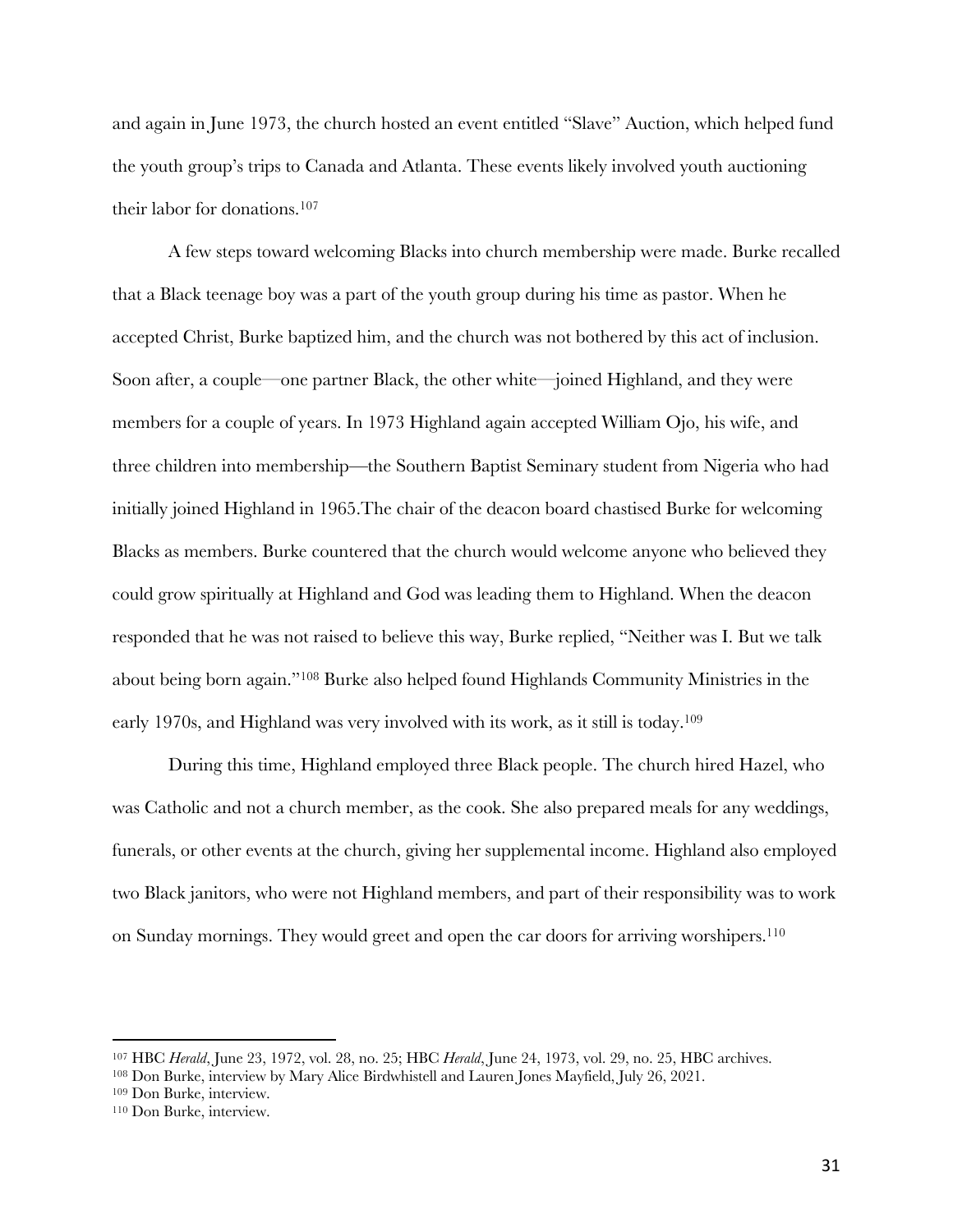Unfortunately, church records do not provide the names of these two janitors or Hazel's last name.

Current Highland Baptist members do not recall much discussion about race at church during the last few decades of the twentieth century. There was certainly not a concerted effort on the part of the church to respond to racism. Pastors Don Burke, Paul Duke, and Phil Christopher preached about racial justice occasionally, not as a significant theme, but more in relation to a specific racialized event occurring in the city or the country.111 Rather, the church confronted other issues such as women deacons, Southern Seminary's increasing conservatism, and some emerging LGBTQ issues. The church remained involved with agencies like Highlands Community Ministries, including housing their day-care center; Kentucky Refugee Ministries; and Habitat for Humanity. The women's mission groups prayed and raised money for missionaries, both overseas and domestic.<sup>112</sup>

## **Black Response to Developments in Louisville, 1980‒1990s**

Locally, Louisville in the early 1980s dealt with the contentious issue of a city/county merger. A group of ten Louisville Black leaders interested in pooling Black political and economic forces created a political action committee known as PAC-10 to multiply their effectiveness.113 PAC-10 commissioned a study about the merger of city and county governments in other cities. This study confirmed that urban residents in metropolitan areas like Louisville had not benefited from merged governments or other consolidation strategies. Therefore, PAC-10 opposed a merger in the referendums. By organizing a broad-based coalition of African Americans and working-class

<sup>111</sup> Phil Collier and Tracy Holladay, interview by Lauren Jones Mayfield and Ryan Eller, August 8, 2021.

<sup>112</sup> Carolyn King, interview by Lauren Jones Mayfield and Nancy Goodhue, July 15, 2021.

<sup>113</sup> Aubespin, Clay, and Hudson, *Two Centuries*, 216.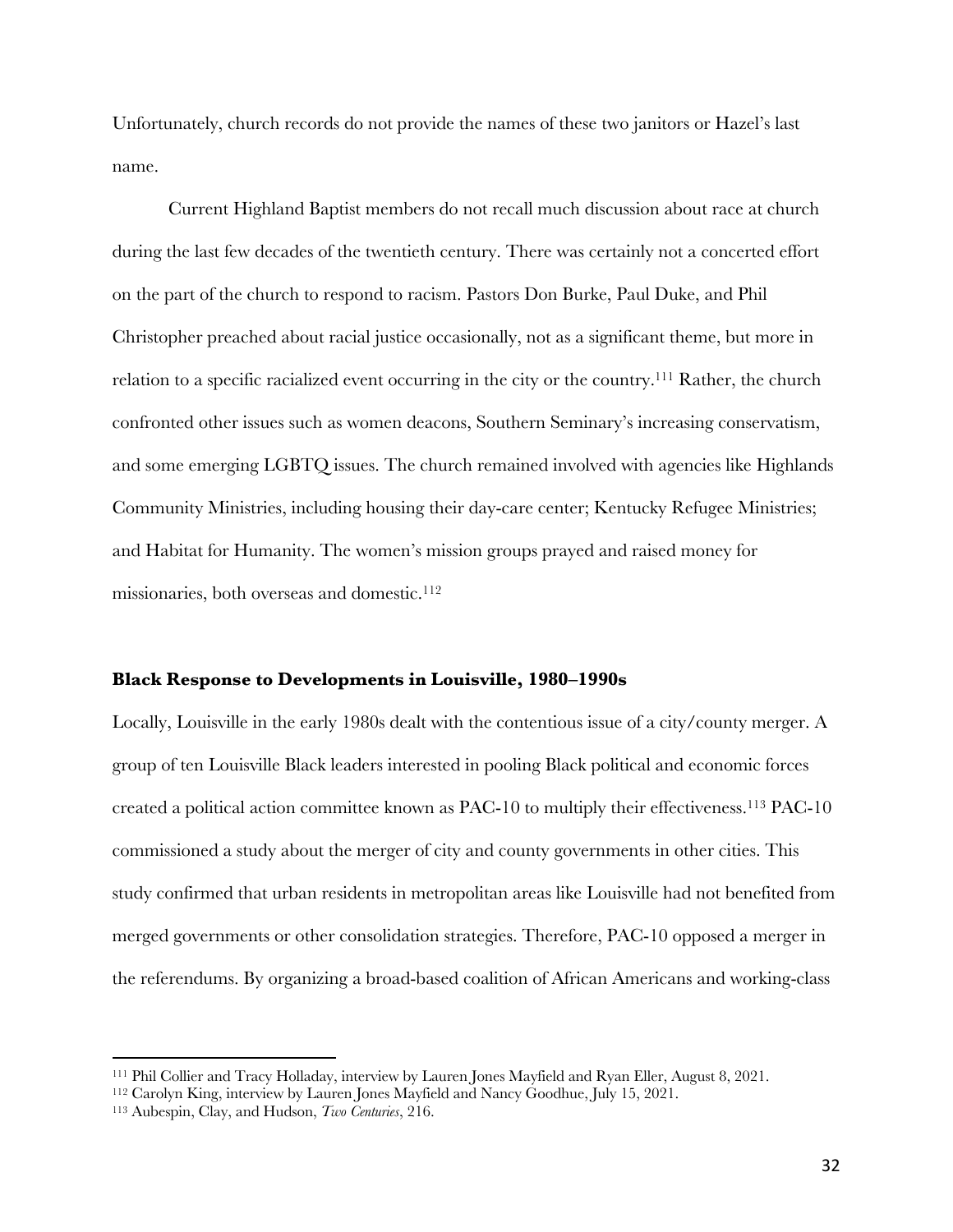whites, the merger plan was defeated in 1982 and 1983.<sup>114</sup> Until the merger of Louisville and Jefferson County in 2003, African Americans had increased visibility in city and county leadership positions. For example, from the 1970s until the city/county merger, African Americans occupied roughly one-third of all seats on the Board of Aldermen, one seat on the local Board of Education, and in the 1980s and 1990s, one of the three county commissioners was an African American.<sup>115</sup> These leadership positions diminished after the city/county merger.

While Louisville citizens lived in largely segregated neighborhoods, by the late 1980s working and shopping patterns for African Americans had changed. Because legal segregation had ended, Blacks no longer had to duplicate institutions from which they had previously been barred. Blacks shopped and worked in white-owned businesses, and Black businesses shut down. As a result, neighborhoods in the West End became bedroom communities, places where people lived but neither worked nor shopped.<sup>116</sup>

In the 1990s, the newly passed Kentucky Education Reform Act (KERA) and other court decisions around the nation raised the tension between those who worked for desegregation and those who wanted strong neighborhood schools. KERA seemed to support neighborhood schools in order to enable effective longitudinal testing to evaluate a school's progress toward educational goals. The local Black community disagreed on the issue, with the Black Think Tank, formed in January 1991, promoting Afrocentric approaches to problems, including housing and schools. Rev. Dr. Kevin Cosby, pastor of St. Stephen Baptist Church, was a Black Think Tank member

<sup>114</sup> Aubespin, Clay, and Hudson*, Two Centuries*, 217.

<sup>115</sup> Aubespin, Clay, and Hudson*, Two Centuries*, 212.

<sup>116</sup> Aubespin, Clay, and Hudson*, Two Centuries*, 232. (By 1910, Louisville's 80,000 African American residents were concentrated primarily in the West End; 45,000 others were scattered throughout the metropolitan area).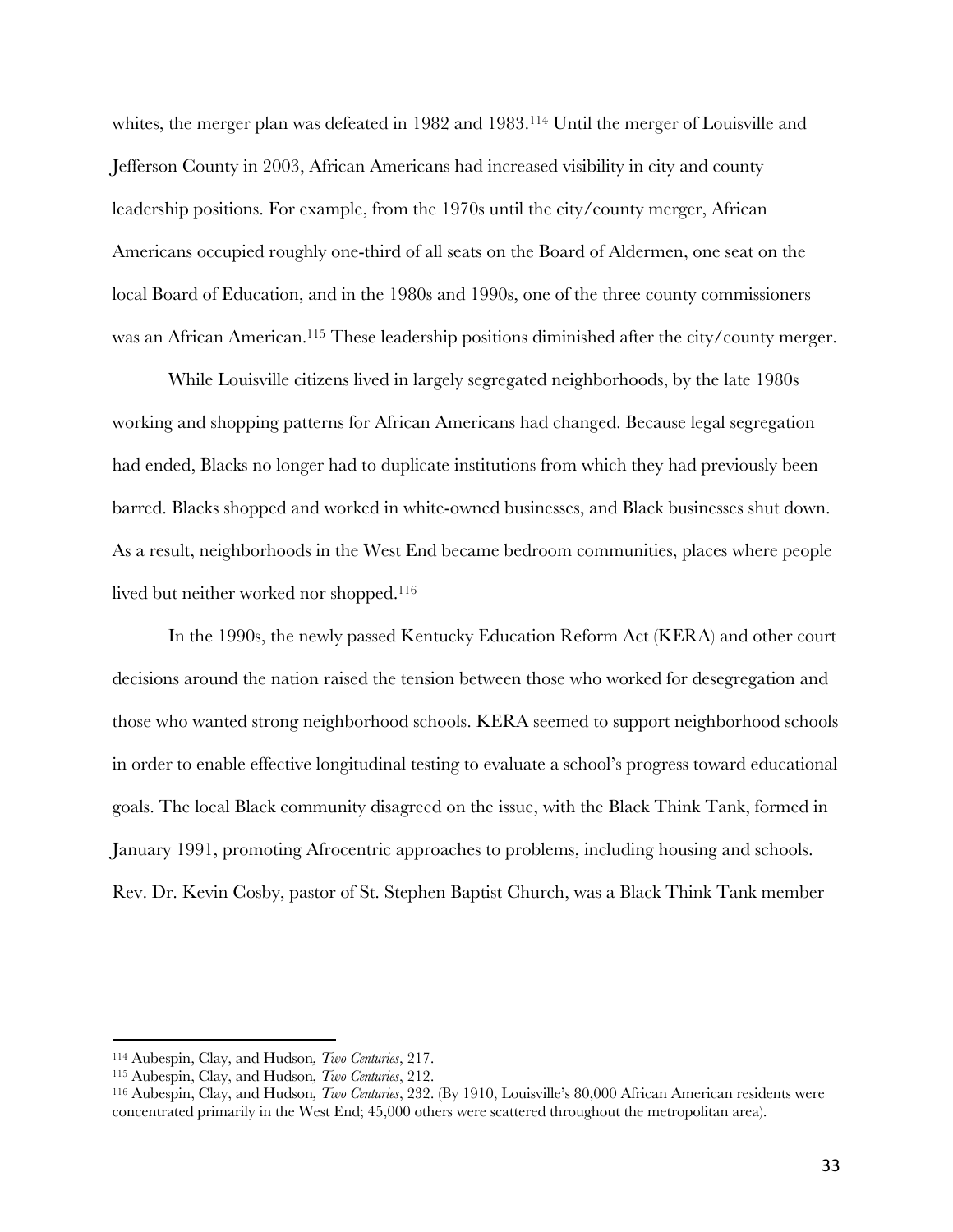and advocated for Black institutions and schools. However, in the 1990s he eventually supported the school system's commitment to continue the existing plan for desegregation.<sup>117</sup>

#### **A Partnership with West End Baptist Church**

During the pastorate of Rev. Phil Christopher (1987–1995), Highland developed a partnership with West End Baptist Church, an African American church pastored by Rev. Dartanya Hill. This partnership resulted from deacon conversations about Highland's identity as a white church in a segregated city and the need to build ties with the Black community. The two churches participated in a pulpit exchange and a choir exchange. Highland helped raise awareness and funds for West End Baptist's mission church. Highland members knocked on doors in West Louisville, canvassing with members from West End Baptist. On the whole, Highland congregants responded positively to these efforts, though the partnership lasted only about twelve to eighteen months.<sup>118</sup>

#### **Changes at Southern Baptist Theological Seminary**

The movement within the Southern Baptist Convention toward more conservative and fundamentalist stances began in the 1980s. In 1990, Highland began supporting the Cooperative Baptist Fellowship while maintaining its connection to the Southern Baptist Convention.119 Then, in 1993, Southern Baptist Theological Seminary's President Albert Mohler began consolidating the "conservative takeover" of the seminary. As a result, the Carver School of Social Work closed in 1995. The Carver School had been critical in educating future missionary

<sup>117</sup> Tracy K'Meyer, *From Brown to Meredith: The Long Struggle for School Desegregation in Louisville, Kentucky, 1954‒2007* (Chapel Hill, NC: University of North Carolina Press, 2013), 118-119, 121-122.

<sup>118</sup> Phil Collier, interview by Lauren Jones Mayfield and Ryan Eller, August 8, 2021; Chris Sanders, interview by Lauren Jones Mayfield and Nancy Goodhue, August 3, 2021.

<sup>119</sup> Smith, *The Cloud of Witness*, 141-144.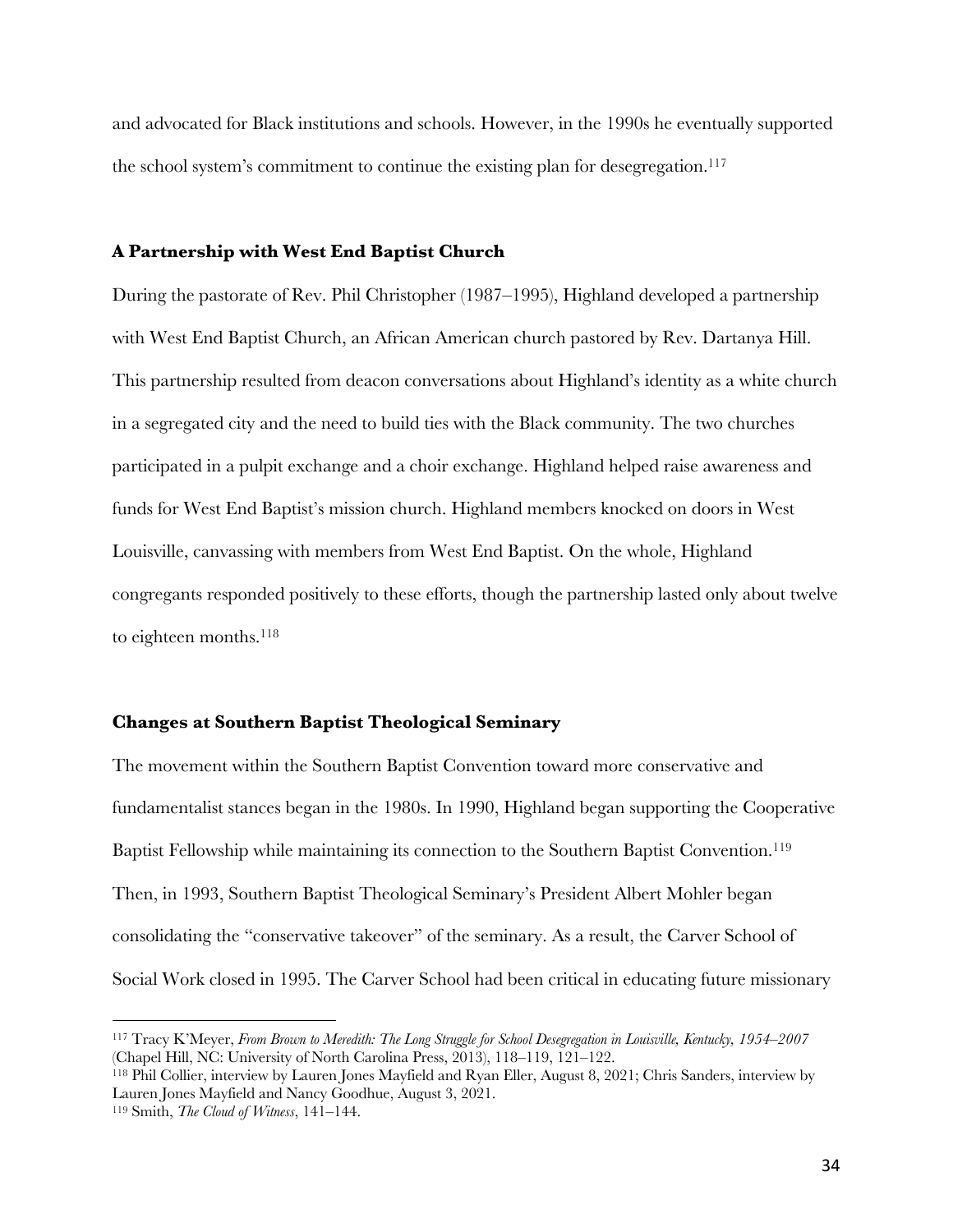and social service ministers to work with vulnerable populations. The school was known for its urban work and preparation of ministers and social workers with the "social gospel." In that same year, Highland hosted a worship service celebrating the seminary's past while lamenting the theological changes.120

## **Early Years of Joseph Phelps's Pastorate**

Rev. Dr. Joseph Phelps became pastor at Highland in March of 1997 and brought with him an interest in social justice. "There was not a lot of social justice until Joe came," Steve Brown recalled, and other members agreed. Margie Brown elaborated that there had been an openness to justice issues before but not an emphasis at the church.<sup>121</sup>

In December 1997, on the Second Sunday of Advent, Highland began the annual tradition of placing crosses on the front church lawn, one for each person killed in Louisville. This ritual sought to commemorate victims by drawing attention to the violence taking place in the city.122 Phelps and Highland member Barbara Sexton Smith together envisioned this worship service.<sup>123</sup> As the number of murders increased in the following years, with many occurring in the West End among the Black community, the church wanted to partner with a Black church.<sup>124</sup> Not until 2003 did Highland begin to partner with Forest Missionary Baptist Church in Newburg, a church affected by violence.<sup>125</sup> Both churches' youth groups gathered on the front lawn of Highland to build and paint white crosses to be used by Forest Missionary. Afterward,

<sup>120</sup> Smith, *The Cloud of Witness*, 144‒145.

<sup>121</sup> Steve and Margie Brown, interview by Lauren Jones Mayfield, July 14, 2021.

<sup>122</sup> Smith, *The Cloud of Witness*, 153.

<sup>123</sup> Chris Sanders, interview.

<sup>124</sup> Joe Phelps, interview by Lauren Jones Mayfield, Margaret Pennington, and Nancy Goodhue, July 13, 2021.

<sup>125</sup> Smith, *The Cloud of Witness*, 153.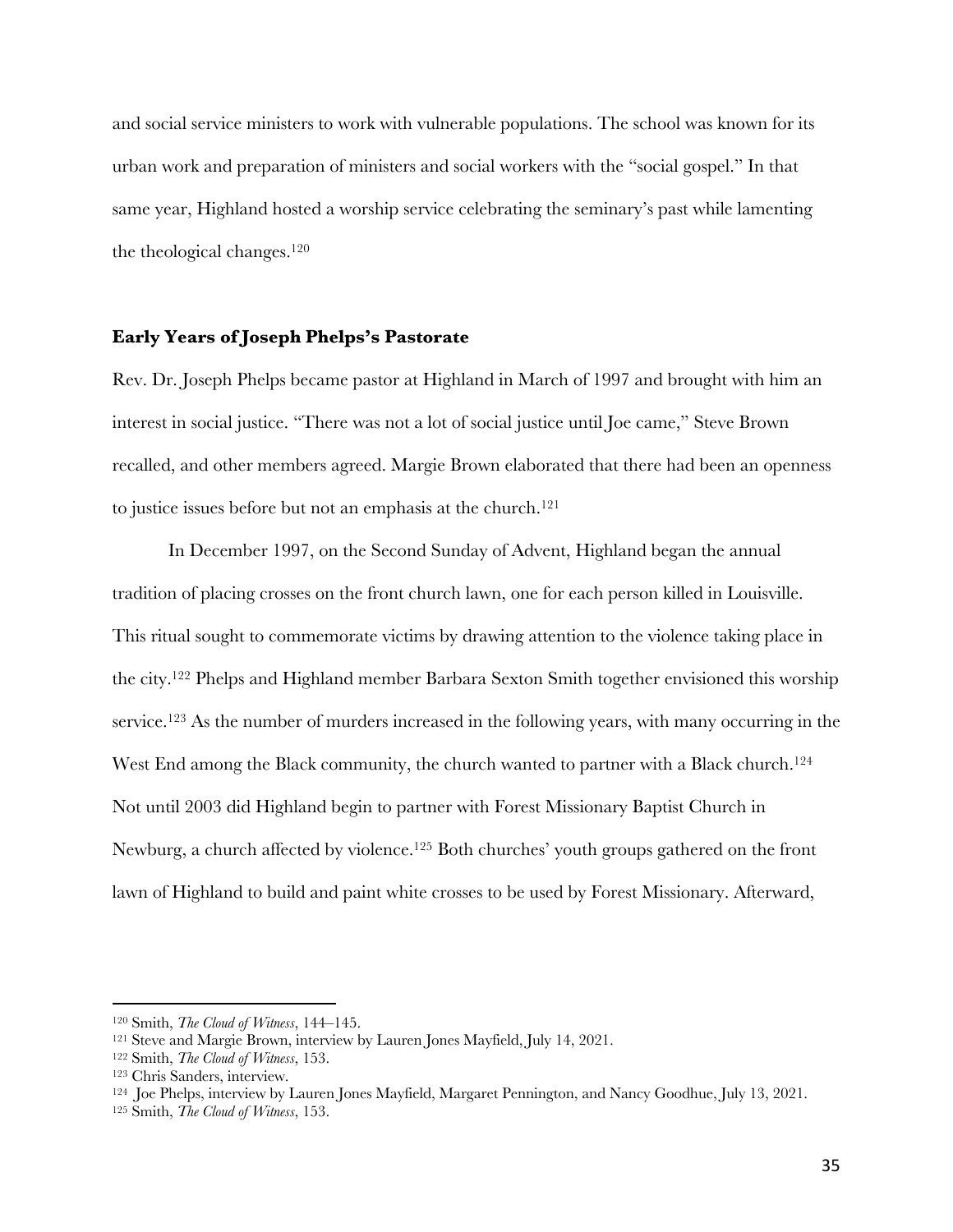they shared a meal and conversed. Both churches displayed their crosses on the same Advent Sunday.126

As murder cases spiked in Louisville, Phelps suggested holding vigil at the site of the crimes. At the first vigil, Rev. Clay Calloway and Rev. Frank Smith, Black pastors and members of the Interdenominational Ministerial Coalition, attended, and No Murders Metro was born. "That got Highland and me into the Black community," Phelps recalled.127 No Murders Metro helped Highland think about the racial issues at play as the church began to ask why the murders were happening in West Louisville and not in the church's neighborhood. Congregants like Drs. John and Marilyn Sanders attended the vigils regularly.

One major event took place on March 14, 1998, when a local Black police officer, singer, and motivational speaker named Ray A. Barker (also known as Sir Friendly C) organized a fiveand-a-half-mile march against drugs and violence. The march started at his home at Cecil Avenue and Broadway and ended at Highland. People from fifty-eight organizations, Blacks and whites, adults and children marched together. Barker aimed to show that different parts of the city could join efforts around common causes. Highland Baptist hosted a post-march service and luncheon for this community event.<sup>128</sup>

During 1999 the Mission and Justice Ministry Group searched for places in West Louisville to offer vacation Bible schools as a way to partner with the Black community.129 The idea was abandoned because churches in West Louisville were holding their own. "We were

<sup>126</sup> Joe Phelps, interview.

<sup>127</sup> Joe Phelps, interview.

<sup>128</sup> Kirsten Haukebo, "March Opposes Drugs, Violence," *Courier-Journal*, March 15, 1998.

<sup>&</sup>lt;sup>129</sup> See April 1999 Mission and Justice Ministry Group minutes, 1998–2003 Mission and Justice Ministry Group Minutes folder, HBC archives.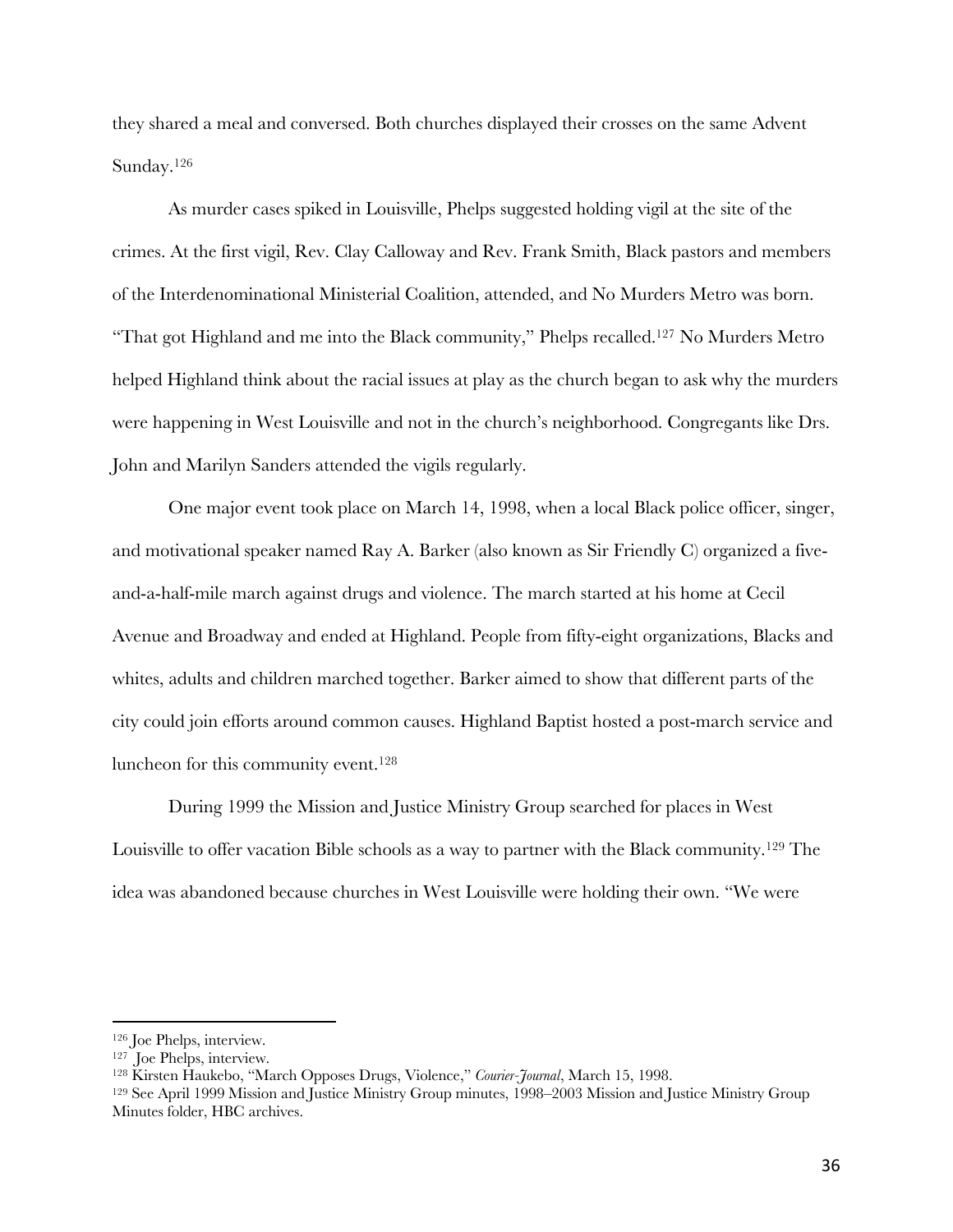pretty clueless, but we did want to connect, and we did have something in us that was saying we've got to connect," Phelps remembered.130

#### **Challenge to Louisville's Desegregation Plan**

In the early 2000s, some white families in Louisville joined a suit alleging that the desegregation plan for Jefferson County Public Schools had discriminated against their children by not allowing them to go to the school of their choice in order to maintain racial balance. The case eventually made it to the U.S. Supreme Court (*Meredith v. Jefferson County*). The U.S. Supreme Court ordered in 2007 that race could not be the sole factor in student admission decisions. Justice Clarence Thomas wrote that "there was no compelling public interest in maintaining integration." However, Justice Kennedy allowed school officials to employ a "race conscious" plan to promote diversity. This is what Jefferson County used for their continuing work on integration.<sup>131</sup>

## **The Movement toward More Involvement at Highland**

In the early 2000s, the Mission and Justice Ministry Group was active. However, there were few activities or events with African Americans, though there was interest and some attempts to work with Black churches. In March of 2000, two Mission and Justice Group members were following up on contacts with African American churches interested in a shared ministry with Highland. Joe Phelps had also contacted an African American church not far from Highland, but these coministry attempts did not lead to a partnership.

The Mission and Justice Ministry Group expanded its ministry to welcome refugees to the city of Louisville. In 2001 the church welcomed four Sudanese young men to Louisville,

<sup>130</sup> Joe Phelps, interview.

<sup>131</sup> Tracy E. K'Meyer, *From Brown to Meredith: The Long Struggle for School Desegregation in Louisville, Kentucky, 1954‒2007* (Chapel Hill, NC: University of North Carolina Press, 2013), 129-130.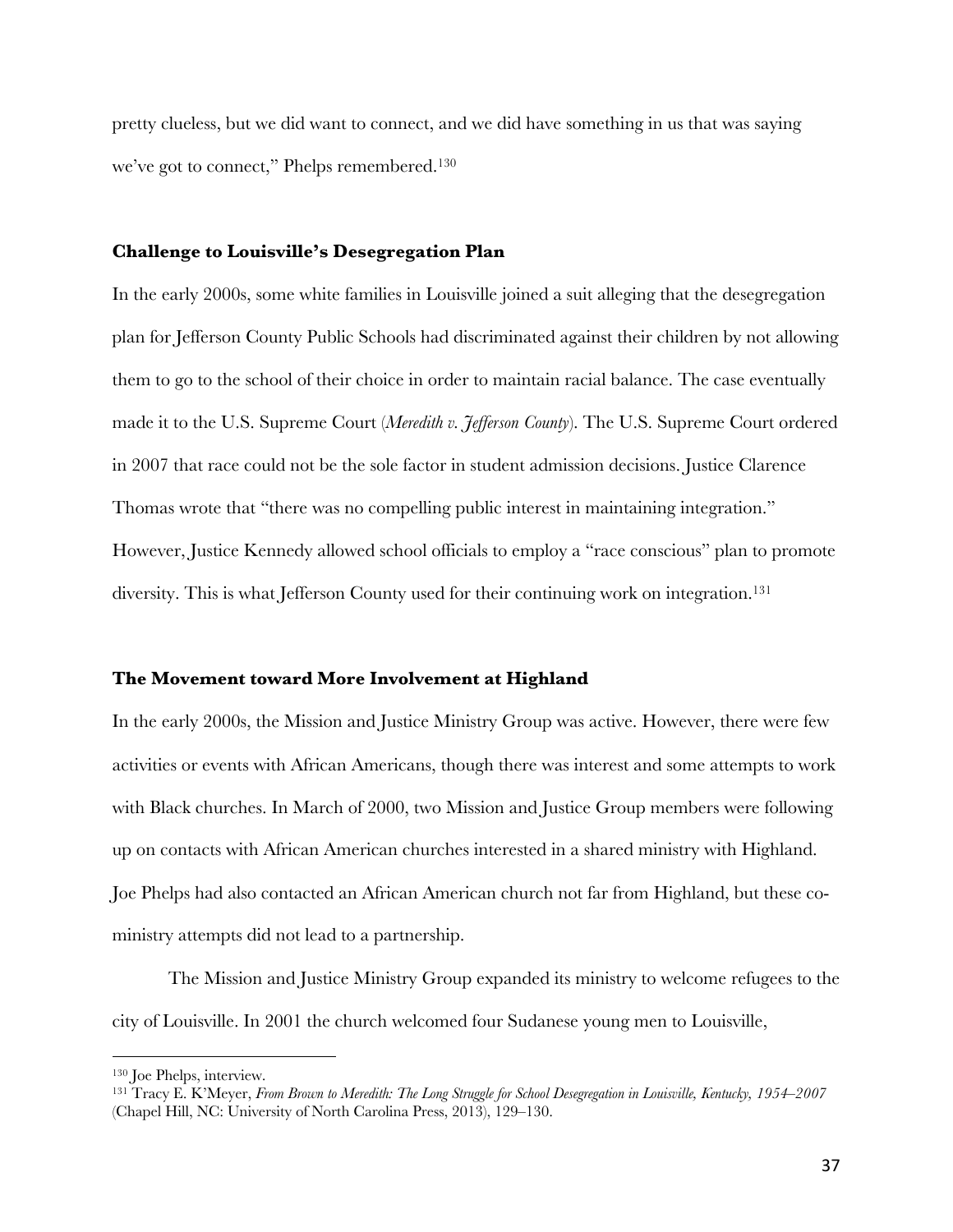sponsoring them with Kentucky Refugee Ministries and working with them for years, including helping two of them pay college tuition and housing three of them in Highland's Foree House after one of the young men was tragically killed.132

Meanwhile, Highland served as one of several churches that volunteered to make and serve meals to neighborhood people at the Jeff Street at Liberty Church. Three or four times a year, a group from Highland would oversee the meal, serving an integrated crowd from the neighborhood. The ministry group was also involved in a gun violence forum, for which the group bought trigger locks that were donated to those attending the forum. Furthermore, in May 2003, the Mission and Justice group gave \$500 to an organ fund at an African American church, Temple Faith Baptist Church.

In the fall of 2004, Friday Church became another vehicle for Highland to get involved in the lives of some African Americans. Highland member Chris Sanders and Joe Phelps saw a need for a more informal worship service for people who could not attend Sunday morning. Phelps's idea was to schedule the service before the long-standing Friday night Narcotics Anonymous meeting at Highland in order to encourage NA folks to attend. Then, right before the first service, Tim Moseley, a church member and executive director of Wayside Christian Mission, telephoned Phelps to ask if he could bring some people from Wayside to the worship service. Phelps agreed but had no idea that busloads of people would attend from Wayside.<sup>133</sup> The service was not intentionally biracial, but because many of the people from Wayside were Black, they brought Black church worship into Highland.134 People from Wayside continue to make up a large part of the Friday Church congregation today.135

<sup>&</sup>lt;sup>132</sup> 1998–2003 Mission and Justice Ministry Group Minutes, HBC archives.<br><sup>133</sup> Joe Phelps, interview; Chris Sanders, interview.

<sup>134</sup> Chris Sanders, interview.

<sup>135</sup> Joe Phelps, interview; Chris Sanders, interview.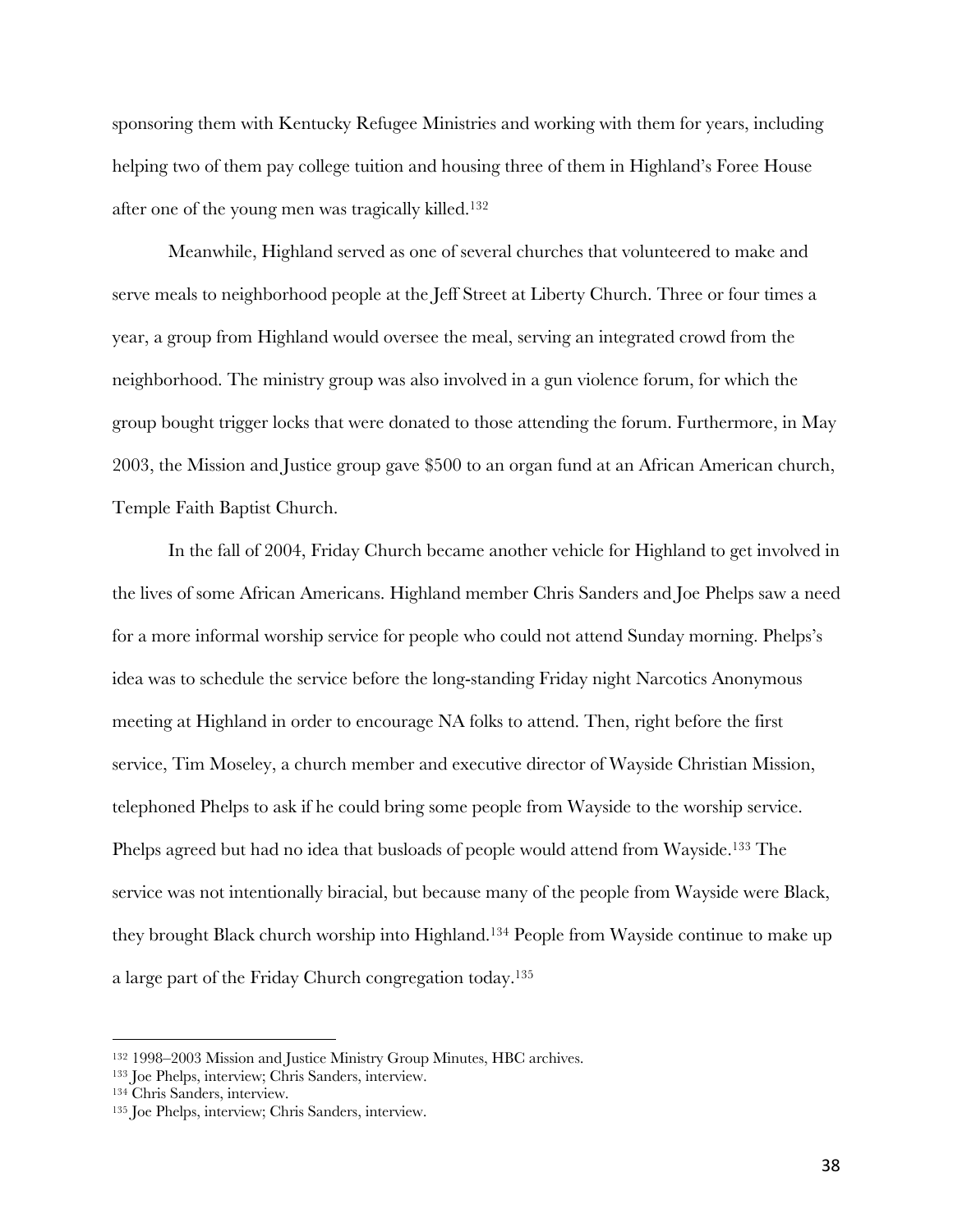As Highland's justice ministry evolved, and while Friday Church took shape, renovations were planned for the Fellowship Hall, providing an opportunity to do something different with the windows. In 2008 and 2009, Robert Markert returned to Highland to extend the "Cloud of Witnesses" theme to the Fellowship Hall. The windows broadened the scope of religious forebears to include figures between the first century C.E. and the Reformation era along with more gender, racial, and ethnic diversity. Nonwhite people honored in these windows include Martin Luther King Jr.; the martyred girls of Sixteenth Street Baptist Church, Birmingham, Alabama: Addie Mae Collins, Denise McNair, Carole Robertson, and Cynthia Wesley; Sojourner Truth; Albert John Lutuli; Augustine and his mother Monica; Perpetua and Felicity; Pandita Ramabai; Oscar Romero; and Takashi Nagai. These windows engendered a greater sense of the global church's diversity.

In 2010 a group of young adults from Highland began showing up on a regular basis in Shelby Park, a mixed-race neighborhood not far from Highland. At first the young adults spent time in the park, walking and playing dodgeball, and then they began inviting children to play with them. Earlier, a church member had donated \$10,000 in seed money for Highland young adults to begin an urban ministry. The group, under the leadership of Rev. Emily Hull McGee, Highland's young adult minister, gradually expanded their activities to a weekly program for children in the Shelby Park Community Center that included crafts and games, then a tutoring component, several one-time classes by members of Highland, and meals/activities furnished by Highland's Bible Study classes and ministry groups. The majority of children were African American. After a few years, attendance started declining as other neighborhood activities and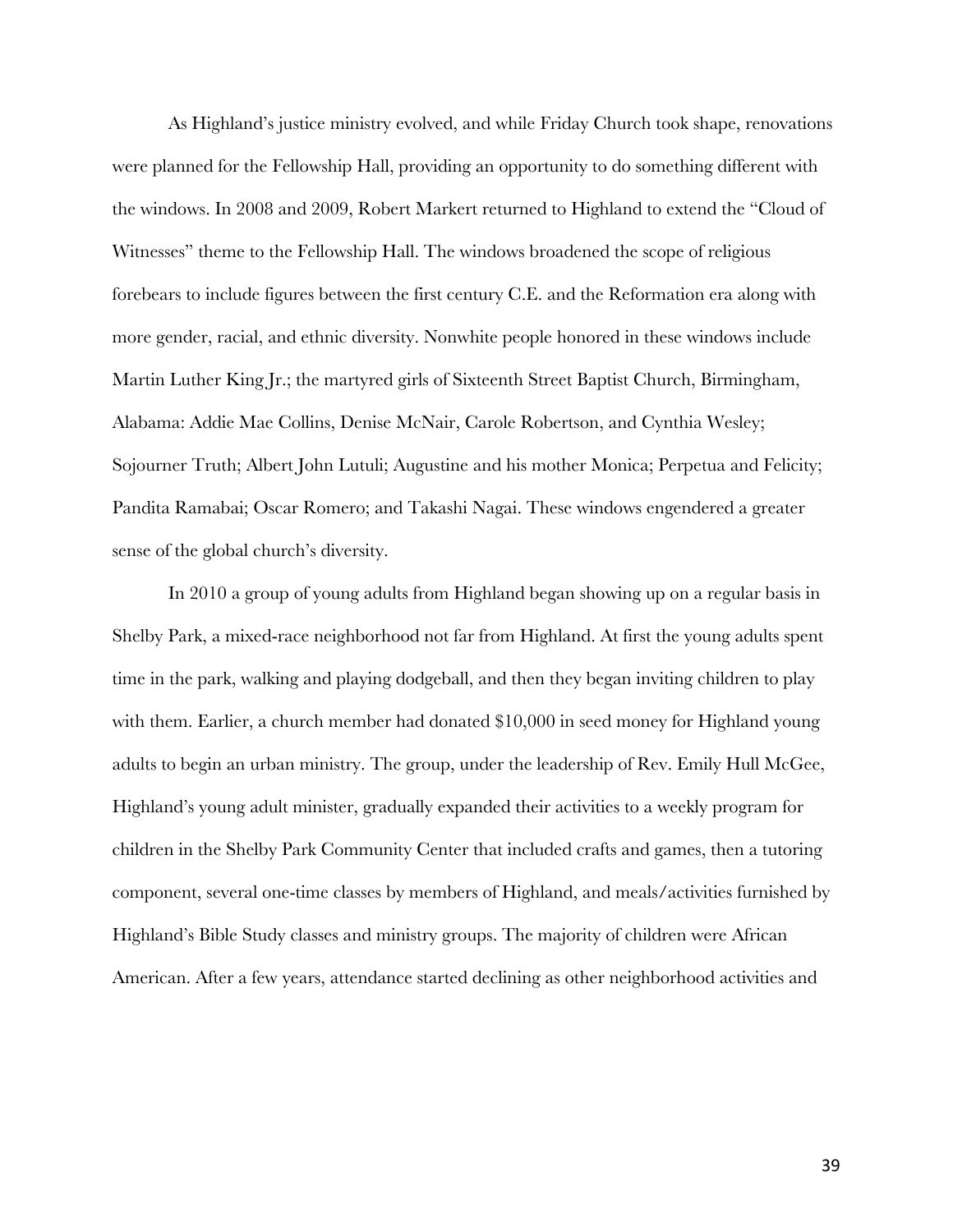opportunities pulled children away from the program. It became apparent it was time for Highland to conclude its work in Shelby Park.136

In July 2011 the Mission and Justice Ministry Group was subdivided into three groups: International Ministries, Domestic Ministries, and Justice, the latter chaired by Margaret Pennington. The Justice Ministry Group mainly focused on systemic initiatives, many of which occurred in the arena of government. Members of the group attended hearings on various issues and educated others in the church, often bringing in speakers dealing with issues such as housing. Members from the Alliance Against Racist and Political Repression met with the justice group and reported on a case in which four young Black men had been arrested for a crime they had not committed, further opening the eyes of Highland's justice group to racial injustices in Louisville.<sup>137</sup>

#### **Antiracism Work at Highland, 2015‒Present**

In 2014 or 2015, Phelps and Kevin Cosby, pastor of St. Stephen Baptist Church, began meeting a couple of times a week. Phelps recalls that Cosby had been involved with the Southern Baptist Convention but had begun to question his association after he took a stance supporting the LGBTQ community and began being disinvited to various engagements.138 Reflecting on his weekly meetings with Cosby, Phelps stressed, "I felt like I was sitting in a PhD class on seeing race in a whole new way. He was awakening me to the realities of what now are obvious things like systemic racism and white privilege. It felt like I was born again *again* in that moment with

<sup>136</sup> Allison Keenan, Jill Ligon Davis, and Ryan Davis, Zoom conversation with Nancy Goodhue, August 23, 2021. <sup>137</sup> Margaret Pennington and Carolyn King, interview by Lauren Jones Mayfield and Nancy Goodhue, July 15,

<sup>2021.</sup>

<sup>138</sup> Joe Phelps, interview; Chris Sanders, interview.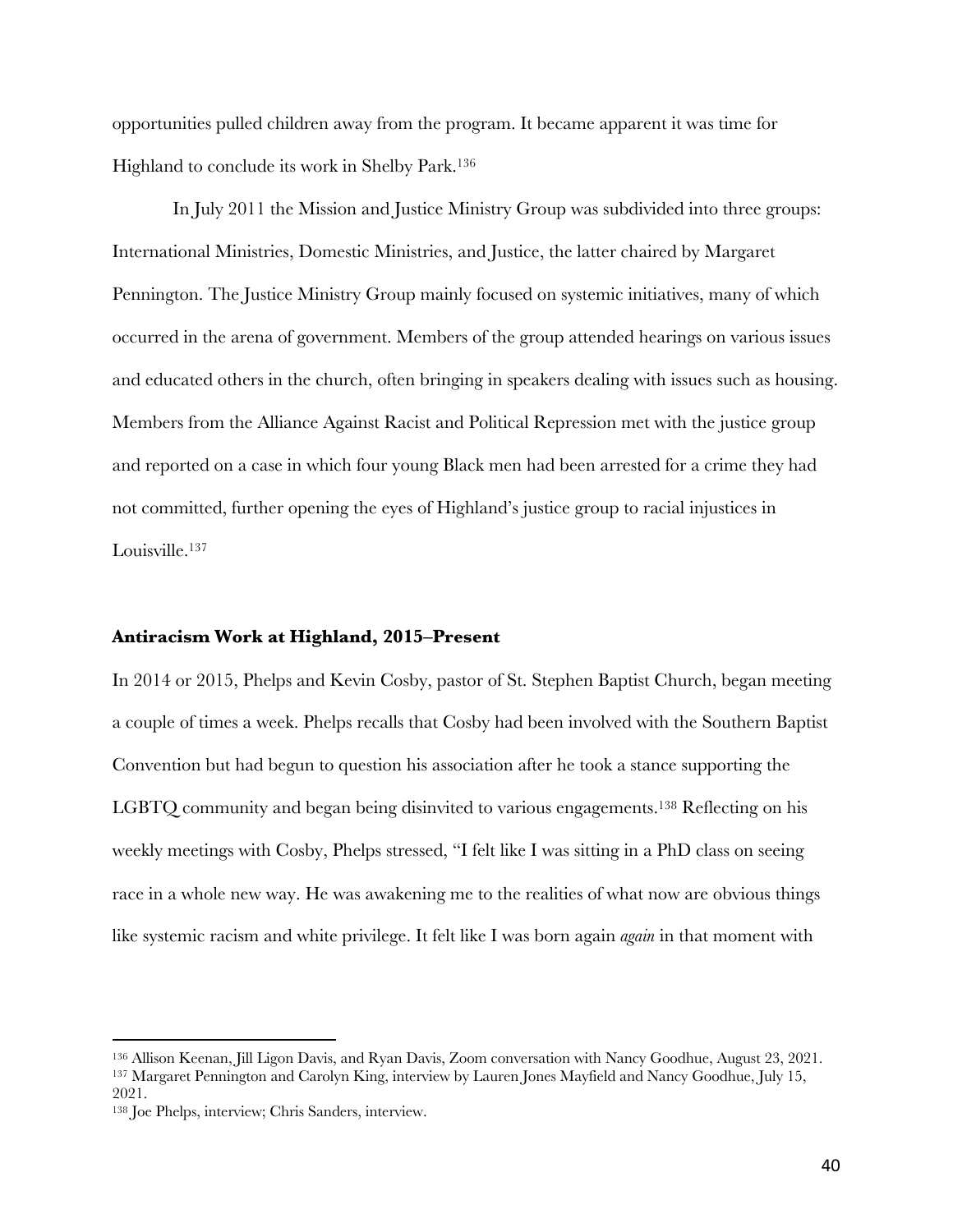him. It was tough."<sup>139</sup> Other white and Black ministers joined these discussions, and the group formed EmpowerWest. On February 29, 2016, this group sponsored the first annual city-wide book club to hear a speech by Edward Baptist, author of *The Half Has Never Been Told: Slavery and the Making of American Capitalism*. The entire city of Louisville was invited to this event at Highland, including Mayor Greg Fischer. More people attended than the sanctuary could hold, so equipment was set up in the fellowship hall to accommodate all.140 Annual events like the EmpowerWest book club became a way to encourage reading about ideas that previously had been read mainly by Black scholars. Highland members read the books and attended the annual book club as well as the monthly West Louisville Forums held at St. Stephen Baptist Church.<sup>141</sup> Phelps frequently preached on what he was learning at EmpowerWest gatherings, and the church supported Phelps in his work with the group. However, one of Phelps's frustrations was that EmpowerWest was basically for the ministers, and church members wanted to be a part of the work.142 That door for church members was to open in another way.

When the Highland members involved in the ministry at Shelby Park ended that work, they began looking at other options to share resources and stay engaged in community ministry. During this time of discernment, Highland welcomed Rev. Lauren Jones Mayfield as associate pastor of Young Adults and Mission to the ministry staff. She was already familiar with a national group called Crossroads Antiracism, which the Community Missions Ministry Group was considering hosting at Highland, and encouraged the group to bring antiracism facilitators from Crossroads to Highland. The group did so, and over eighty congregants attended the wellreceived, day-long workshop on November 5, 2016.

<sup>139</sup> Joe Phelps, interview.

<sup>140</sup> Joe Phelps, interview.

<sup>141</sup> Chris Sanders, interview; Joe Phelps, interview.

<sup>142</sup> Joe Phelps, interview.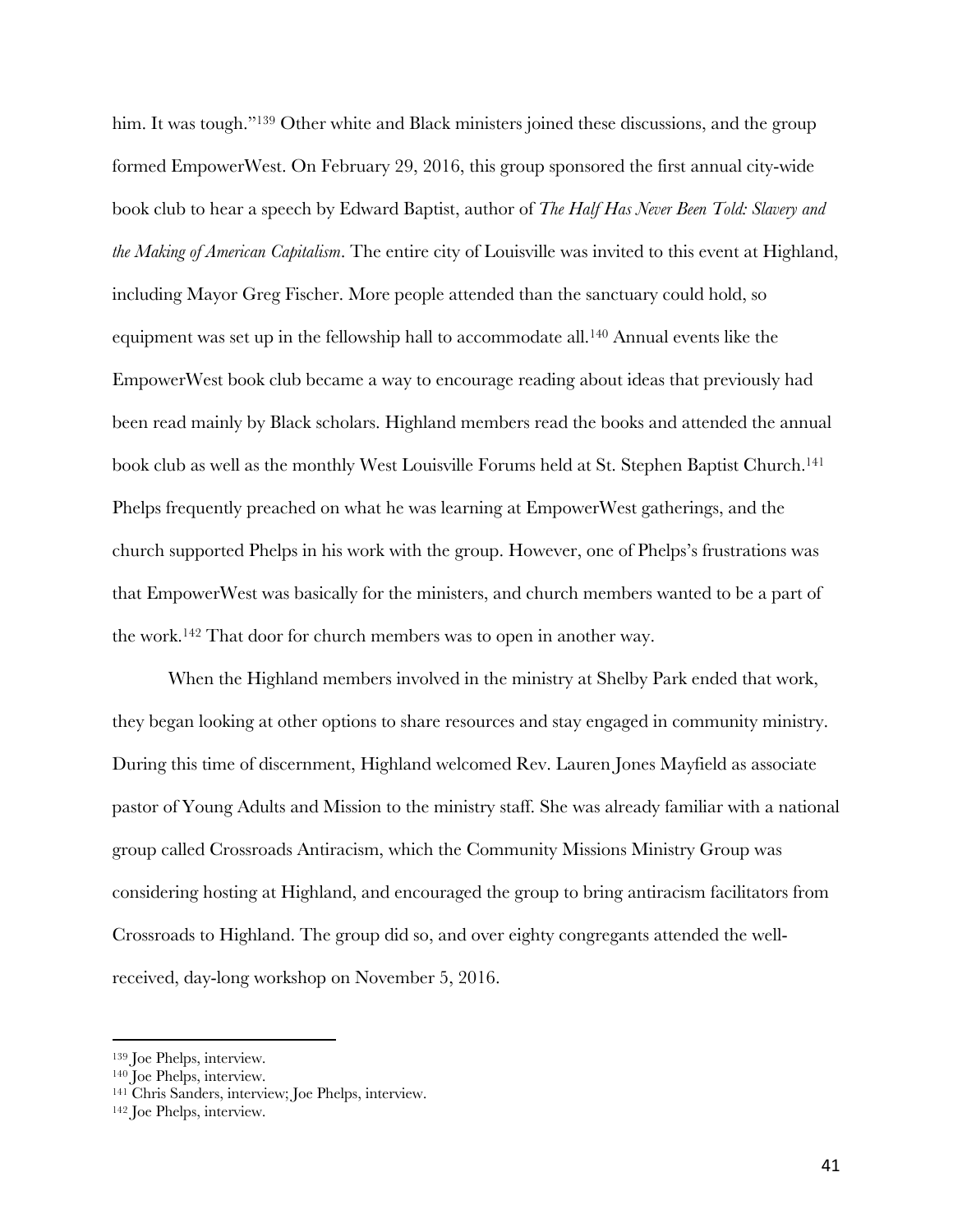As Highland stepped further into racial justice work, the nation had become increasingly aware of the police killing young Black people. The availability of smartphone cameras brought these killings to the whole world: Eric Garner in July 2014; Michael Brown, who had been murdered and left lying in the street for hours in Ferguson, Missouri, in August 2014; Tamir Rice in November 2014; Freddie Gray in April 2015; Sandra Bland in July 2015; Philando Castile in July 2016—and so many more. Highland members were concerned about these killings and primed to learn how to be antiracist.

The Crossroads antiracism training facilitators had encouraged Highland to form a group of people to keep the issues of race before the congregation. From that suggestion, Highland's Anti-Racism Team was created. The Anti-Racism Team hosted its first meeting on June 20, 2017, with Nancy Goodhue and Missy Smith as co-chairs. The mission statement of the team notes, "Highland's Anti-Racism Team seeks to educate its members and the members of Highland Baptist Church about racism and becoming antiracist, to find ways to stand against systemic racism, and to serve alongside communities of color to promote bridge building." The team sponsored several actions and events, including an event about redlining in Louisville at Highland presented by Jeana Dunlap, director of Redevelopment Strategies with Louisville Metro Government, on November 16, 2017; a reading of the play *Building the Wall* by Actors Theatre at Highland on October 15, 2017; a children's book club with members of Portland Memorial Missionary Baptist Church in the winter and spring of 2018; a voter registration drive in West Louisville with Kentuckians for the Commonwealth in August and September 2018; a contribution of \$2,000 to the Louisville Community Bail Fund through contributions by congregants purchasing gift cards during the Christmas season and supplemented by team funds, enabling a young man to be released from juvenile detention in February 2019 (the team continued to befriend the young man); a bail-bond training with Chanelle Helm of Black Lives

42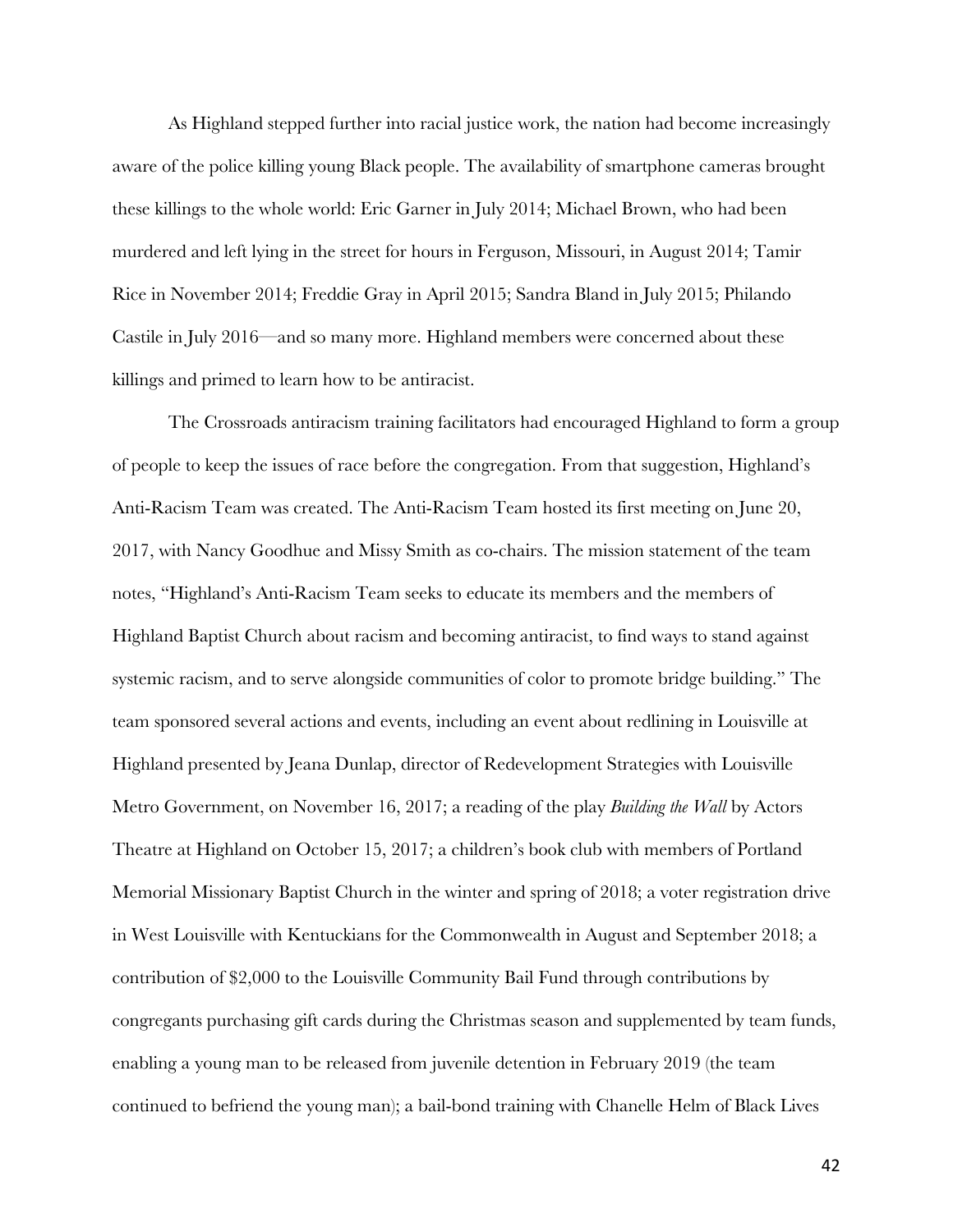Matter Louisville, September 14, 2019; and the development of Black History Month lobby displays in 2018, 2019, and 2020, highlighting figures like Harriet Tubman, James Baldwin, and Ruby Sales. In August 2020 the team encouraged Sunday Bible study classes to take the 21-Day Racial Equity Habit Building Challenge.

The Anti-Racism Team also hosted several Wednesday Night educational classes, including a book study of *No Innocent Bystander* led by the author, Rev. Dr. Shannon Craigo-Snell, a professor at Louisville Presbyterian Theological Seminary; a discussion of James Cone's *The Cross and the Lynching Tree* led by Highland member Dr. Tyler Mayfield, also a professor at Louisville Presbyterian Seminary; a study on reparations led by Rev. Dr. Lewis Brogdon, professor at Baptist Seminary of Louisville and Simmons College of Kentucky (co-sponsored with Rev. Dr. Carol Harston, associate pastor of Faith Formation and Congregational Engagement); and a study on Martin Luther King Jr. by Lewis Brogdon (co-sponsored with Carol Harston). The team sponsored several worship events, including Crosses on the Lawn during Advent in 2018 and 2019 (former years sponsored by the Justice Ministry Group); a January 20, 2019, worship service honoring Martin Luther King Jr. (with Kathy Collier, minister of music and worship at Highland); and Crosses on the Lawn in memory of Blacks killed by police, June 25, 2020. The team studied many books and articles, including *So You Want to Talk about Race* by Ijeoma Oluo, *The New Jim Crow* by Michelle Alexander, *The Fire Next Time* by James Baldwin, and "The Case for Reparations" by Ta-Nehisi Coates. The team showed and led discussions of several films at Highland including *Armor of Light*, a documentary about gun violence; *Race: The Power of an Illusion*, a three-part PBS documentary about race; and *13th*, a documentary about mass incarceration.

Members of the Anti-Racism Team also attended and encouraged Highland members to attend events and activities such as Women's Day March, March 2017; Higher Ground Moral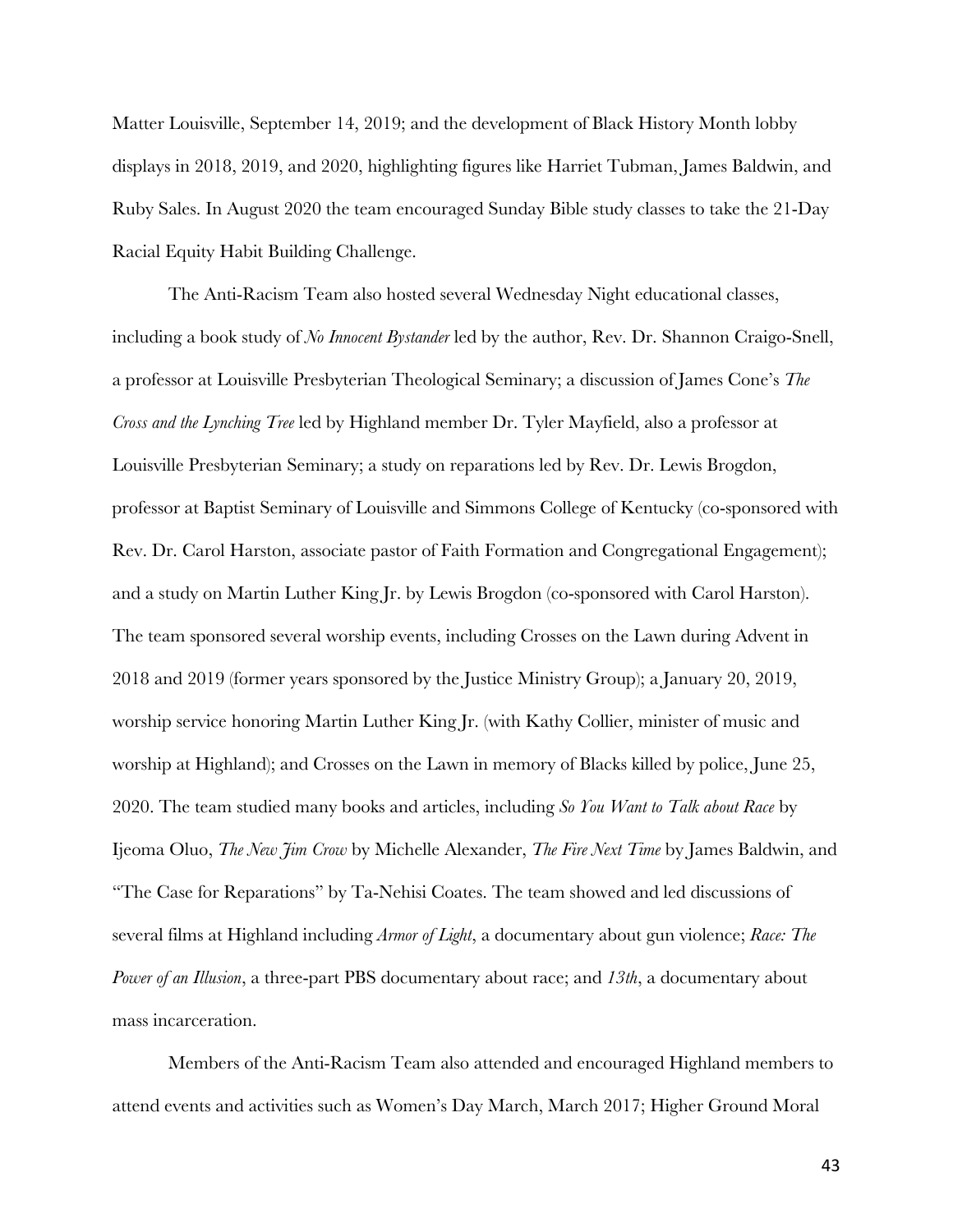Declaration Rally, September 12, 2017; March for Our Lives, March 24, 2018; Occupy ICE Louisville rallies and marches, summer 2018; West Louisville Forums (Simmons College, monthly); EmpowerWest City-wide Book Read (annually); and Angela Project conferences (annually from 2017 through 2019). Through the Anti-Racism Team, Highland provided financial contributions to the Kentucky Alliance Against Racist and Political Repression (annual contribution); Simmons College of Kentucky (annual contribution); La Casita Community Center (before the Immigration Team was formed); Louisville Central Community Center; and funds to a local elementary school so that Black students could attend a showing of the movie *Black Panther*.

## **The Year of Disaster: 2020**

The year 2020 unfolded with the disruption of normal life as a pandemic took hold of the nation and the world. On January 21, when the Center for Disease Control announced the first case in the United States, it still felt a long way from Louisville. On March 11 the World Health Organization declared COVID-19 a pandemic, and two days later then-president Donald Trump declared the virus a national emergency.143

Louisvillians joined people across the nation and the world in coping with new habits as they masked up, practiced social distancing, worked from home, helped children with distance learning, quarantined at home, were separated from older relatives in nursing homes, and were unable to be with dying loved ones quarantined in hospitals. Then too there was the backlash of doubters of the pandemic, and later of the vaccine, and those who felt protective measures violated their rights, including the Republican-dominated Kentucky General Assembly.

<sup>143</sup> "A Timeline of COVID-19 Developments in 2020," *American Journal of Managed Care*, January 1, 2021, https://www.ajmc.com/view/a-timeline-of-covid19-developments-in-2020.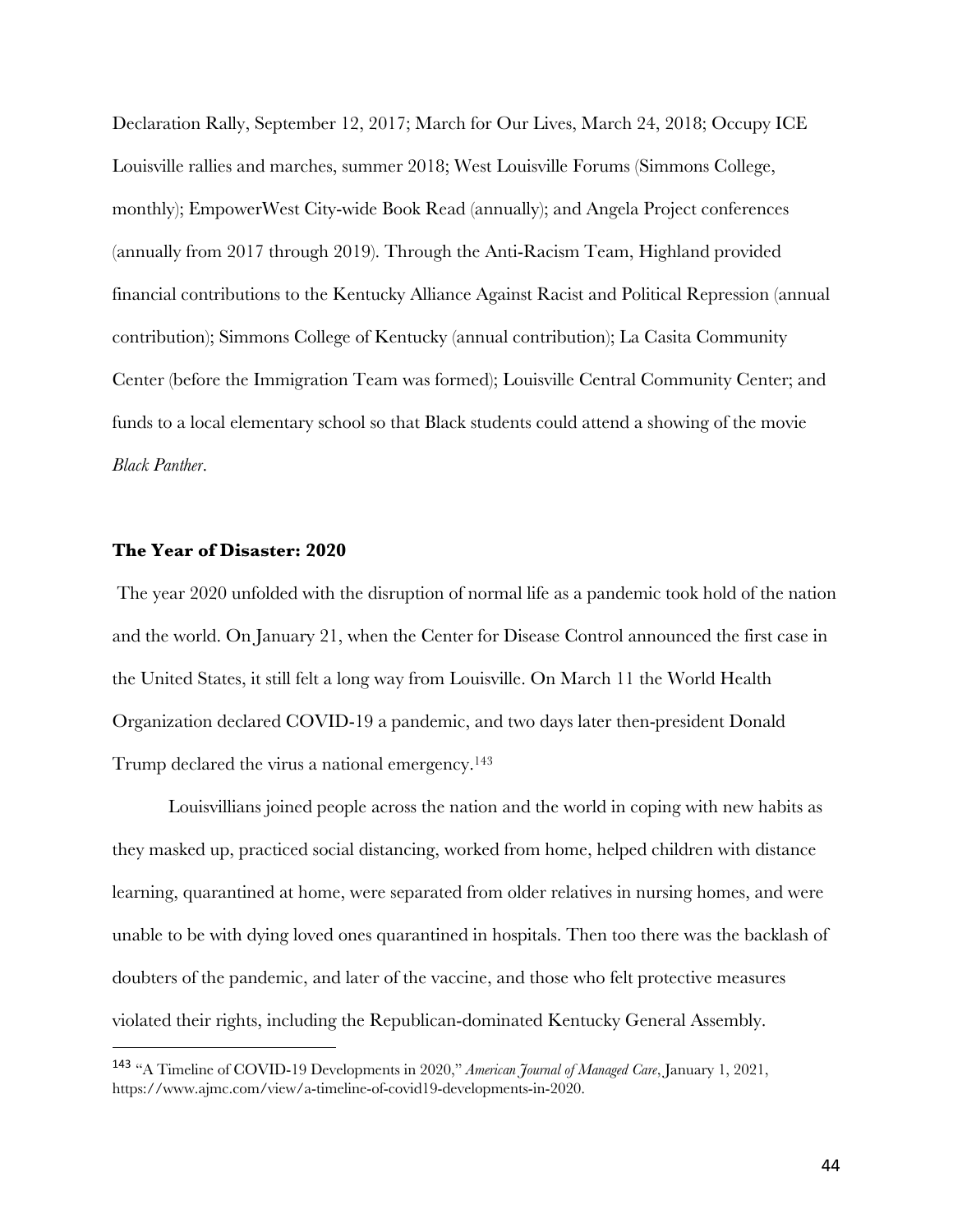The bright spot for Highland Baptist during the pandemic was the arrival of its newest pastor, Rev. Mary Alice Birdwhistell, on August 10. As the pandemic had caused the church to stream worship services rather than having in-person services, she started her ministry preaching at a red dot on a camera rather than a sanctuary full of people.

COVID-19 was soon to share space with a horror that actually was not new but was thrust into the national spotlight once again—the murder of first Ahmaud Arbery in Glynn County, Georgia, on February 23, and later the murder of George Floyd by a white police officer in Minneapolis on May 25, taped by a bystander on a smartphone for the world to see. But the killing of Breonna Taylor, a 26-year-old emergency medical technician, brought home the killing of Blacks by police for Louisville citizens, for she was one of our own. Her death was followed by that of David McAtee's on June 1 by a member of the Kentucky Army National Guard. Protests of anguished Blacks and whites, old and young filled the streets of Louisville for months.

Many Highland members joined other Louisvillians in protests of Taylor's death. Included in these protests was a group of congregants standing on the church's front lawn with signs during rush hour to raise awareness that Black Lives Matter and Breonna Taylor's family deserves justice. Racism became a common theme in Birdwhistell's sermons. And many members felt a desire to respond to the racism now vividly on display in cities and towns across the country, and particularly in Louisville. In early September three members of the Anti-Racism Team met with Mary Alice Birdwhistell and Lauren Jones Mayfield, the minister working with the Anti-Racism Team. In August Highland's Ministry Council had agreed to the Anti-Racism Team's proposal to study and make a recommendation on what to do about the presence of slave owners in Highland's stained-glass windows. Now the two ministers and three members discussed the possibility of having the task force study and suggest ways the church might do reparations owed to the Black community in addition to the work surrounding the stained-glass windows.

45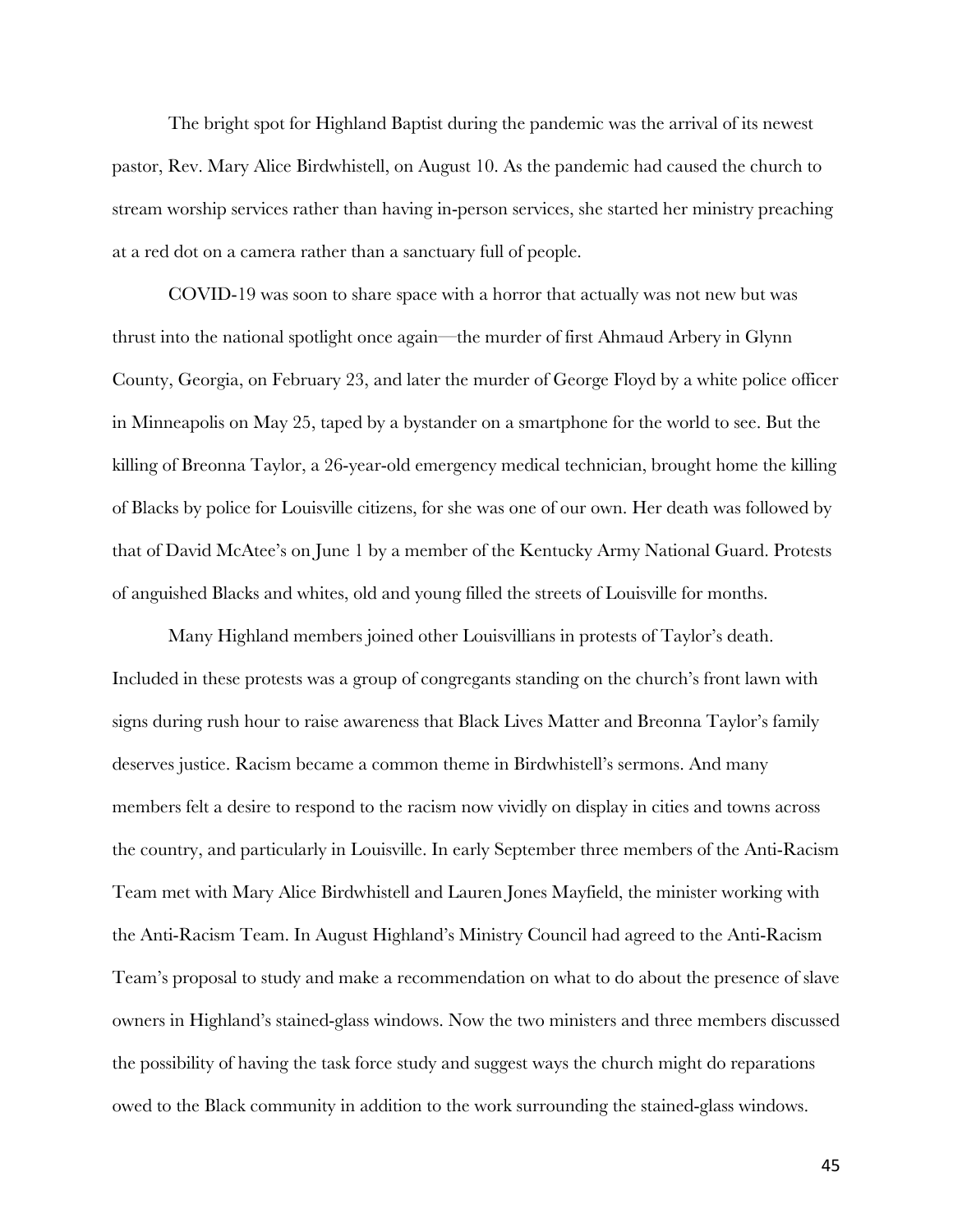The new proposal was made to the Ministry Council, who approved the expansion of duties. The new reparations task force started meeting the end of October via Zoom until the pandemic precautions lifted and in-person meetings could resume in June 2021.

Taking to heart the many calls from African Americans for whites to learn their history regarding race, and in preparation of exploring ways the church might offer reparation, the task force began researching the church's history intertwined with that of Louisville and race, in addition to researching the figures depicted in the church's stained-glass windows. This report is the result of that research.

## **Louisville Today, 2021**

Today, Louisville remains one of the most racially segregated<sup>144</sup> and economically segregated cities in the country.145 The COVID-19 pandemic has exposed long-established inequalities in Louisville.146 Ten organizations, including the National Fair Housing Alliance, sued Redfin, an online real estate brokerage firm based in Seattle, for "alleged discriminatory housing practices that perpetuate residential segregation in Louisville" and nine other cities and counties. The company was accused of using a minimum house listing price policy to qualify for its services. That price eliminated homes in 70 percent of the minority populated areas; most homes in 70 percent or more white-populated neighborhoods were eligible for services. "One example shows that on one day in November 2018 in Louisville, Kentucky, only 108 houses were listed in minority-populated neighborhoods and none of those houses qualified for their best available services. This case is still pending, and if successful, has the potential to address a clear form of

<sup>144</sup> https://www.huffpost.com/entry/the-9-most-segregated-cities-in-america\_n\_55df53e9e4b0e7117ba92d7f/. <sup>145</sup> https://www.bloomberg.com/news/articles/2014-04-02/the-u-s-cities-where-the-rich-are-most-segregated-fromeveryone-else/.

<sup>146</sup> Taylor Weiter and Dennis Ting, "COVID-19 Exposes Inequities Dating Back to Redlining Era," WHAS 11 website, March 16, 2021, https://www.whas11.com/article/news/local/louisville-redlining-health-inequityproblems/417-3b94a748-c089-4da2-bff2-44d6b3c95dfa/.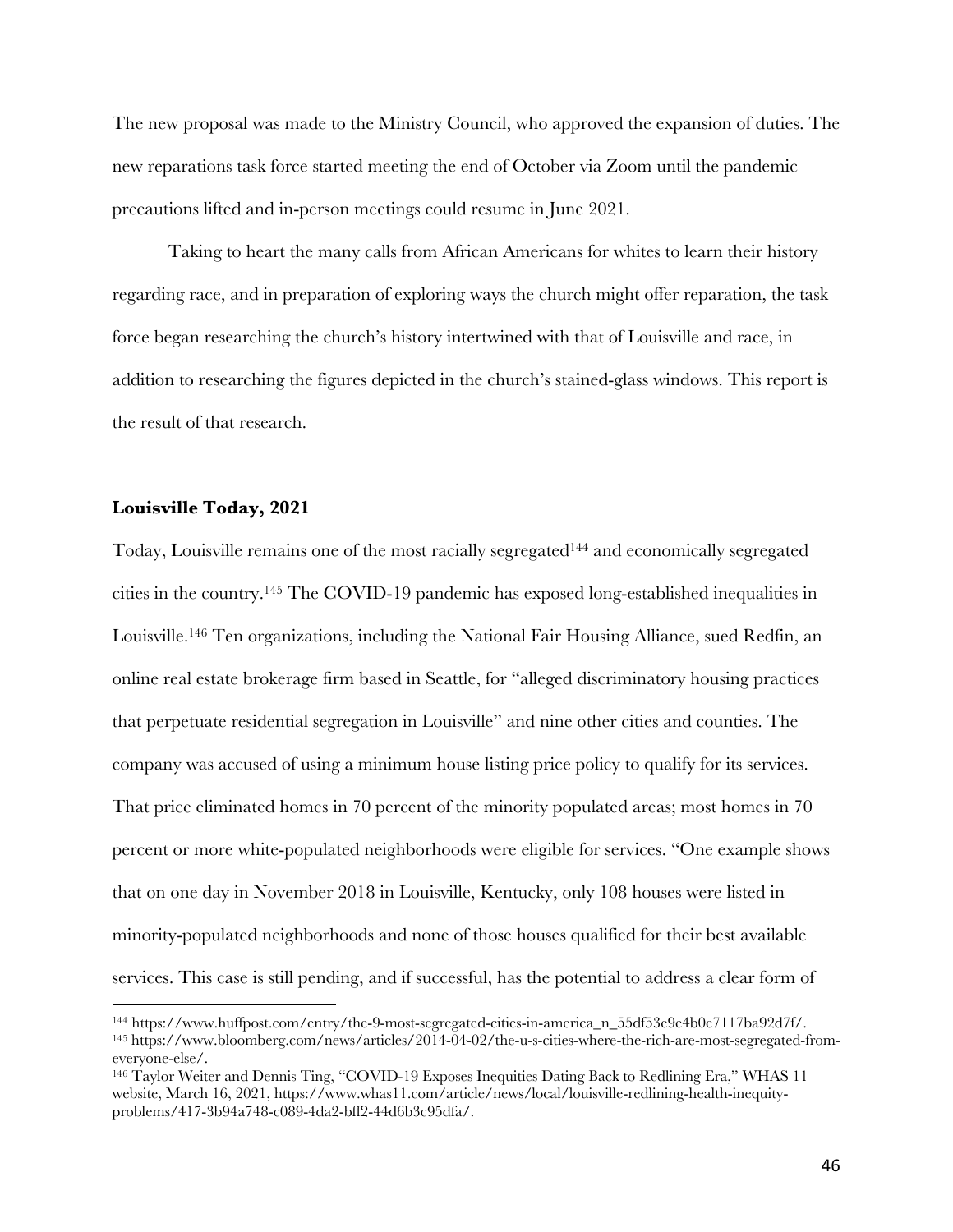structural racism that continues to create obstacles for Black and other marginalized households from accumulating wealth."147 Black residents experience disparate health outcomes, including a lower life expectancy, higher infant mortality, and higher cancer and stroke death rates.148 West Louisville remains polluted: "More than 80 percent of all the toxic air pollution released in Jefferson County is released in west and south Louisville."149 Poverty continues to be an issue for many: "The poverty rates among Black/African American residents and Hispanics/Latino residents are more than double the current rate for White residents. The poverty rate for White non-Hispanic residents is 9.5 percent in Louisville/Jefferson County . . . which is substantially less than for Black/African American residents, for whom it is 27.6 percent."150 Despite decadeslong efforts toward school integration, Jefferson County Public schools are "slowly becom[ing] more segregated."151 There continues to be a significant disparity among races in homeownership rates. In Louisville/Jefferson County, homeownership rates for white households is 71.1 percent; homeownership rates for Black/African American households are 36.7 percent, lower than the national rate of 41.8 percent for Blacks/African Americans. Similarly, Latino homeownership rates in Louisville/Jefferson County are 37.8 percent but 52.7 percent nationally. "In other words, the racial disparity in homeownership rates is even more pronounced in the Louisville area."152 In 2021, an external audit of the Louisville Metro Police Department found that Black residents are more likely to be arrested than white residents, and

<sup>147</sup> *2020–2021 State of Metropolitan Housing Report: COVID-19 and the Struggle to Stay Safe at Home in Louisville, KY*, Metro Housing Coalition, https://metropolitanhousing.org/wp-content/uploads/2021/04/FINAL\_MHC\_2020-2021- SMHR\_web.pdf, page 41.

<sup>148</sup> https://louisvilleky.gov/center-health-equity/document/2017healthequityreportpdf/.

<sup>149</sup> https://wfpl.org/unequal-despite-progress-louisvilles-toxic-air-still-mostly-affects-poor-black-residents/. <sup>150</sup> *2020–2021 State of Metropolitan Housing Report: COVID-19 and the Struggle to Stay Safe at Home in Louisville, KY*, Metro Housing Coalition, https://metropolitanhousing.org/wp-content/uploads/2021/04/FINAL\_MHC\_2020-2021- SMHR\_web.pdf, page 23.

<sup>151</sup> https://www.nytimes.com/2019/07/28/us/busing-louisville-student-segregation.html/.

<sup>152</sup> *2020–2021 State of Metropolitan Housing Report: COVID-19 and the Struggle to Stay Safe at Home in Louisville, KY*, Metro Housing Coalition, https://metropolitanhousing.org/wp-content/uploads/2021/04/FINAL\_MHC\_2020-2021- SMHR\_web.pdf, page 31.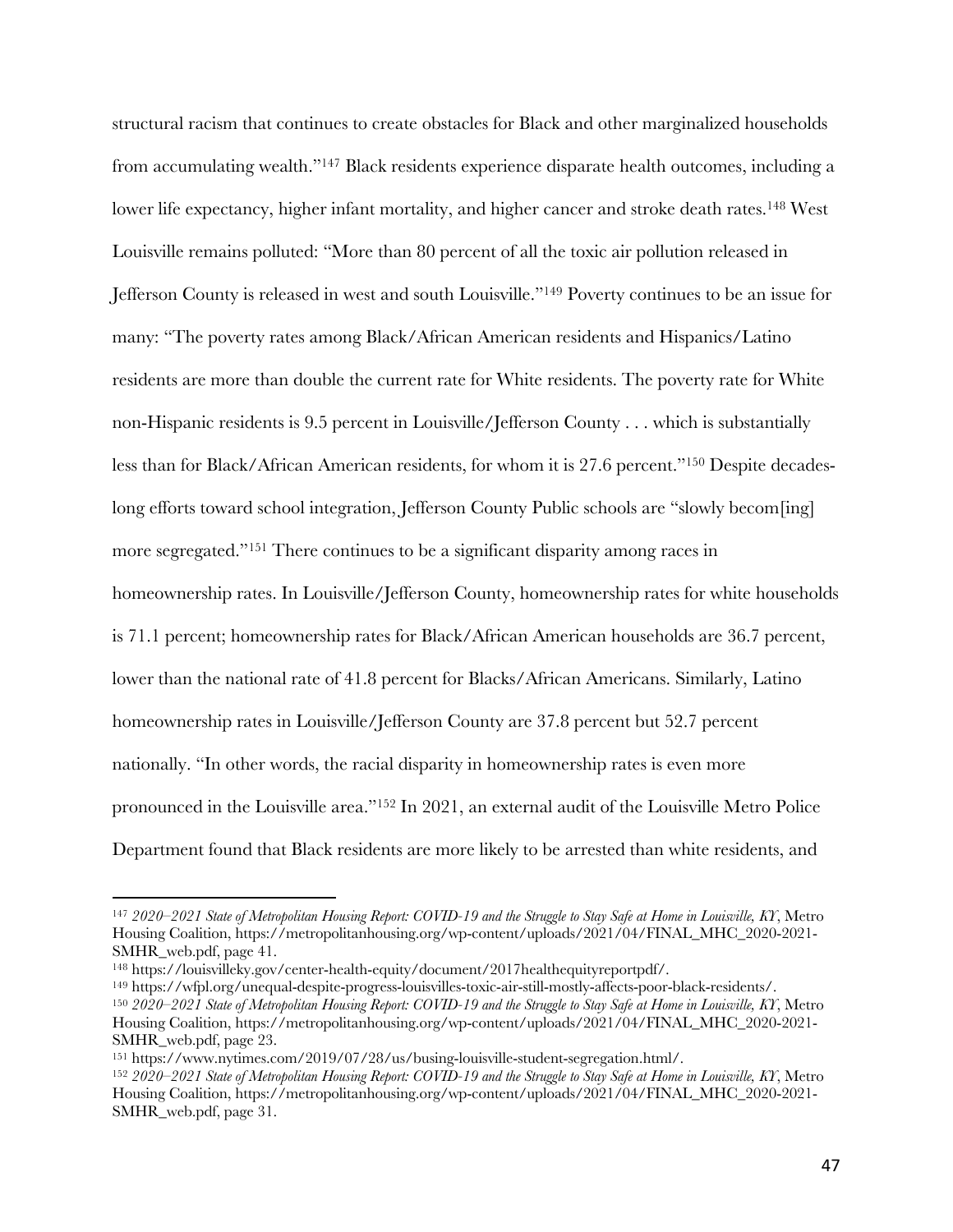"Black individuals are treated disproportionately in every category—electronic stop data, paper stop data, field data, arrests, and citations."153

## **A Faith Response**

When asked what his hopes for Highland's future regarding racial justice are, former pastor Joe Phelps replied, "It sounds cliché, but I hope Highland remains faithful to the Gospel—God's selfgiving love—and as you do, what you are invited and called to do is revealed. . . . It always seems to me like what you ought to do is evident; it pops up to the surface. Yeah, just keep listening, turning over rocks, being willing to do the self-giving love thing. . . . I hope Highland, in the context of the Christian message, continues to beat the drumbeat, beat the drum of justice, and to do it with integrity, and I emphasize within the context of the Christian message. You don't need to lose that—that's where the racial energy and the work of healing is all laid out."154

Amid the pandemic, which precluded the Highland congregation from gathering in its building, Mary Alice Birdwhistell preached a sermon in view of a call to serve as Highland's next pastor. In her first sermon to Highland, Birdwhistell shared her hopes for the church. She mentioned Breonna Taylor, George Floyd, and Ahmaud Arbery by name and asked the questions: "What if the work of your anti-racism team is just the beginning of a church-wide movement to acknowledge our own complicity in racism and to work together for transformation, both within us and all around us, here in Louisville and beyond? . . .

<sup>153</sup> https://louisvilleky.gov/sites/default/files/2021-01/hillard-heintze-report.pdf, page 12.

<sup>154</sup> Joe Phelps, interview.